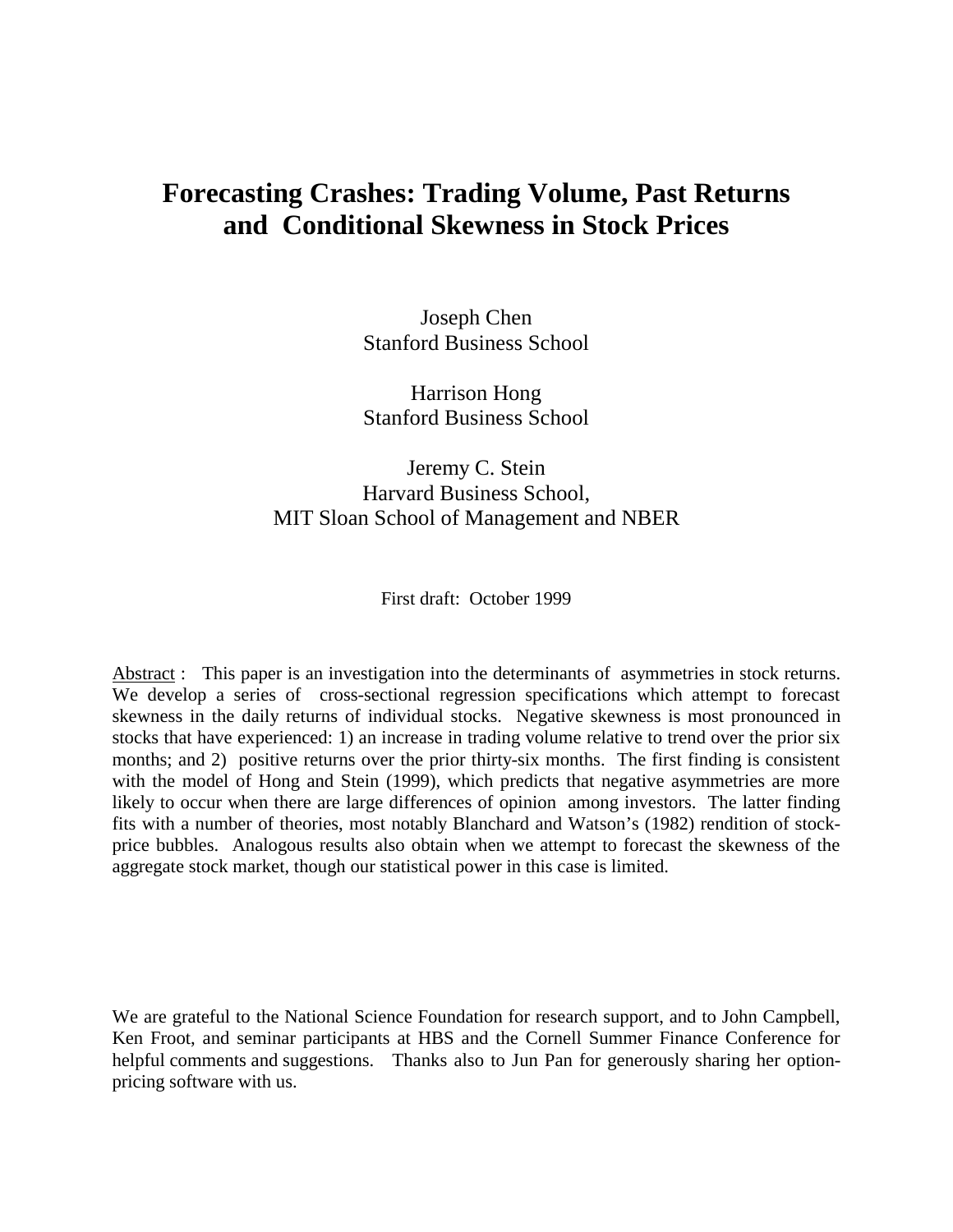### **I. Introduction**

 $\overline{a}$ 

Aggregate stock-market returns are asymmetrically distributed. This asymmetry can be measured in several ways. First, and most simply, the very largest movements in the market are usually decreases, rather than increases—that is, the stock market is more prone to melt down than to melt up. For example, of the ten biggest one-day movements in the S&P 500 since 1947, nine were declines.<sup>1</sup> Second, a large literature documents that market returns exhibit negative skewness, or a closely related property, "asymmetric volatility"—a tendency for volatility to go up with negative returns.<sup>2</sup> Finally, since the crash of October 1987, the prices of stock-index options have been strongly indicative of a negative asymmetry in returns, with the implied volatilities of out-of-the-money puts far exceeding those of out-of-the-money calls; this pattern has come to be known as the "smirk" in index implied volatilities.<sup>3</sup>

 While the existence of negative asymmetries in market returns is generally not disputed, it is less clear what underlying economic mechanism these asymmetries reflect. Perhaps the most venerable theory is based on leverage effects (Black (1976), Christie (1982)), whereby a drop in prices raises operating and financial leverage, and hence the volatility of subsequent returns. However, it appears that leverage effects are not of sufficient quantitative importance to explain the data (Schwert (1989), Bekaert and Wu (1997)). This is especially true if one is interested in asymmetries at a relatively high frequency, e.g., in daily data. To explain these, one has to argue that intra-day changes in leverage have a large impact on volatility—that a drop in

<sup>&</sup>lt;sup>1</sup> Moreover, the one increase—of 9.10 percent on October 21, 1987—was right on the heels of the 20.47 percent decline on October 19, and arguably represented a correction of the microstructural distortions that arose on that chaotic day, rather than an independent price change.

<sup>&</sup>lt;sup>2</sup> If, in a discrete-time setting, a negative return in period t raises volatility in period t+1 and thereafter, returns measured over multiple periods will be negatively skewed, even if single-period returns are not. The literature on these phenomena includes Pindyck (1984), French, Schwert and Stambaugh (1987), Campbell and Hentschel (1992), Nelson (1991), Engle and Ng (1993), Glosten, Jagannathan and Runkle (1993), Braun, Nelson and Sunier (1995), Duffee (1995), Bekaert and Wu (1997) and Wu (1997).

 $3$  See, e.g., Bates (1997), Bakshi, Cao and Chen (1997), and Dumas, Fleming and Whaley (1998).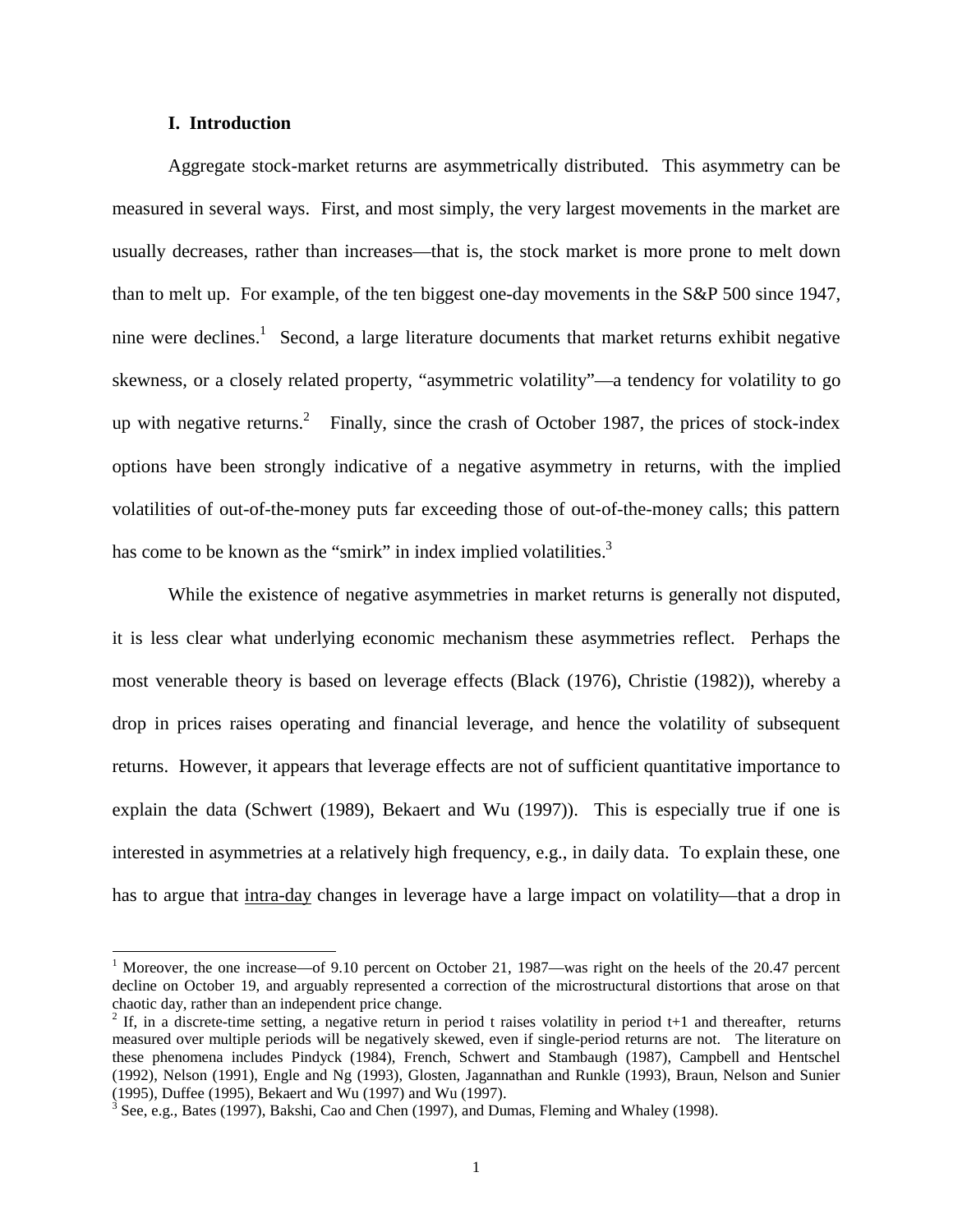prices on Monday morning leads to a large increase in leverage and hence in volatility by Monday afternoon, so that overall, the return for the full day Monday is negatively skewed.

An alternative theory is based on a "volatility feedback" mechanism. As developed by Pindyck (1984), French, Schwert and Stambaugh (1987), Campbell and Hentschel (1992) and others, the idea is as follows: When a large piece of good news arrives, this signals that market volatility has increased, so the direct positive effect of the good news is partially offset by an increase in the risk premium. On the other hand, when a large piece of bad news arrives, the direct effect and the risk-premium effect now go in the same direction, so the impact of the news is amplified. While the volatility-feedback story is in some ways more attractive than the leverage-effects story, there are again questions as to whether it has the quantitative kick that is needed to explain the data. The thrust of the critique, first articulated by Poterba and Summers (1986), is that shocks to market volatility are for the most part very short-lived, and hence cannot be expected to have a large impact on risk premia.

 A third explanation for asymmetries in stock-market returns comes from stochastic bubble models of the sort pioneered by Blanchard and Watson (1982). The asymmetry here is due to the popping of the bubble—a low probability event that produces large negative returns.

 What the leverage-effects, volatility-feedback and bubble theories all have in common is that they can be cast in a representative-investor framework.<sup>4</sup> In contrast, a more recent explanation of return asymmetries, Hong and Stein (1999), argues that investor heterogeneity is central to the phenomenon. The Hong-Stein model rests on two key assumptions: there are differences of opinion among investors as to the fundamental value of the market; and there are

<sup>&</sup>lt;sup>4</sup> This is not to say that all bubble models adopt a representative-agent approach—only that their central prediction of return asymmetries does not require investor heterogeneity. For a more recent bubble model that explicitly incorporates heterogeneity, see e.g., Allen, Morris and Postlewaite (1993). In their paper, heterogeneity is motivated by a desire to generate bubbles in a finite-horizon setting.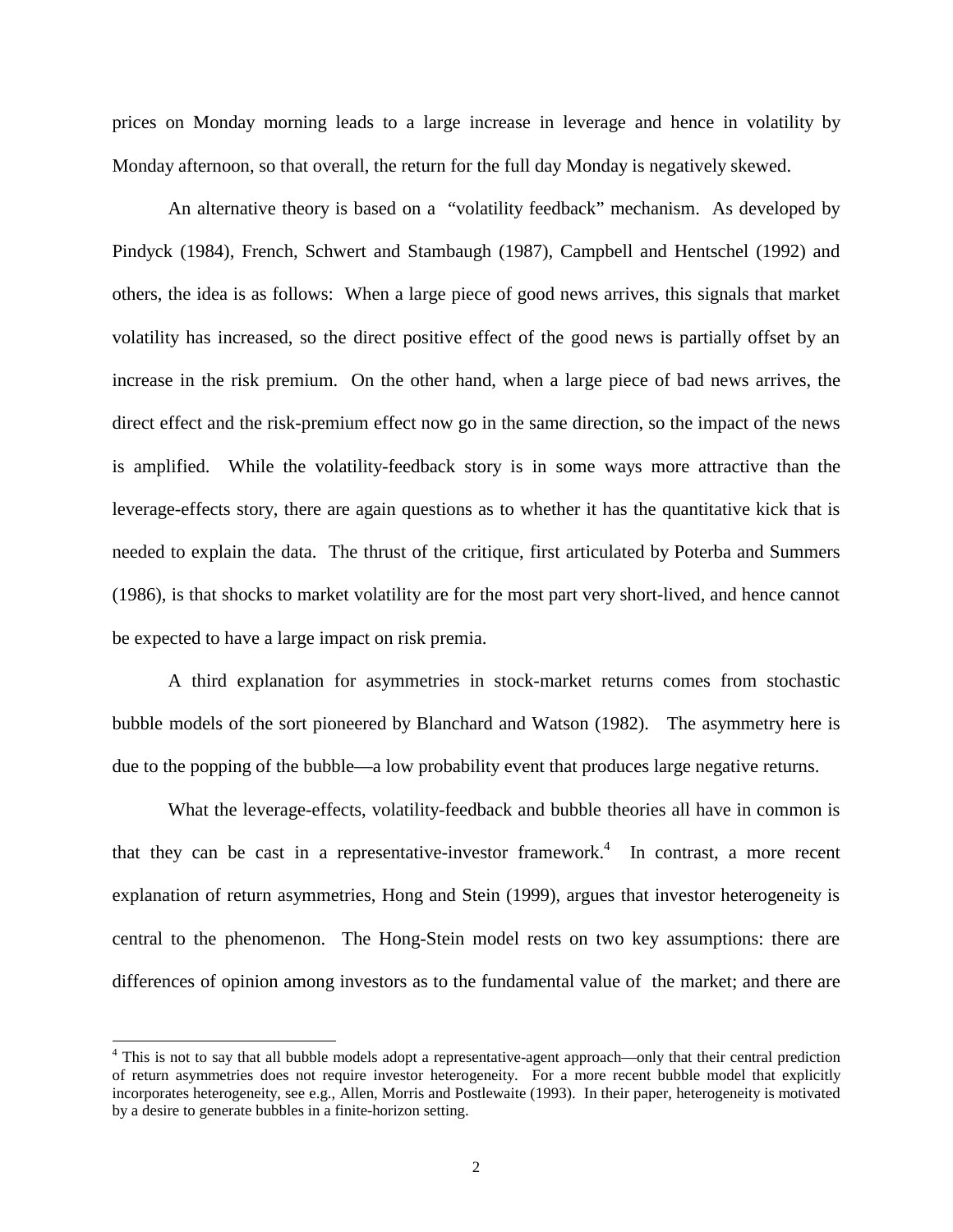short-sales constraints. When differences of opinion are initially large, the short-sales constraint forces the more bearsish investors to a corner solution, in which they sell all of their shares and just sit out of the market. As a consequence of being at a corner, their information is not fully incorporated into prices. However, if after this information is hidden, other, previously-morebullish investors have a change of heart and bail out of the market, the originally-more-bearish group may become the marginal "support buyers" and hence more will be learned about their signals. Thus accumulated hidden information tends to come out during market declines, which is another way of saying that returns are negatively skewed.

 With its focus on differences of opinion, the Hong-Stein model has distinctive empirical implications that are not shared by the representative-investor theories. In particular, the Hong-Stein model predicts that negative skewness in returns will be most pronounced after periods of heavy trading volume. This is because—like in many models with differences of opinion trading volume proxies for the intensity of disagreement.<sup>5</sup> When disagreement (and hence trading volume) is high, it is more likely that bearish investors will be at a corner, with their information incompletely revealed in prices. And it is precisely this hiding of information that sets the stage for negative skewness in subsequent periods, when the arrival of bad news to other, previously-more bullish investors can force the hidden information to come out.

 In this paper, we undertake an empirical investigation that is motivated by this differences-of-opinion theory. We develop a series of cross-sectional regression specifications that attempt to forecast skewness in the daily returns to individual stocks.<sup>6</sup> One of our key

<sup>&</sup>lt;sup>5</sup> See Varian (1989), Harris and Raviv (1993), Kandel and Pearson (1995) and Odean (1998a) for other models with this feature.

<sup>&</sup>lt;sup>6</sup> Thus when we speak of "forecasting crashes" in the title of the paper, we are implicitly adopting a narrow definition of the word "crashes", associating it solely with the conditional skewness of the return distribution; we are not in the business of forecasting negative expected returns. This usage follows Bates (1991, 1997), who also interprets conditional skewness—in his case, inferred from options prices—as a measure of crash expectations.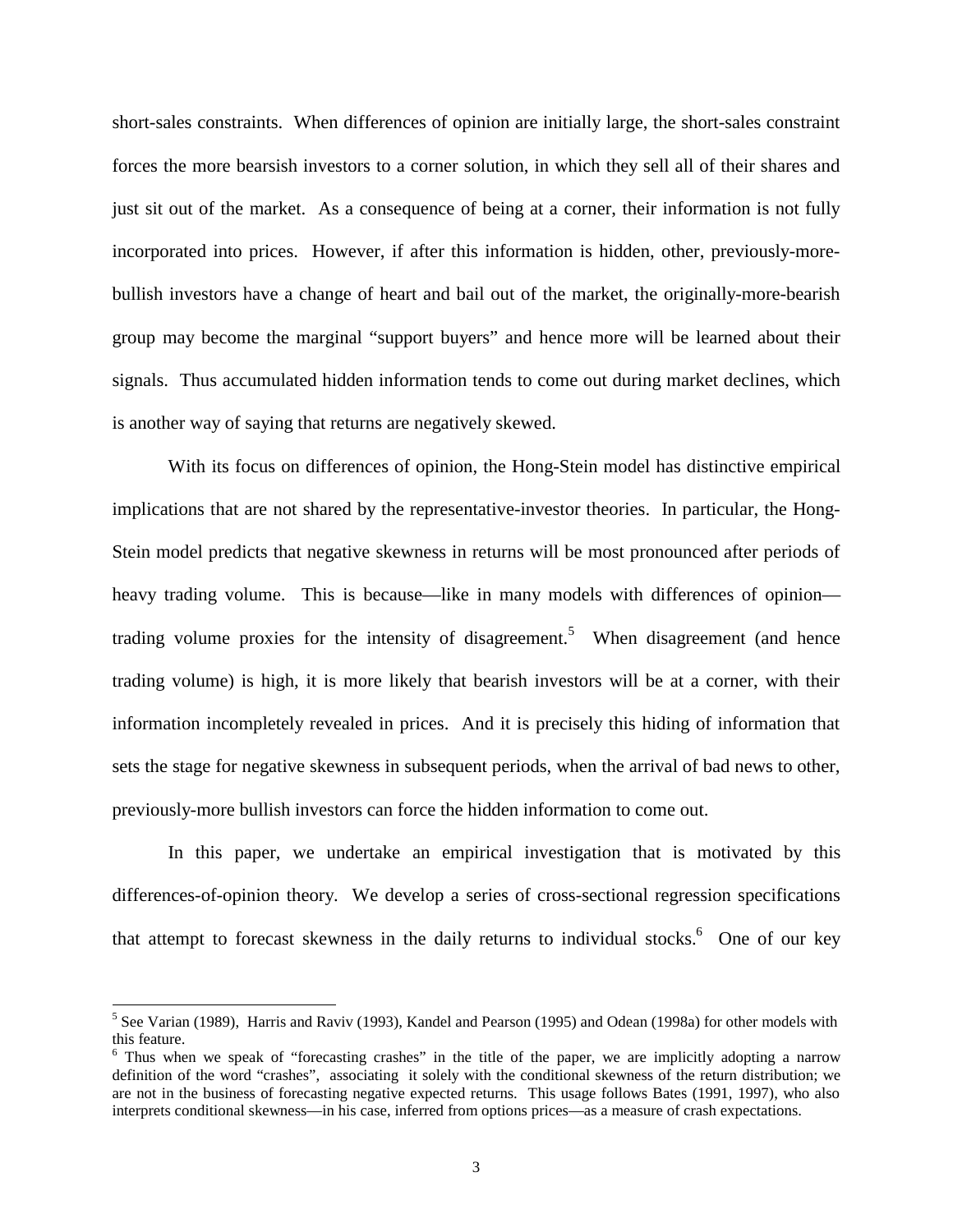forecasting variables is the recent deviation of turnover from its trend. For example, at the firm level, we ask whether the skewness in daily returns measured over a given six-month period (say July 1-December 31 1998) can be predicted from the detrended level of turnover over the prior six-month period (January 1-June 30 1998). It turns out that firms which experience larger increases in turnover relative to trend are indeed predicted to have more negative skewness; moreover, the effect of turnover is strongly statistically and economically significant.

 In an effort to isolate the effects of turnover, our specifications also include a number of other variables. These other variables can be divided into two categories. In the first category are those that, like detrended turnover, capture time-varying influences on skewness. The other very significant variable in this category is past returns. When past returns have been high, skewness is forecasted to become more negative. The predictive power is strongest for returns in the prior six months, but there is some ability to predict negative skewness based on returns as far back as thirty-six months. This result can be rationalized in a number of ways, but it is perhaps most clearly suggested by models of stochastic bubbles. In the context of a bubble model, high past returns imply that the bubble has been building up for a long time, so that there is a larger drop when it pops and prices fall back to fundamentals.

 The second category of variables that help to explain skewness are those that appear to be picking up relatively fixed firm characteristics. For example, skewness is more negative on average for large-cap firms. We are not aware of any theories that would have naturally led one to anticipate this finding.<sup>7</sup> Rather, for our purposes a variable like size is best thought of as an atheoretic control—it is included in our regressions to help ensure that we do not mistakenly attribute explanatory power to turnover when it is actually proxying for some other firm

 $7$  Though one can of course cook up stories after the fact. We offer one such story below.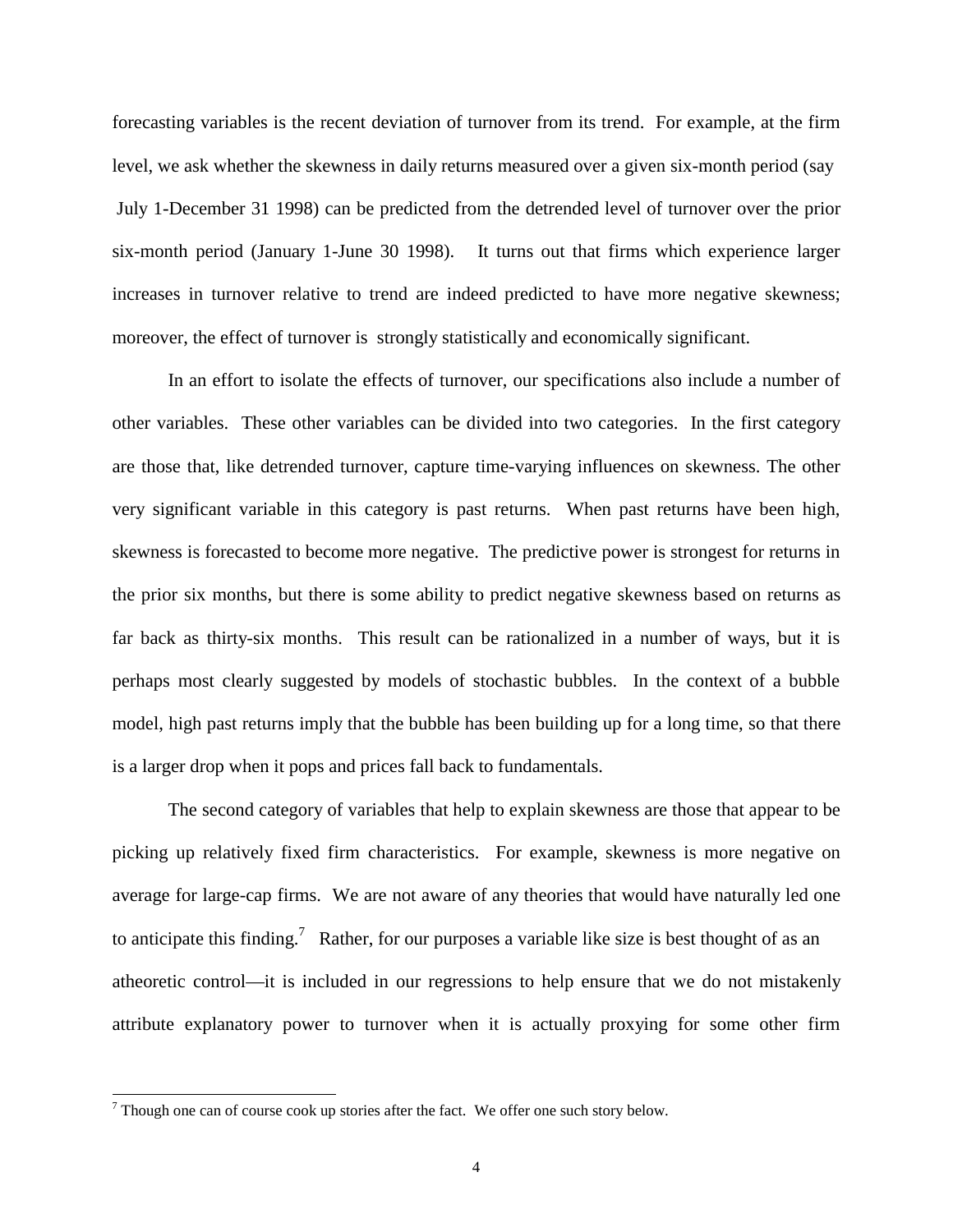characteristic. Such a control may be largely redundant to the extent that detrending the turnover variable already removes firm effects, but we keep it in to be safe.

In addition to running our cross-sectional regressions with the individual-firm data, we also experiment briefly with analogous time-series regressions for the U.S. stock market as a whole. Here, we attempt to forecast the skewness in the daily returns to the market using detrended market turnover and past market returns. Obviously, this pure time-series approach entails an enormous loss in statistical power—with data going back to 1962, we have less than 70 independent observations of market skewness measured at six-month intervals—which is why it is not the main focus of our analysis. Nevertheless, it is comforting to note that the qualitative results from the aggregate-market regressions closely parallel those from the cross-sectional regressions: high values of both detrended turnover and past returns also forecast more negative market skewness. The coefficient estimates continue to imply economically meaningful effects, although that for detrended turnover is no longer statistically significant.

While both the cross-sectional and time-series results are broadly consistent with the theory we are interested in, we should stress that we do not at this point view them as a tight test. For even if innovations to trading volume do proxy for the intensity of disagreement among investors, they likely capture other factors as well—such as changes in trading costs—that we have not adequately controlled for. More generally, our efforts to model the determinants of conditional skewness at the firm level are really quite exploratory in nature.<sup>8</sup> Given how early it is in this game, we are naturally reluctant to declare an unqualified victory for any one theory.

The remainder of the paper is organized as follows. In Section II, we review in more

 $8$  By contrast, there is a huge literature on forecasting volatility. And as noted above, many models of conditional volatility have implications for the average degree of skewness in stock returns. But we aim to understand variation over time and across stocks in the degree of skewness, which represents different—and more uncharted—territory.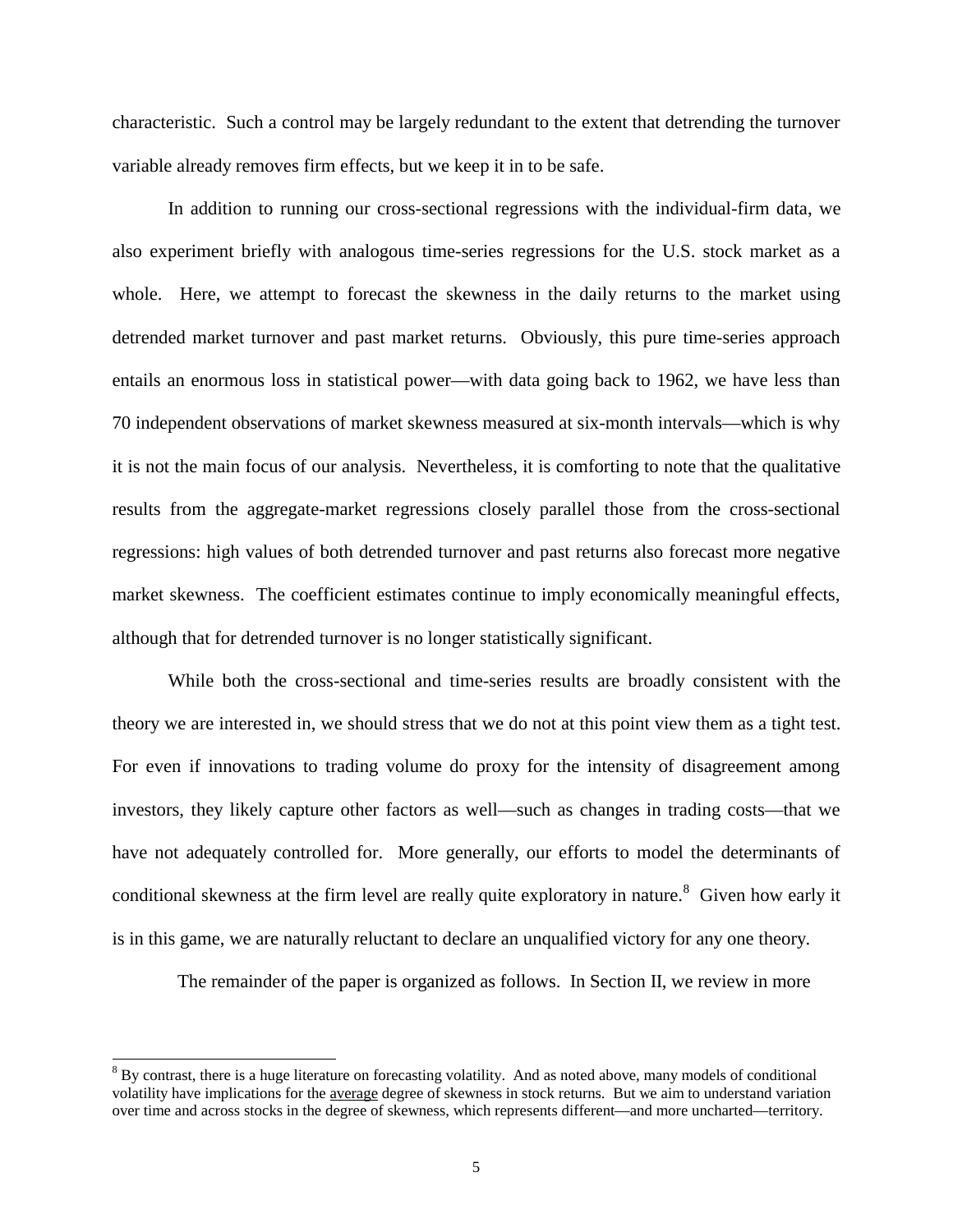detail the theoretical work that motivates our empirical specification. In Section III, we discuss our sample and the construction of our key variables. In Section IV, we present our baseline cross-sectional regressions, along with a variety of sensitivities and sample splits. In Section V, we consider the analogous time-series regressions, in which we attempt to forecast the skewness in aggregate-market returns. In Section VI, we use an option-pricing metric to evaluate the economic signficance of our results. Section VII concludes.

#### **II. Theoretical Background**

The model of Hong and Stein (1999), which provides the principal motivation for our empirical tests, begins with the assumption that there are two investors, A and B, each of whom gets a private signal about a stock's terminal payoff. As a matter of objective reality, each investor's signal contains some useful information. However, A only pays attention to his own signal, even if that of B is revealed to him, and vice-versa. This deviation from full Bayesian rationality—which can be thought of as a form of overconfidence—leads to irreducible differences of opinion about the stock's value.

In addition to investors A and B, the model also incorporates a class of fully rational, risk-neutral arbitrageurs. These arbitrageurs recognize that the best estimate of the stock's true value is formed by averaging the signals of A and B. However, the arbitrageurs may not always get to see both of the signals, because A and B face short-sales constraints. Importantly, the arbitrageurs themselves are not short-sales-constrained, so they can take infinitely large positive or negative positions. Perhaps the most natural interpretation of these assumptions is not to take the short-sales constraint literally—as an absolute technological impediment to trade—but rather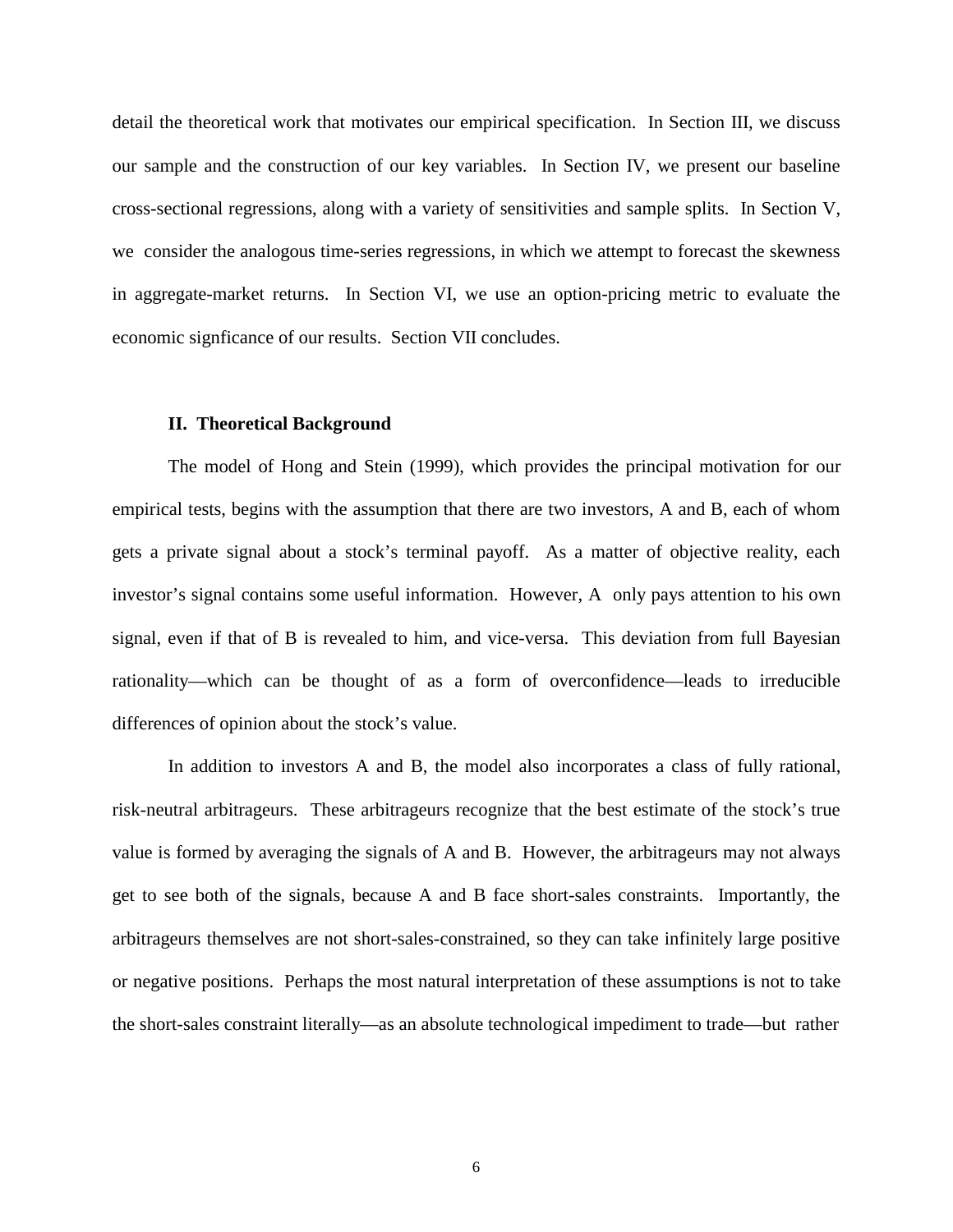to think of investors A and B as institutions like equity mutual funds, many of whom are precluded by their charters or operating policies from ever taking short positions.<sup>9</sup> In contrast, the arbitrageurs might be thought of as hedge funds who are not subject to such restrictions.

There are two trading dates. To see how the model can generate asymmetries, imagine that at time 1, investor B gets a pessimistic signal, so that his valuation for the stock lies well below A's. Because of the short-sales constraint, B will simply sit out of the market, and the only trade will be between investor A and the arbitrageurs. The arbitrageurs are rational enough to figure out that B's signal is below A's, but they cannot know by how much. Thus the market price at time 1 impounds A's prior information, but does not fully reflect B's time-1 signal.

Next, move to time 2, and suppose that A gets a new positive signal. In this case, A continues to be the more optimistic of the two, so his new time-2 signal is incorporated into the price, while B's time-1 signal remains hidden. On the other hand, if A gets a bad signal at time 2, some of B's previously-hidden information may come out. This is because as A bails out of the market at time 2, the arbitrageurs learn something by observing if and at what price B steps in and starts being willing to buy. In other words, there is information in how B responds to A's reduced demand for the stock—in whether or not B gets up off the sidelines and provides buying support. Thus more information comes out when the stock price is falling at time 2, which implies that time-2 returns will be negatively skewed.

However, this logic is not sufficient to establish that unconditional returns (i.e., the average across time 1 and time 2) are negatively skewed. There is a countervailing positiveskewness effect at time 1, since the most negative draws of B's signal are the ones that get hidden from the market at this time. When A's and B's priors are sufficiently close to one

<sup>&</sup>lt;sup>9</sup> That such a restriction is common is indirectly suggested by the work of Koski and Pontiff (1999), who document that 79% of equity mutual funds make no use whatsoever of derivatives (either futures or options).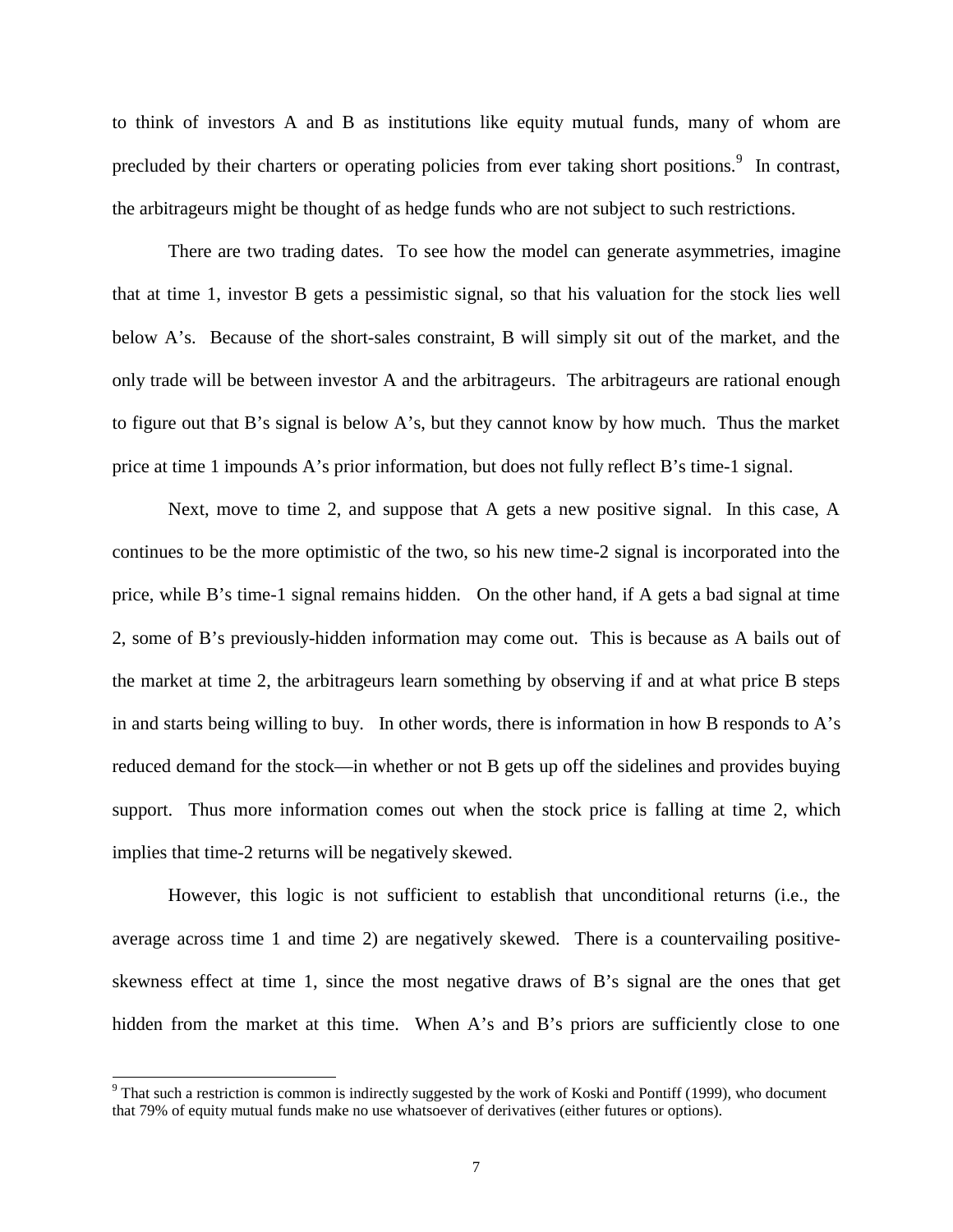another, the positive time-1 skewness can actually overwhelm the negative time-2 skewness, so that returns are on average positively skewed. Nevertheless, Hong and Stein show in their Proposition 3 that if the ex ante divergence of opinion (i.e. the difference in priors) between A and B is great enough, the time-2 effect dominates, and unconditional returns are negatively skewed.<sup>10</sup>

More directly relevant for our purposes is a result (Proposition 5) about the conditional skewness of time-2 returns. When differences of opinion are particularly pronounced at time 1—i.e., when B's signal is much lower than A's—this is when B's signal is most likely to remain hidden, thereby setting the stage for negative skewness at time 2. And large differences of opinion at time 1 also manifest themselves as unusually large trading volume, with A doing the buying, and the arbitrageurs doing the selling. Thus high trading volume at time 1 forecasts more negative skewness at time 2. This conditional statement is true regardless of whether unconditional skewness is positive or negative, and it forms the basis for our empirical tests.

 In order to isolate this particular theoretical effect, we need to be aware of other potentially confounding factors. For example, is is well-known that trading volume is correlated with past returns (Shefrin and Statman (1985), Lakonishok and Smidt (1986), Odean (1998b)). And, as noted above, past returns might also help predict skewness, if there are stochastic bubbles of the sort described by Blanchard and Watson  $(1982)$ .<sup>11</sup> To account for this possibility, all of our regressions include a number of lags of past returns on the right-hand side.

In a similar vein, one might also worry about skewness being correlated with volatility.

 $10$  It is this unconditional skewness feature—which is driven by the short-sales constraint—that most clearly distinguishes the model of Hong and Stein from other related models in which pent-up information is revealed through the trading process (e.g., Grossman (1988), Genotte and Leland (1990) Jacklin et al (1992), and Romer (1993)). In these other models, returns are on average symmetrically distributed, albeit potentially quite volatile.

 $11$  In the model of Coval and Hirshleifer (1998), there is also conditional negative skewness after periods of positive returns, even though unconditionally, average skewness is zero.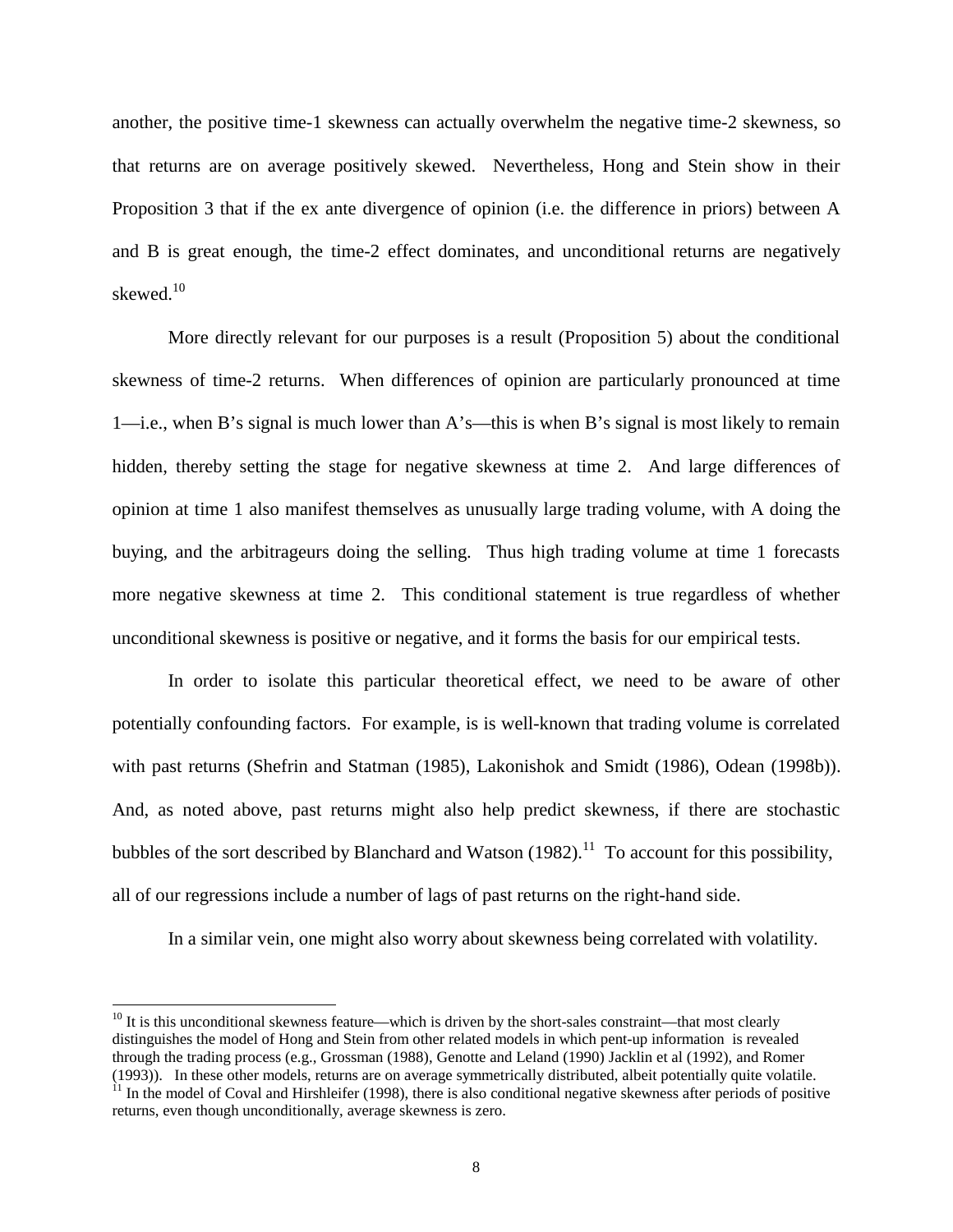There are a number of models which can deliver such a correlation; e.g., in the volatility-

feedback model of Campbell and Hentschel (1992), higher levels of volatility are associated with more negative skewness. To the extent that such an effect is present in our data, we would like to know whether turnover is forecasting skewness directly—as it should, according to the Hong-Stein model—or whether it is really just forecasting volatility, which is in turn correlated with skewness. To address this concern, all of our regressions include some control for volatility, and we experiment with several ways of doing this control.

### **III. Data**

To construct our variables, we begin with data on daily stock prices and monthly trading volume for all NYSE and AMEX firms, from the CRSP daily and monthly stock files. Our sample period begins in July 1962, which is as far back as we can get the trading volume data. We do not include NASDAQ firms. This is because we want to have a uniform and accurate measure of trading volume, and the dealer nature of the NASDAQ market is likely to render turnover in its stocks not directly comparable to that of NYSE and NASDAQ stocks. We also follow convention and exclude ADRs, REITs, closed-end funds, primes and scores—i.e., stocks that do not have a CRSP share type code of 10 or 11.

For most of our analysis, we further truncate the sample by eliminating the very smallest stocks in the NYSE/AMEX universe—in particular, those with a market capitalization below the  $20<sup>th</sup>$  percentile NYSE breakpoint. We do so because our goal is to use trading volume as a proxy for differences of opinion. Theoretical models that relate trading volume to differences of opinion typically assume that transactions costs are zero. In reality, variations in transactions costs are likely to be an important driver of trading volume, and more so for very small stocks.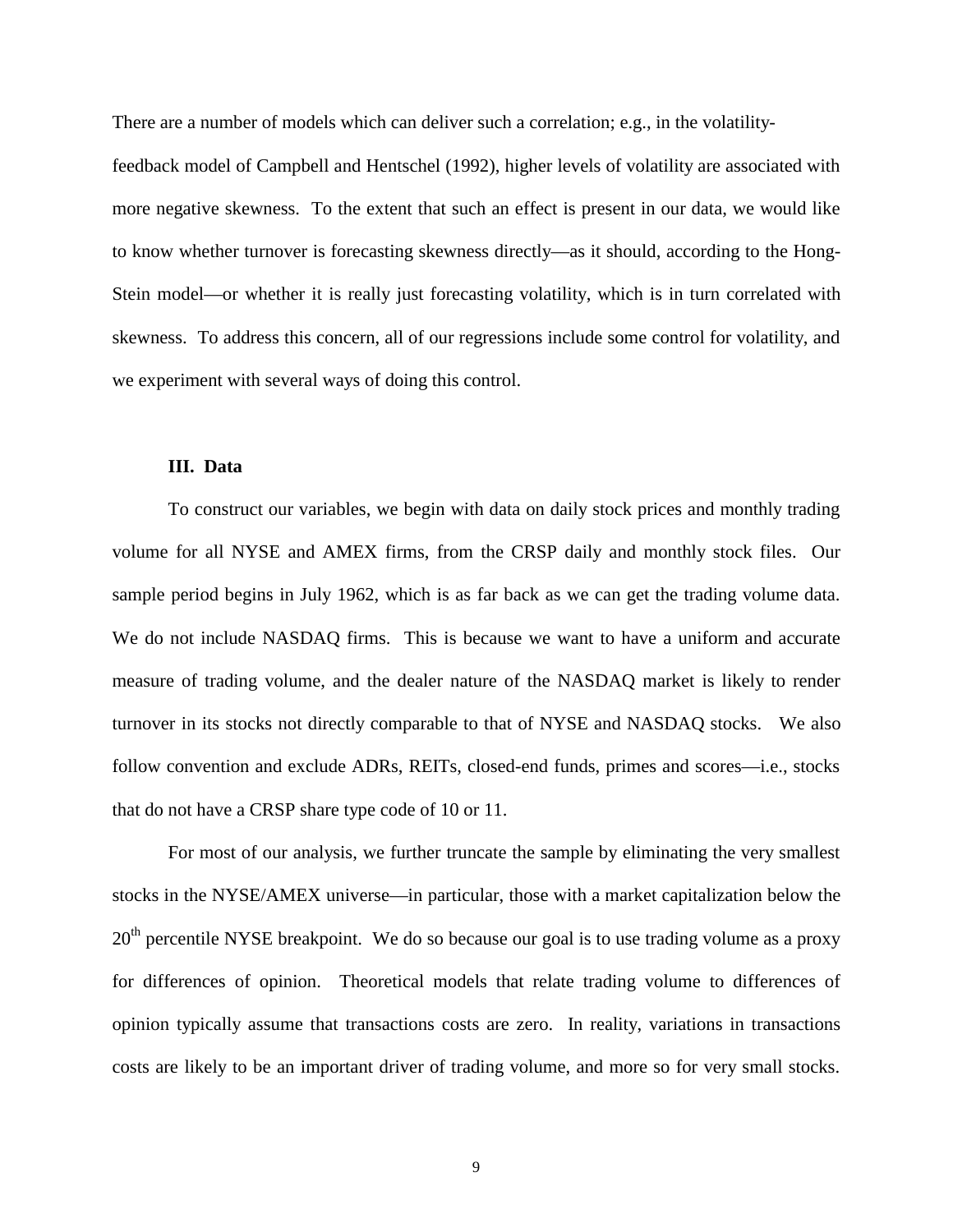By eliminating the smallest stocks, we hope to raise the ratio of signal (differences of opinion) to noise (transactions costs) in our key explanatory variable. We also report some sensitivities in which the smallest stocks are analyzed separately (see Table 4 below), and as one would expect from this discussion, the coefficients on turnover for this subsample are noticeably smaller.

Our baseline measure of skewness, which we denote NCSKEW, for "negative coefficient of skewness", is calculated by taking the negative of (the sample analog to) the third moment of daily returns, and dividing it by (the sample analog to) the standard deviation of daily returns raised to the third power. Thus for any stock i over any six-month period t, we have:

$$
NCSKEW_{it} = -(n(n-1)^{3/2} \sum R_{it}^{3})/((n-1)(n-2)(\sum R_{it}^{2})^{3/2})
$$
\n(1)

where  $R_{it}$  represents the sequence of demeaned daily returns to stock i during period t, and n is the number of observations on daily returns during the period.<sup>12</sup> These daily "returns" are, more precisely, actually log changes in price. We use log changes as opposed to simple daily percentage returns because they allow for a natural benchmark—if stock returns were lognormally distributed, then an NCSKEW measure based on log changes should have a mean of zero. However, we have also redone everything with an NCSKEW measure based instead on simple daily percentage returns, and none of our main results are affected.<sup>13</sup>

 $12$  In calculating NCSKEW, as well as any other moments which rely on daily return data, we drop any firm which has more than five missing observations on daily returns in a given period.

 $13$  Using simple percentage returns instead of log changes does have two (predictable) effects: 1) it makes returns look more postively skewed on average; and 2) it induces a pronounced correlation between skewness and contemporaneously measured volatility. However, given that we control for volatility in all of our regression specifications, using simple percentage returns does not materially alter the coefficients on turnover and past returns.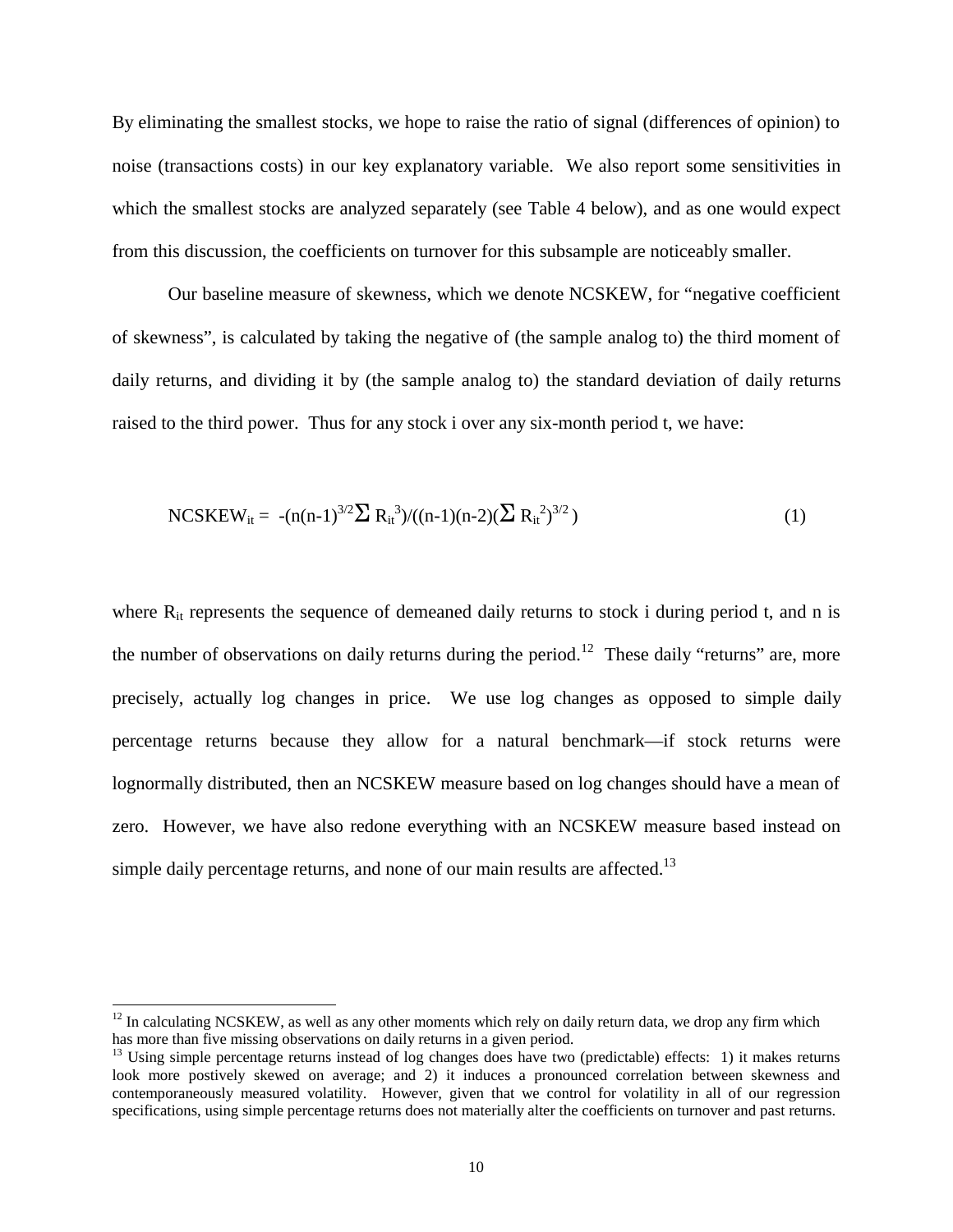Scaling the raw third moment by the standard deviation cubed allows for comparisons across stocks with different variances; this is the usual normalization for skewness statistics.<sup>14</sup> By putting a minus sign in front of the third moment, we are adopting the convention that an increase in NCSKEW corresponds to a stock being more "crash prone"—i.e., having a more leftskewed distribution.

 For most of our regressions, the daily firm-level returns that go into the calculation of the NCSKEW variable are market-adjusted returns—the log change in stock i less the log change in the value-weighted CRSP index for that day. However, we also rerun everything with variations of NCSKEW based on both: 1) excess returns (the log change in stock i less the T-bill return); as well as 2) beta-adjusted returns. As will be seen, these variations do not make much difference to our results with NCSKEW.

 In addition to NCSKEW, we also work with a second measure of return asymmetries which does not involve third moments, and hence is less likely to be overly influenced by a handful of extreme days. This alternative measure, which we denote by DUVOL, for "down-toup volatility", is computed as follows. For any stock i over any six-month period t, we separate all the days with returns below the period mean ("down" days) from those with returns above the period mean ("up" days), and compute the standard deviation for each of these sub-samples separately. We then take the log of the ratio of (the sample analog to) the standard deviation on the down days to (the sample analog to) the standard deviation on the up days. Thus we have:

$$
DUVOL_{it} = \log\{(n_{u} - 1)\sum_{DOWN} R_{it}^{2}/((n_{d} - 1)\sum_{UP} R_{it}^{2})\}
$$
 (2)

 $14$  See, e.g., Greene (1993).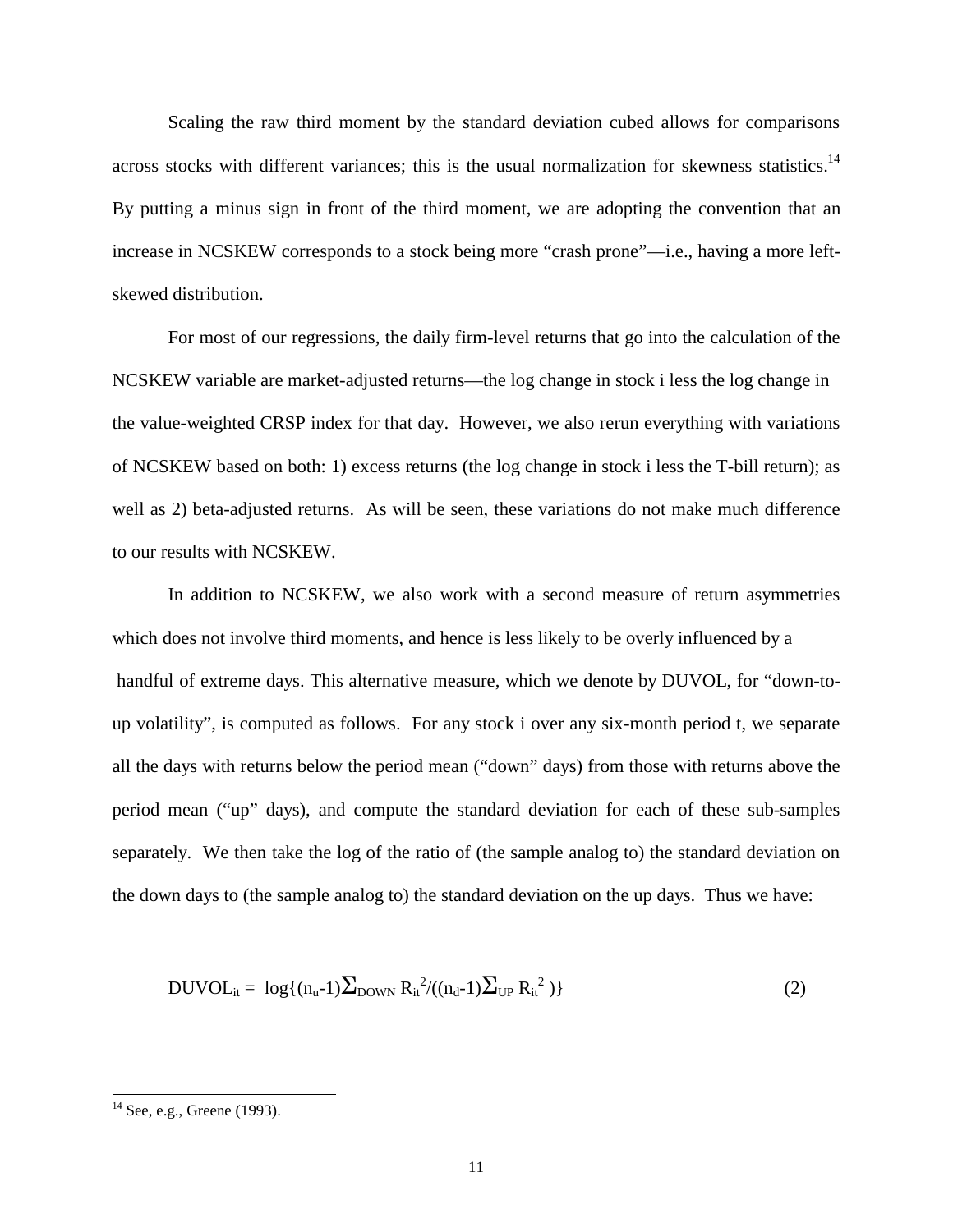where  $n_u$  and  $n_d$  are the number of up and down days, respectively. Again, the convention is that a higher value of this measure corresponds to a more left-skewed distribution. To preview, our results with NCSKEW and DUVOL are for the most part quite similar, so it does not appear that they depend on a particular parametric representation of return asymmetries.

 In our regressions with firm-level data, we use non-overlapping six-month observations on skewness. In particular, the NCSKEW and DUVOL measures are calculated using either data from January 1- June 30, or July 1-December 31 of each calendar year. We could in principle use overlapping data—so that we would have a new skewness measure every month—but there is little payoff to doing so, since, as will become clear shortly, we already have more than enough statistical power as is. $15$  When we turn to the time-series regressions with aggregatemarket data, statistical power becomes a real issue, and we use overlapping observations.

 Besides the skewness measures, the other variables that we use are very familiar and do not merit much discussion.  $SIGMA_{it}$  is the standard deviation of stock i's daily returns, measured over the six-month period t.  $\text{RET}_{it}$  is the cumulative return on stock i, also measured over the six-month period  $t^{16}$  LOGSIZE<sub>it</sub> is the log of firm i's stock-market capitalization at the end of period t. TURNOVER $_{it}$  is the average monthly share turnover in stock i—defined as shares traded divided by shares outstanding—over period t. In our baseline specification, we work with detrended turnover, which we denote DTURNOVER. The detrending is done very simply, by subtracting from the TURNOVER variable a moving average of its value over the prior eighteen months. Again, the rationale for doing this detrending is that, as a matter of

<sup>&</sup>lt;sup>15</sup> We have, however, checked our results by re-running everything using different non-overlapping intervals—e.g., February 1-July 31 and August 1-January 31; March 1-August 31 and September 1-February 28, etc. In all cases, the results are essentially identical.

<sup>&</sup>lt;sup>16</sup> When NCSKEW or DUVOL is computed using either market-adjusted or beta-adjusted returns, SIGMA and RET are computed using market-adjusted returns. When NCSKEW or DUVOL is computed using excess returns, SIGMA and RET are based on excess returns as well.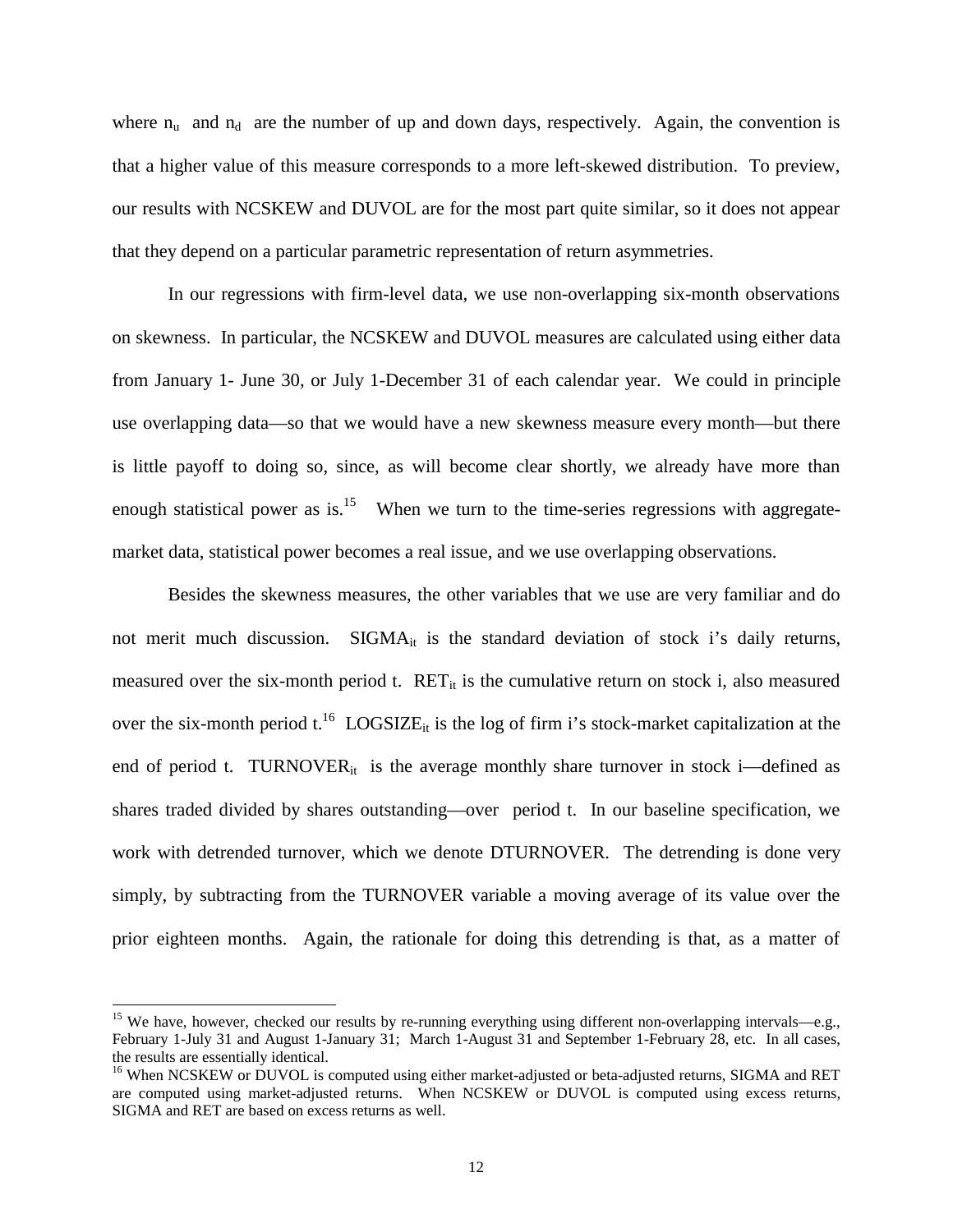conservatism, we want to eliminate any component of turnover that can be thought of as a relatively fixed firm characteristic.<sup>17</sup>

 Table 1 presents a variety of summary statistics for our sample. Panel A shows the means and standard deviations of all of our variables for: 1) the full sample of individual firms; 2) five size-based sub-samples; and 3) the market as a whole, defined as the value-weighted NYSE/AMEX index.<sup>18</sup> Panels B and C look at contemporaneous correlations and autocorrelations respectively, for the sample of individual firms. In Panels B and C, as in most of our subsequent regression analysis, we restrict the sample to those firms with a market capitalization above the  $20<sup>th</sup>$  percentile NYSE breakpoint.

 One interesting point that emerges from Panel A is that while there is negative skewness—i.e., positive mean values of NCSKEW and DUVOL—for the market as a whole, the opposite is true for individual stocks, which are positively skewed. This discrepancy can in principle be understood within the strict confines of the Hong-Stein (1999) model, since, as was noted above, the model allows for either positive or negative unconditional skewness, depending on the degree of ex-ante investor heterogeneity. In other words, if one is willing to assume that differences of opinion about the market are on average more pronounced than differences of opinion about individual stocks, the model can produce negative skewness for the latter and positive skewness for the former.

However, it is not clear that such an assumption is empirically defensible. An alternative interpretation of the data in Table 1.A is that even if the Hong-Stein model provides a reasonable account of skewnness in market returns, it must be missing something when it comes to

 $17$  This detrending is roughly analogous to doing a fixed-effects specification in a shorter-lived panel. Since we have such a long time series, it makes little sense to impose that firm effects are literally constant over the entire sample period. Instead, the detrending controls for firm characteristics that adjust gradually.

 $18$  When working with the market as a whole, all the variables are based on simple excess returns relative to T-Bills.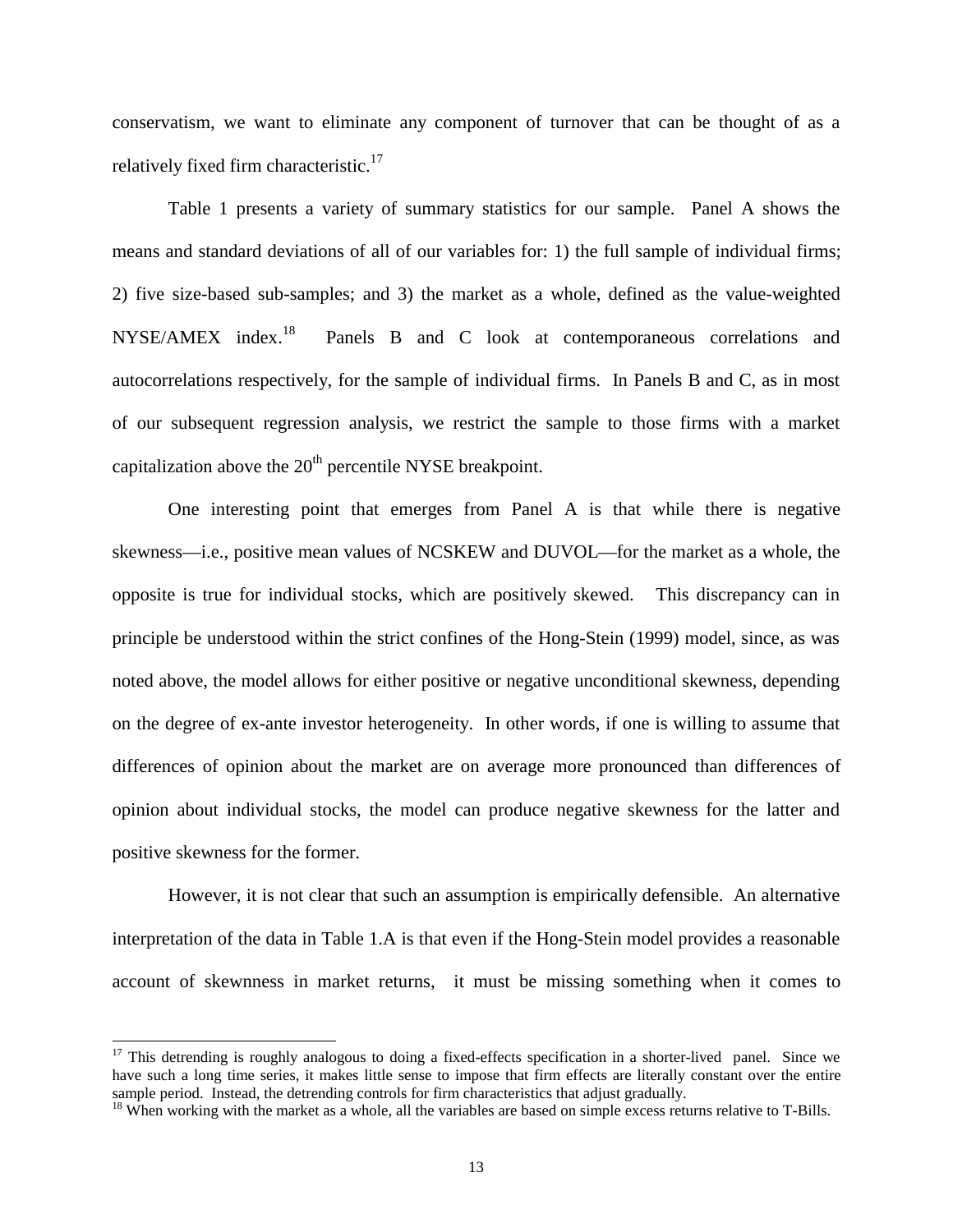explaining the mean skewness of individual stocks. For example, it might be that large positive events like hostile takeovers—which the theory ignores—impart an added degree of positive skewness to individual stocks but wash out across the market as a whole. This view does not imply that we cannot learn something about the theory by looking at firm-level data; the theory will certainly gain some credence if it does a good job of explaining cross-sectional variation in skewness, even if it cannot fit the mean skewness at the firm level. Nevertheless, it is worth emphasizing the caveat that, without further embellishments, the theory may not provide a convincing rationale for everything that is going on at the individual stock level.

 Perhaps the most noteworthy fact shown in Panel B of Table 1 is the contemporaneous correlation between our two skewness measures, NCSKEW and DUVOL, which is .88. While these two measures are quite different in their construction, they appear to be picking up much the same information. Also worth pointing out is that the correlation between NCSKEW and SIGMA is less than .01, while that between DUVOL and SIGMA is about -.08; these low correlations lend some preliminary (and comforting) support to the notion that forecasting either of our skewness measures is a quite distinct exercise from forecasting volatility.

 Panel C documents that, unlike SIGMA—which has an autocorrelation coefficient of .72—neither of our skewness measures has much persistence. For NCSKEW the autocorrelation is on the order of .05; for DUVOL it is .09.

### **IV. Forecasting Skewness in the Cross-Section**

#### **A. Baseline Specification**

Panel A of Table 2 presents our baseline cross-sectional regression specification. We pool all the data (excluding firms with market capitalization below the  $20<sup>th</sup>$  percentile NYSE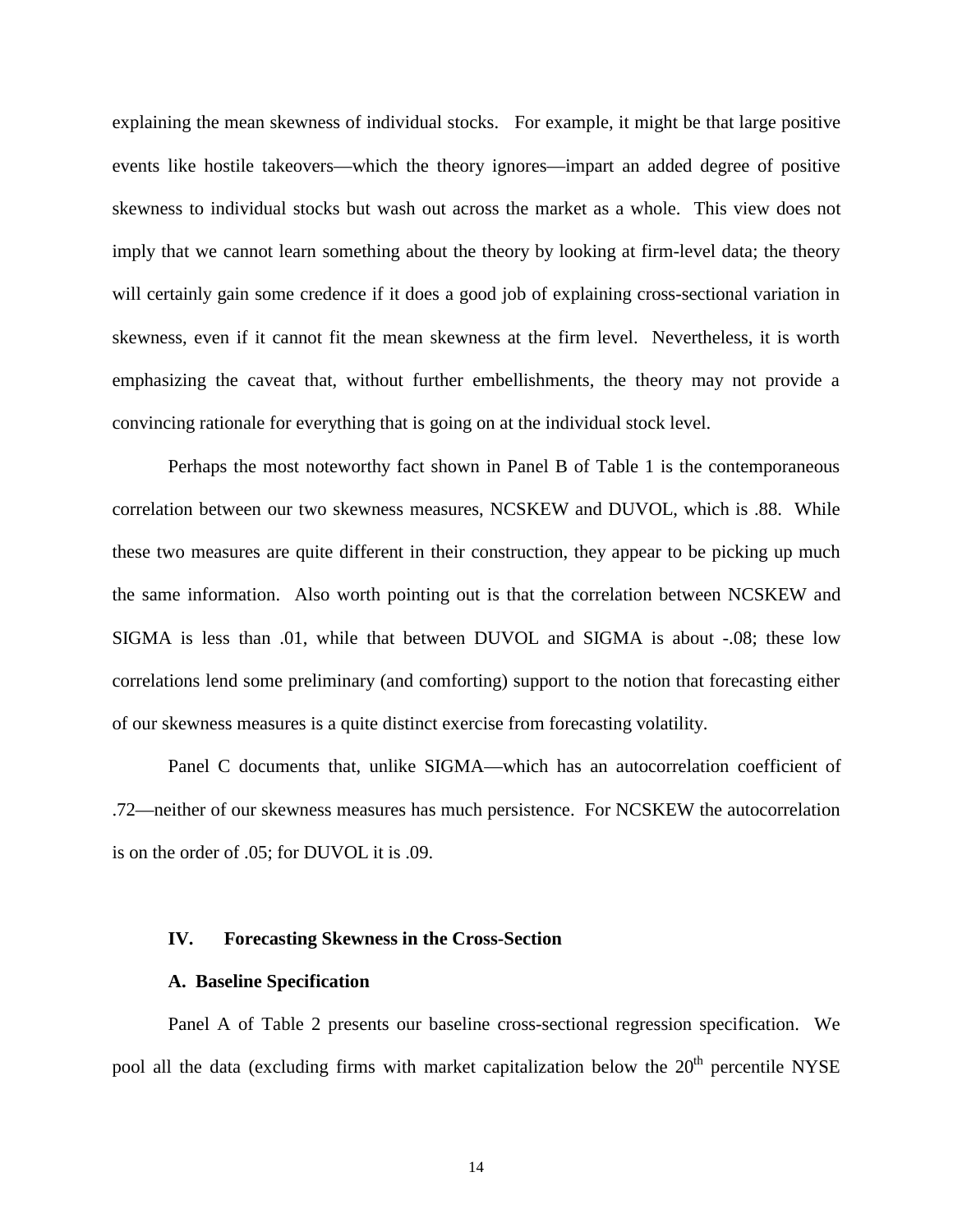breakpoint) and regress  $NCSKEW_{it+1}$  against: its own lagged value,  $NCSKEW_{it}$ ; as well as  $SIGMA_{it}$ ; LOGSIZE<sub>it</sub>; DTURNOVER<sub>it</sub>; and six lags of past returns,  $RET_{it}$  .....RET<sub>it-5</sub>. We also include dummy variables for each time period t. The regression can be interpreted as an effort to predict—based on information available at the end of period t—which firms will have the most negative skewness in period t+1.

In column 1, we use market-adjusted returns as the basis for computing the NCSKEW measure. In column 2 we use beta-adjusted returns, and in column 3 we use simple excess returns. As can be seen, the results are quite similar in all three cases. In particular, the coefficients on detrended turnover are positive and strongly statistically significant in each of the three columns, albeit somewhat larger (by about 20%) in magnitude when market-adjusted returns are used. The past return terms are also always positive and strongly significant. Thus stocks that have experienced either a surge in turnover or high past returns are predicted to have more negative skewness—i.e., to become more crash-prone, all else equal. In addition, the coefficient on size is also positive, suggesting that negative skewness is more likely to be seen in large-cap stocks.

As noted above, the positive coefficient on size is not something one would have necessarily predicted ex ante. Nevertheless, it is possible to come up with rationalizations after the fact. For example, suppose that managers can to some extent control the rate at which information about their firms gets out. It seems plausible that if managers uncover good news, they will disclose all this good news right away. In contrast, if they are sitting on bad news, they may try to delay its release, with the result that the bad news dribbles out slowly. This type of behavior will tend to impart positive skewness to firm-level returns, and may explain why returns on individual stocks are on average positively skewed at the same time that market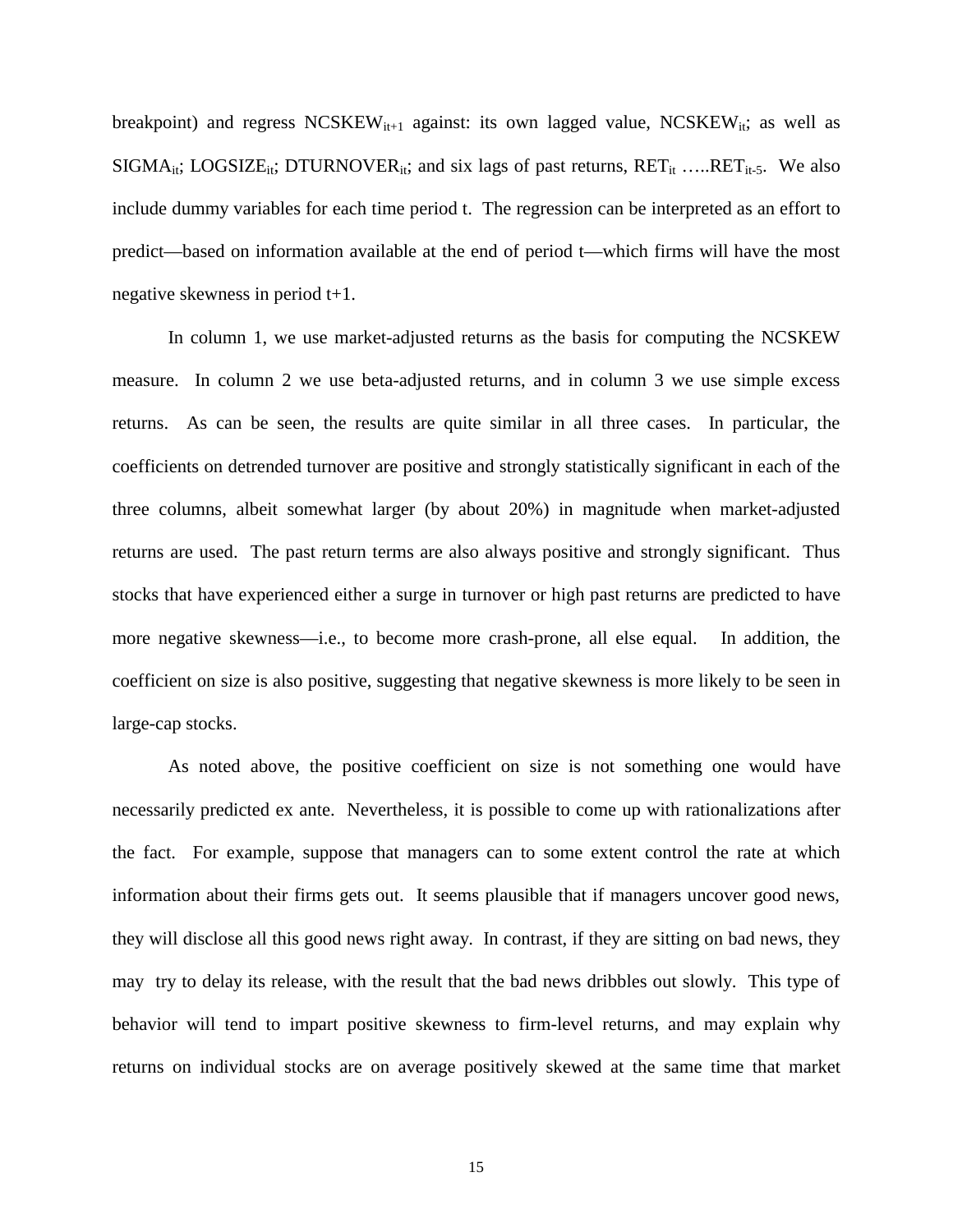returns are negatively skewed. Moreover, if one adds the further assumption that it is easier for managers of small firms to temporarily hide bad news—since they face less scrutiny from outside analysts than managers of large firms—the resulting positive skewness will be more pronounced for small firms.  $19$ 

In Panel B of Table 2, we repeat everything from Panel A, except that we replace the NCSKEW measure of return asymmetry with the DUVOL measure. Although the difference in units precludes a direct comparison of the point estimates, the qualitative patterns are generally the same as in Panel A. Focusing on the base case of market-adjusted returns, the t-statistic on DTURNOVER is actually a bit higher than in Panel A (4.35 vs. 3.84) as is the  $R^2$  of the regression (6.7% vs. 3.0%).

 The one distinction worth noting is that there is now a somewhat more pronounced drop in the coefficient on DTURNOVER when we move away from the base case of market-adjusted returns, especially when we go to simple excess returns. On the one hand, we should expect to get lower coefficient estimates when using simple excess returns as compared to market-adjusted returns—after all, DTURNOVER is a firm-specific variable, so it should have more ability to explain skewness in the purely idiosyncratic component of stock returns. On the other hand, we do not know why the dropoff in explanatory power is greater when we use the DUVOL measure of skewness, as opposed to the NCSKEW measure.

<sup>&</sup>lt;sup>19</sup> This line of argument is loosely supported by the results in Hong, Lim and Stein (1999), who find that negative information is only slowly incorporated into the prices of small stocks with low analyst coverage. Following the empirical strategy of that paper, one might also ask whether, controlling for size, there is more positive skewness in the returns of stocks that have relatively few analysts.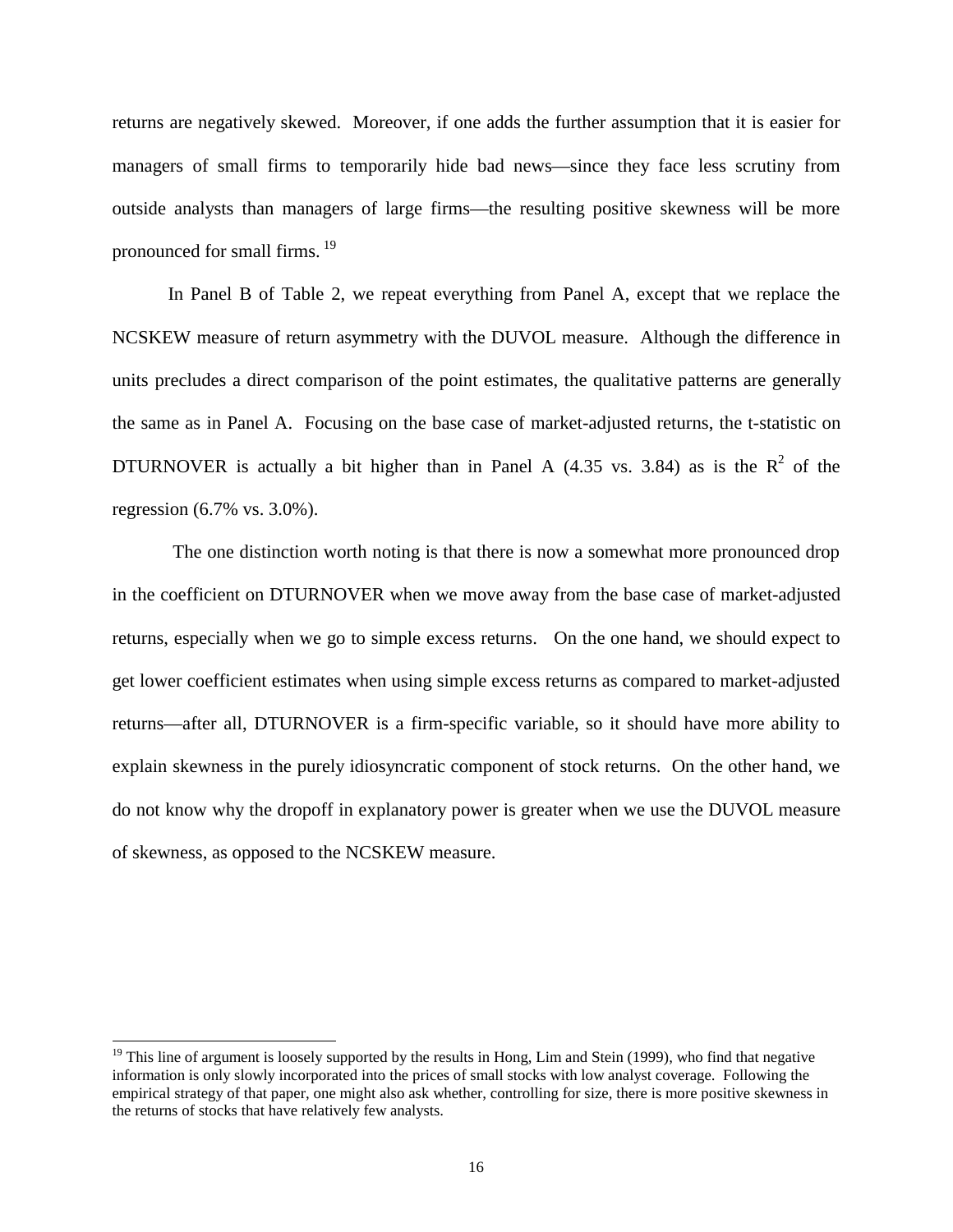### **B. Robustness**

In Table 3 we conduct a number of further robustness checks. In Panel A, everything is a variation on column 1 of Table 2.A, and uses an NCSKEW measure based on market-adjusted returns. In Panel B, everything is a variation on column 1 of Table 2.B, and uses a DUVOL measure based on market-adjusted returns. Since the conclusions from Panels A and B of Table 3 are quite similar, we focus the bulk of our discussion on Panel A. First, in column 1 of Panel A, we truncate outliers of the NCSKEW variable, setting all observations that are more than three standard deviations from the mean in any period t to the three-standard-deviation tail values in that period. As can be seen, this has little impact on the results, suggesting that they are not driven by a handful of outlier observations.

In column 2, we replace the DTURNOVER variable with its un-detrended analog, TURNOVER. This means that we are now admitting into consideration differences in turnover across firms that are not merely temporary deviations from trend, but rather, more long-run firm characteristics. In other words, we are essentially removing our fixed-effect control from the turnover variable. According to the theory, one might expect that long-run cross-firm variation in turnover would also predict skewness—some firms might be subject to persistently large differences in investor opinion, and these too should matter for return asymmetries. The coefficient estimate on TURNVOVER in column 2 confirms this notion, roughly doubling in magnitude from its base-case value. This implies that our fixed-effect approach of using DTURNOVER instead of TURNOVER everywhere else in the paper is in fact quite conservative—in doing so, we are throwing out a dimension of the data that is strongly supportive of the theory.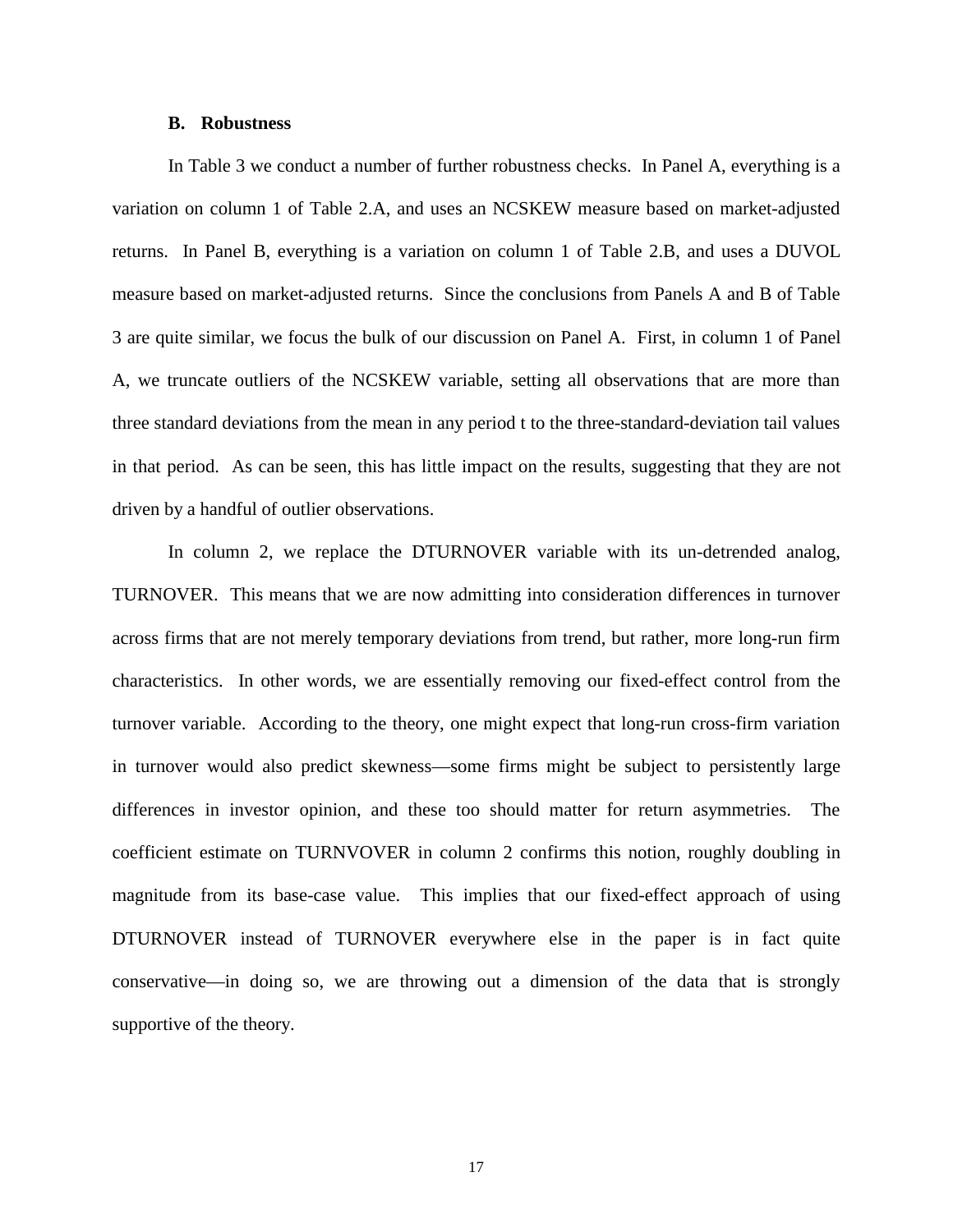In columns 3 and 4, we investigate whether our results are somehow tied to the way that we have controlled for volatility. Recall that the central issue here is whether  $DTURNOVER_{it}$  is really forecasting NCSKEW<sub>it+1</sub> directly, or whether it is instead forecasting SIGMA<sub>it+1</sub>, and showing up in the regression only because  $SIGMA<sub>it+1</sub>$  is correlated with  $NCSKEW<sub>it+1</sub>$ . Thus ideally, we would like to add a period-t control variable to the regression that is a good forecast of SIGMA<sub>it+1</sub>, so that we can verify that DTURNOVER<sub>it</sub> is still significant even after the inclusion of this control. Our use of SIGMA<sub>it</sub> in the base-case specification can be motivated on the grounds that it is probably the best univariate predictor of  $\text{SIGMA}_{it+1}$ , given the very pronounced serial correlation in the SIGMA variable.

But of course, just using one past lag is not necessarily the best way to forecast  $SIGMA<sub>it+1</sub>$ . One can presumably do better by allowing for richer dynamics. In this spirit, we add in column 3 two further lags of SIGMA (SIGMA $_{it-1}$  and SIGMA $_{it-2}$ ) to the base-case specification. These two lags are completely insignificant, and hence our coefficient on DTURNOVER $_{it}$ , as well as those on the six RET terms, are virtually unchanged.

In column 4 we take this logic one step further. We create a fitted value of  $\text{SIGMA}_{it+1}$ which we denote by  $\text{SIGMAHAT}_{it+1}$ —based on the following information set available in period t: SIGMA<sub>it</sub>; SIGMA<sub>it-1</sub>; SIGMA<sub>it-2</sub>; LOGSIZE<sub>it</sub>; DTURNOVER<sub>it</sub>; and RET<sub>it</sub> …..RET<sub>it-5</sub>. We then replace  $\text{SIGMA}_{it}$  in the base case with this fitted value of future volatility,  $\text{SIGMAHAT}_{it+1}$ . This is equivalent to running an instrumental-variables regression where future volatility  $SIGMA<sub>it+1</sub>$  is included on the right-hand side, but is instrumented for using the information available in period t. As can be seen, this variation leads to almost exactly the same results as in the base case.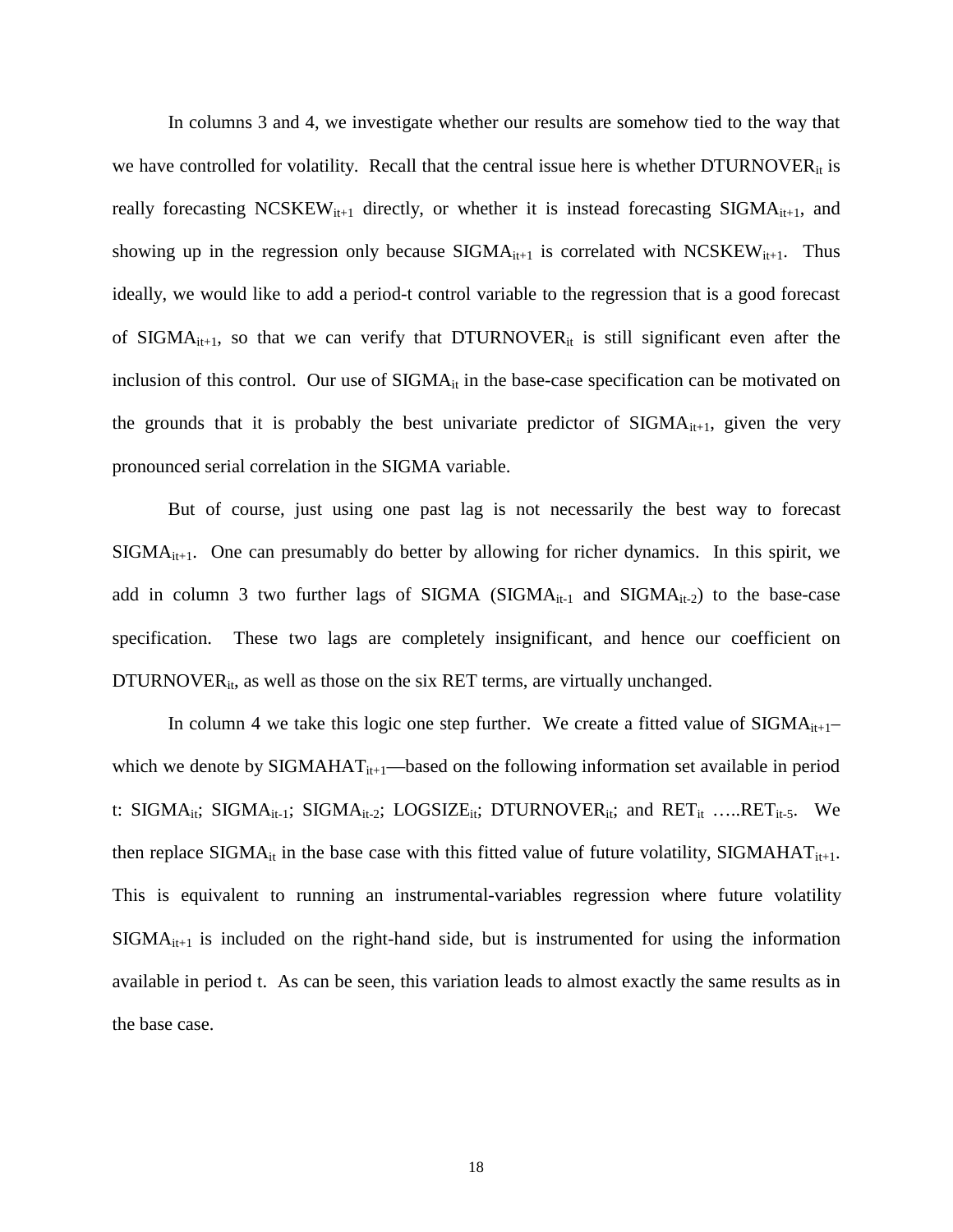Overall, based on the evidence in columns 3 and 4 of Table 3.A, we conclude that it is highly unlikely that our base-case success in forecasting NCSKEW with the DTURNOVER and RET variables arises because these variables are able to forecast SIGMA. In other words, these variables really appear to be predicting cross-firm differences in the asymmetry of stock returns, rather than just differences in volatility.

 Panel B of Table 3 replicates everything in Panel A, but using the DUVOL measure of asymmetry in place of NCSKEW. And as mentioned above, the same basic conclusions about the robustness of the results emerge. The only noteworthy difference is that, unlike in Panel A, using the un-detrended version of turnover in column 2 does not in this case lead to a higher coefficient estimate.

#### **C. Cuts on Firm Size**

In Table 4, we disaggregate our base-case analysis by size. To conserve on space, we only report the results using the NCSKEW measure of asymmetry; those for the DUVOL measure are much the same. In particular, we take the specification from column 1 of Table 2.A, and run it separately for five size-based sub-samples, corresponding to quintiles based on NYSE breakpoints. (Recall that in Tables 2 and 3, we omitted the smallest of these five quintiles from our sample.) Two conclusions stand out. First, as one might have suspected, the coefficient on DTURNOVER for the very smallest category of firms is noticeably smaller than for any other group, albeit still positive. Again, this is probably because variation in turnover for these very small firms is driven in large part by variation in trading costs, whereas our theory requires a good proxy for differences of opinion. Second, once one moves beyond the smallest quintile, the coefficients look reasonably stable. There is certainly no hint that the effects that we are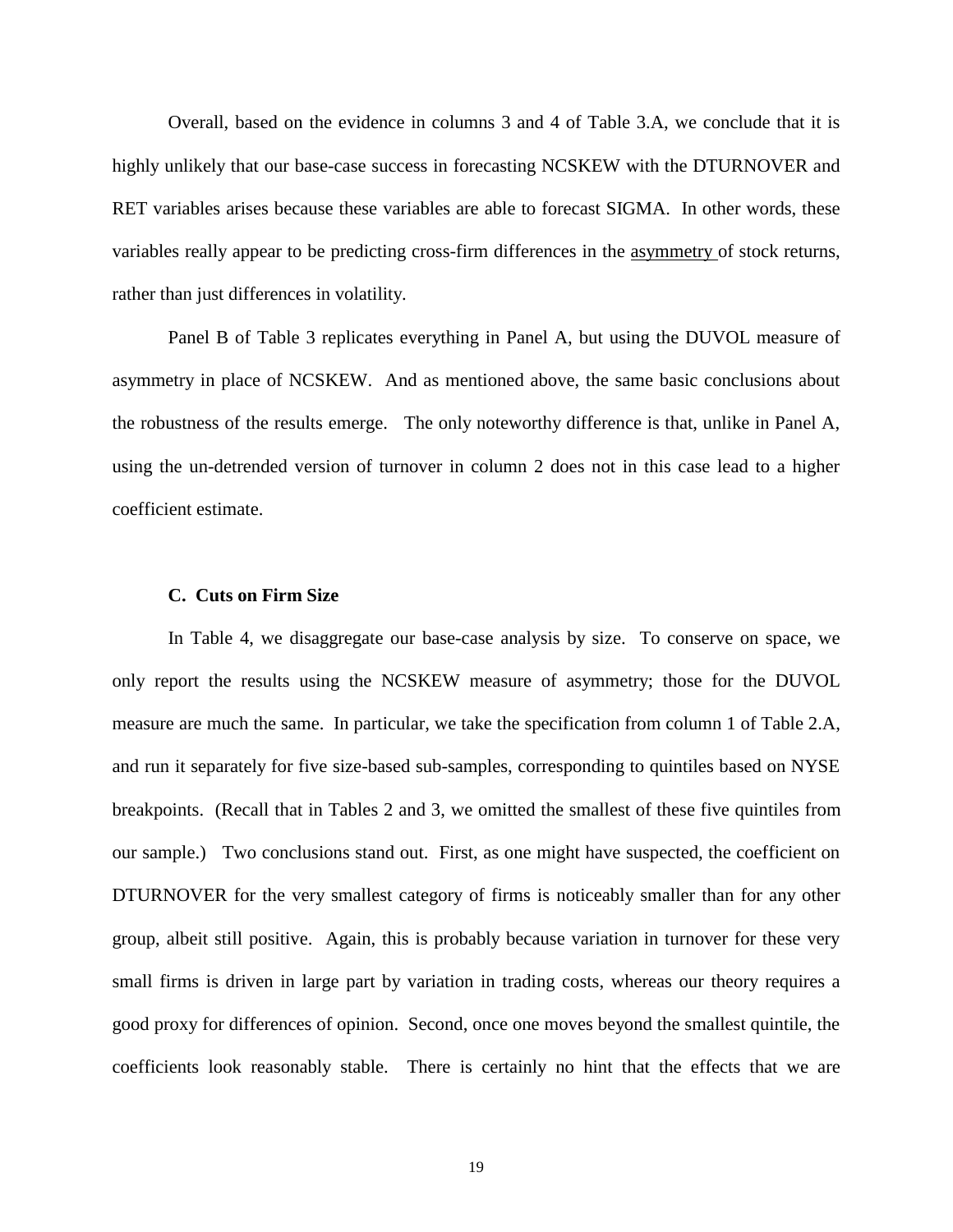interested in go away for larger firms. Indeed, the highest point estimate for the DTURNOVER coefficient comes from the next-to-largest quintile.

 The fact that the coefficients on DTURNOVER are robust for large firms is not surprising in light of the underlying theory. The model of Hong and Stein (1999) is not predicated on impediments to arbitrage—it incorporates a class of fully risk-neutral arbitrageurs who can take infinite long or short positions. Thus in contrast to limited-arbitrage behavioral models which aim to forecast the first moment of stock returns (e.g., DeLong et al (1990)), the Hong-Stein model does not have the feature that the key effects diminish as one moves to larger stocks, where arbitrage activity is presumably more efficient.<sup>20,21</sup>

### **D. Stability Over Sub-Periods**

 $\overline{a}$ 

In Table 5, we examine the intertemporal stability of our baseline regression, using a Fama-MacBeth (1973) approach. Specifically, we now run a separate, purely cross-sectional variant of the regression in column 1 of Table 2.A (without the time dummies, naturally) for every one of the 66 six-month periods in our sample. We then take simple time-averages of the cross-sectional regression coefficients over various sub-periods, and compute the associated tstatistics based on the time-series properties of the coefficients. In Panel A of Table 5, we display the coefficient on DTURNOVER from every one of the 66 regressions. In Panel B, we show time-averages of all the regression coefficients for the full sample and for each of four decade-based sub-periods: the 1960's; the 1970's; the 1980's; and the 1990's.

<sup>&</sup>lt;sup>20</sup> This is true as long as some investors (other than the arbitrageurs) continue to be effectively short-sales constrained in large stocks. Hong and Stein (1999) argue that beyond any "technological" constraints on shorting, many institutions such as mutual funds are prohibited by their charters or operating policies from ever taking short positions. This represents a constraint that is equally binding for any stock, regardless of market cap.

<sup>&</sup>lt;sup>21</sup> Several recent papers establish that stock-return predictability—based on either "momentum" or "value" strategies—is more pronounced in smaller-cap stocks. See, e.g., Fama (1998), Hong, Lim and Stein (1999), and Griffin and Lemmon (1999).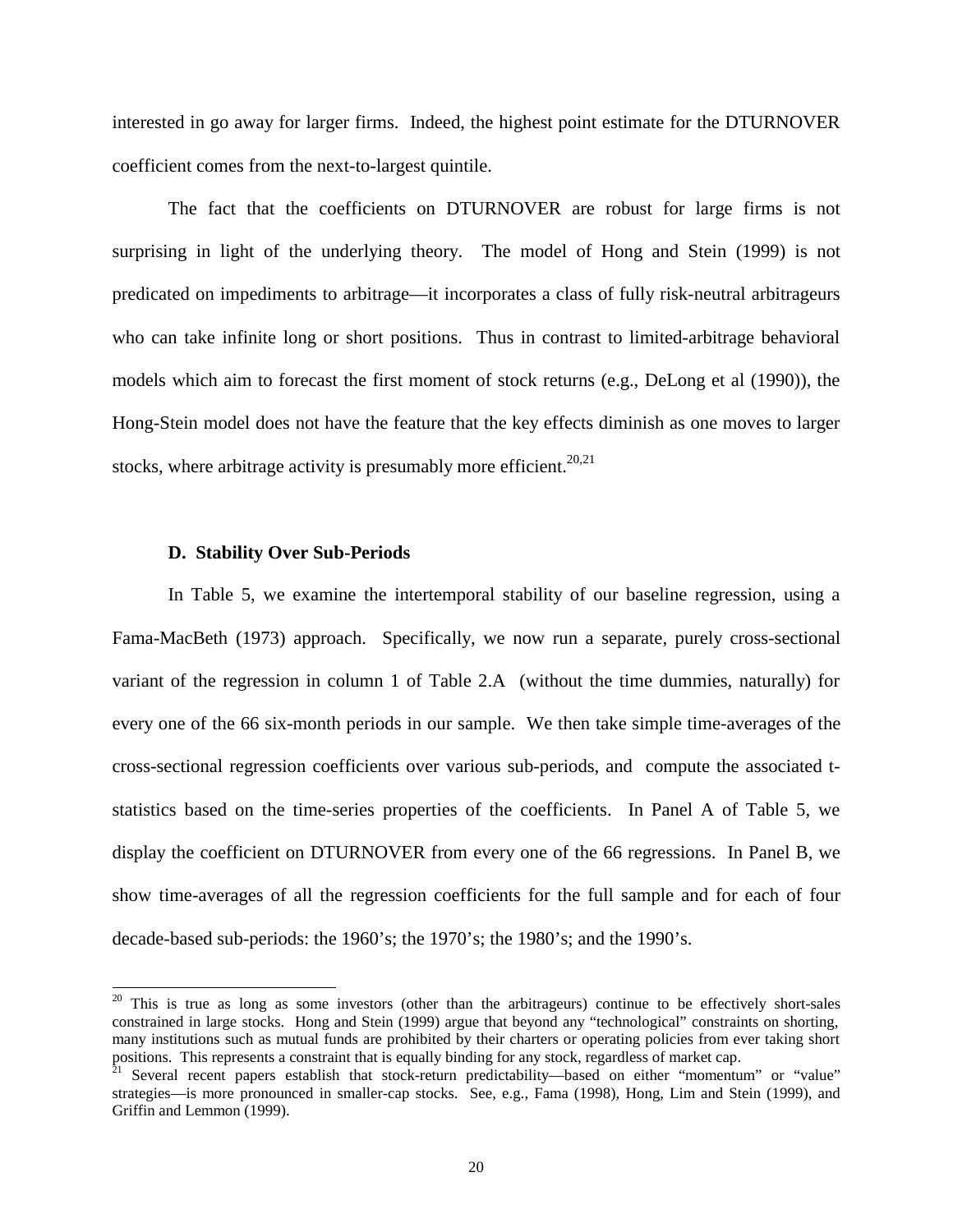The overriding conclusion that emerges from Table 5 is that our results are remarkably stable over time. For example, the coefficient on DTURNOVER—which averages .532 over the full sample period—reaches a low of .486 in the 1980's and a high of .592 in the 1970's. Moreover, even taken alone, three of the four decade-based subperiods produce a statistically significant result for DTURNOVER.

#### **V. Forecasting Market Skewness**

We now turn to forecasting skewness in the returns to the aggregate market. While this is in many ways the more interesting exercise from an economic viewpoint, our statistical power is severely limited. Thus it may be asking too much to expect that the results here will be strongly statistically significant in their own right; rather one might more reasonably hope that they look qualitatively similar to those from the cross-sectional regressions.

Our definition of the aggregate market is the value-weighted NYSE-AMEX index, and all returns are excess returns relative to T-bills. To avoid any temptation to further mine the data, we use essentially the same specification as in our baseline cross-sectional analysis. Specifically, we use all the same right-hand-side variables, except for LOGSIZE and the time dummies. The DTURNOVER variable is constructed exactly as before, by detrending TURNOVER with its own moving average over the prior 18 months.

In an effort to get the most out of the little time-series data that we have, we now use monthly overlapping observations. (The t-statistics we report are adjusted accordingly.) This yields a total of 401 observations that can be used in the regressions. However, a new concern that arises with the time-series approach is the extent to which our inferences are dominated by

21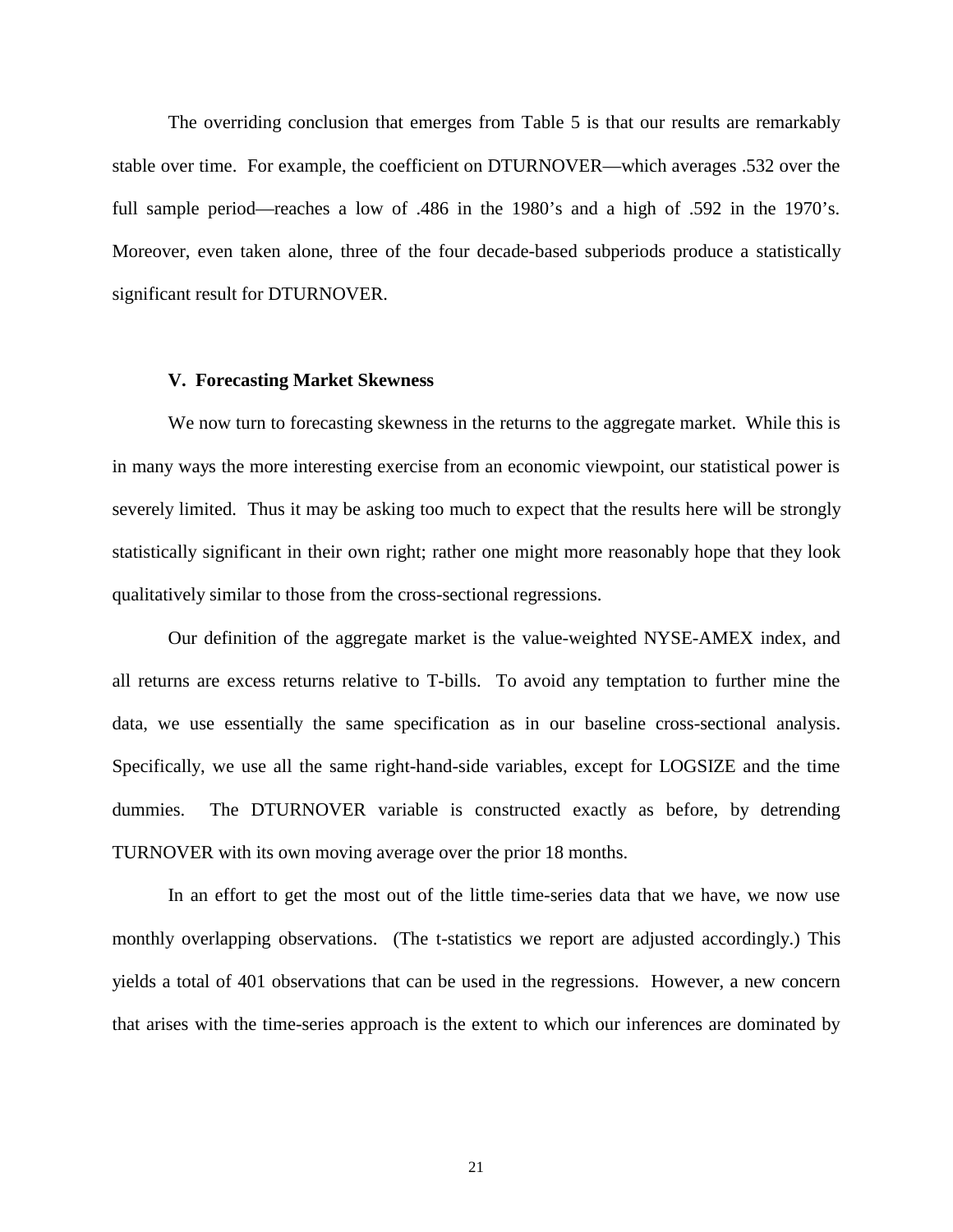the enormous daily movements during October  $1987<sup>22</sup>$  To address this concern, we also re-run our regressions omitting October 1987. This brings us down to 371 observations.<sup>23</sup>

 The results are summarized in Table 6. In columns 1 and 2 we use the NCSKEW measure of skewness, and run the regressions with and without October 1987, respectively. In columns 3 and 4 we use the DUVOL measure of skewness, and again run the regression with and without October 1987. The basic story is the same in all four columns.<sup>24</sup> The six past return terms are always positive, and many are individually statistically significant. In contrast, the coefficient on DTURNOVER, while it is positive in each of the four regressions, is never statistically significant. Dropping October 1987 seems to increase the precision of the DTURNOVER coefficient estimate somewhat, but the highest t-statistic across the four specifications is only 1.15.

 Nevertheless, holding statistical significance aside, the point estimates suggest large quantitative effects relative to the cross-sectional regressions. Indeed, the coefficients on DTURNOVER and the RET terms are now on the order of ten times bigger than they were in the previous tables. Relatedly, the  $R^2$ 's of the time-series regressions are much higher, at roughly 25%, as opposed to the 3%-7% range seen in most of the cross-sectional regressions. Thus both turnover and past returns may well be very important for forecasting the skewness of market

 $22$  October 1987 should be expected to have less influence on the cross-sectional regressions because they use market-adjusted returns and time dummies. We have also verified directly that our cross-sectional results do not change when we omit October 1987 from our sample.

 $^{23}$  The reason that we lose 30 observations is that we do not allow any observation on NCSKEW, DUVOL, SIGMA or DTURNOVER to enter the regression if it draws on data from October 1987. Because of the detrending, the DTURNOVER variable in any given month draws on 24 months' worth of data.

<sup>&</sup>lt;sup>24</sup> We have also experimented with adding further lags of SIGMA to our base-case time-series specifications. As in the cross-sectional regressions, this does not make any meaningful difference.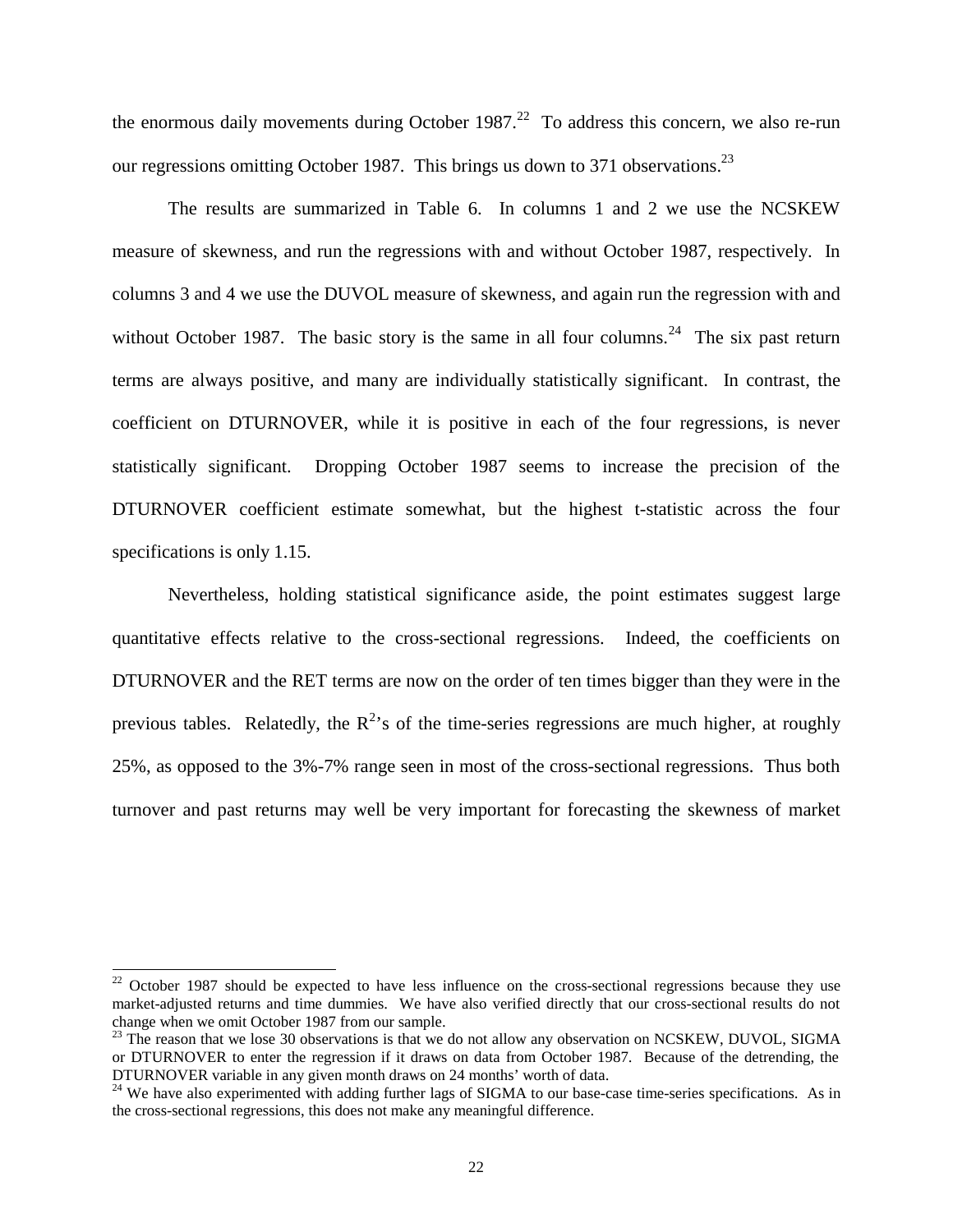returns, but we lack the statistical power to assert these conclusions—particularly that for turnover—with much confidence. $25$ 

### **VI. Economic Significance of the Results: An Option-Pricing Metric**

Thus far, we have focused on the statistical significance of our results, and have not really asked whether they imply magnitudes that are economically meaningful. Assessing economic significance in the current context is a bit tricky. The thought experiment that is typically undertaken is something like this: suppose that the right-hand-side variable of interest—in this case, DTURNOVER—is shocked by two standard deviations. How much does the left-hand-side variable—NCSKEW or DUVOL—move? What makes things difficult here is that most people have little sense for what would constitute an economically interesting change in NCSKEW or DUVOL.

To help frame things in a way that is hopefully more intuitive, we can translate statements about NCSKEW into statements about the prices of out-of-the-money put options. The idea behind our metric can be understood as follows. Imagine that you are pricing an out-ofthe-money put on a stock whose returns you initially believe to be symmetrically distributed i.e., a stock for which you believe that NCSKEW is equal to zero. Now the stock experiences a surge in turnover. As a result, you revise your forecast of NCSKEW, using the DTURNOVER coefficient estimate from our regressions. Given this new forecast of NCSKEW—but holding volatility fixed—by how much does the value of the put option increase?

To answer this sort of question precisely, we need to: 1) find an option-pricing model that admits skewness in returns; and 2) create a mapping from the parameters of this model to our

 $25$  In light of this power problem, a natural thing to do would be to run comparable time-series regressions for other stock markets outside the U.S. We hope to pursue this in future research.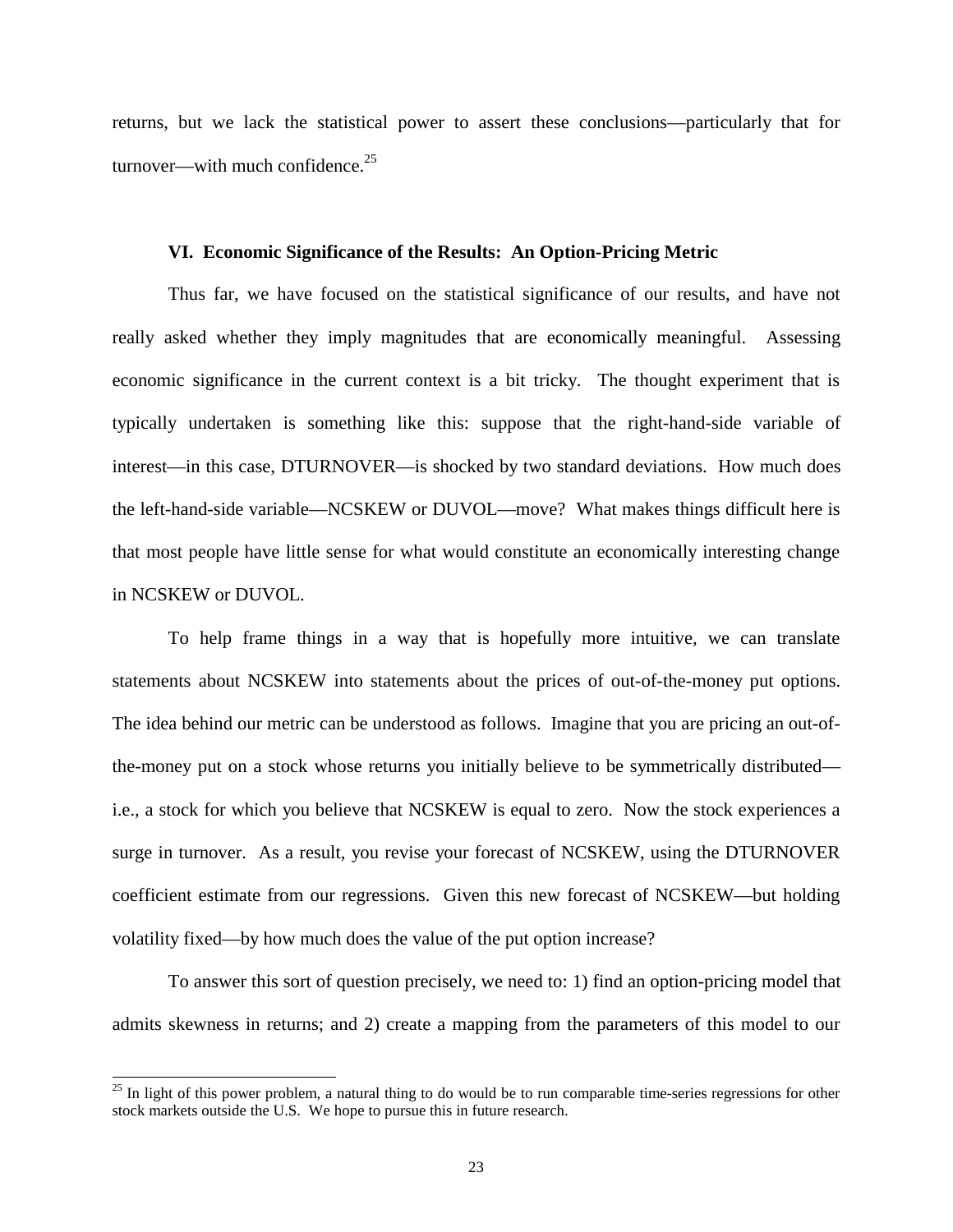NCSKEW variable. The model we use is the stochastic-volatility model of Das and Sundaram (1999), in which the dynamics of stock prices are summarized by the following two diffusion equations:

$$
dp_t = \alpha dt + V_t^{1/2} dz_1 \tag{3}
$$

$$
dV_t = \kappa (V_0 - V_t) dt + \eta V_t^{1/2} dz_2
$$
\n
$$
\tag{4}
$$

Here  $p_t$  is the log of the stock price,  $\alpha$  is the expected return on the stock,  $V_t$  is the current variance,  $\kappa$  is the mean reversion parameter for the variance process,  $V_0$  is the long-run mean level of variance and  $\eta$  is the volatility of the variance process. The two Wiener processes  $dz_1$ and  $dz_2$  are instantaneously correlated, with a correlation coefficient of  $\rho$ . The parameter  $\rho$  is the one of central interest for our purposes, as it governs the skewness of stock returns: when  $\rho = 0$ , log returns are symmetrically distributed; when  $\rho < 0$ , log returns are negatively skewed.

 In order to map the parameters of the option-pricing model into our NCSKEW variable, we draw on formulas given in Das and Sundaram (1999) that express the skewness in daily log returns as a function of the diffusion parameters. If we are willing to fix all the other parameters besides  $\rho$ , these formulas allow us to ask: "to what value of  $\rho$  does a given value of NCSKEW correspond?" Once we have obtained the implied value of  $\rho$  in this way, we can calculate options prices and thereby see the impact of a given value of NCSKEW.

 Table 7 illustrates the results of this exercise. Consider first Panel A, where the parameters are chosen so as to be reasonable for individual stocks:  $\kappa = 1$ ;  $V_0 = 0.16$ ;  $V_t = 0.16$ ; and  $\eta = 0.1$ . (Setting the variance V to 0.16 corresponds to an annual standard deviation of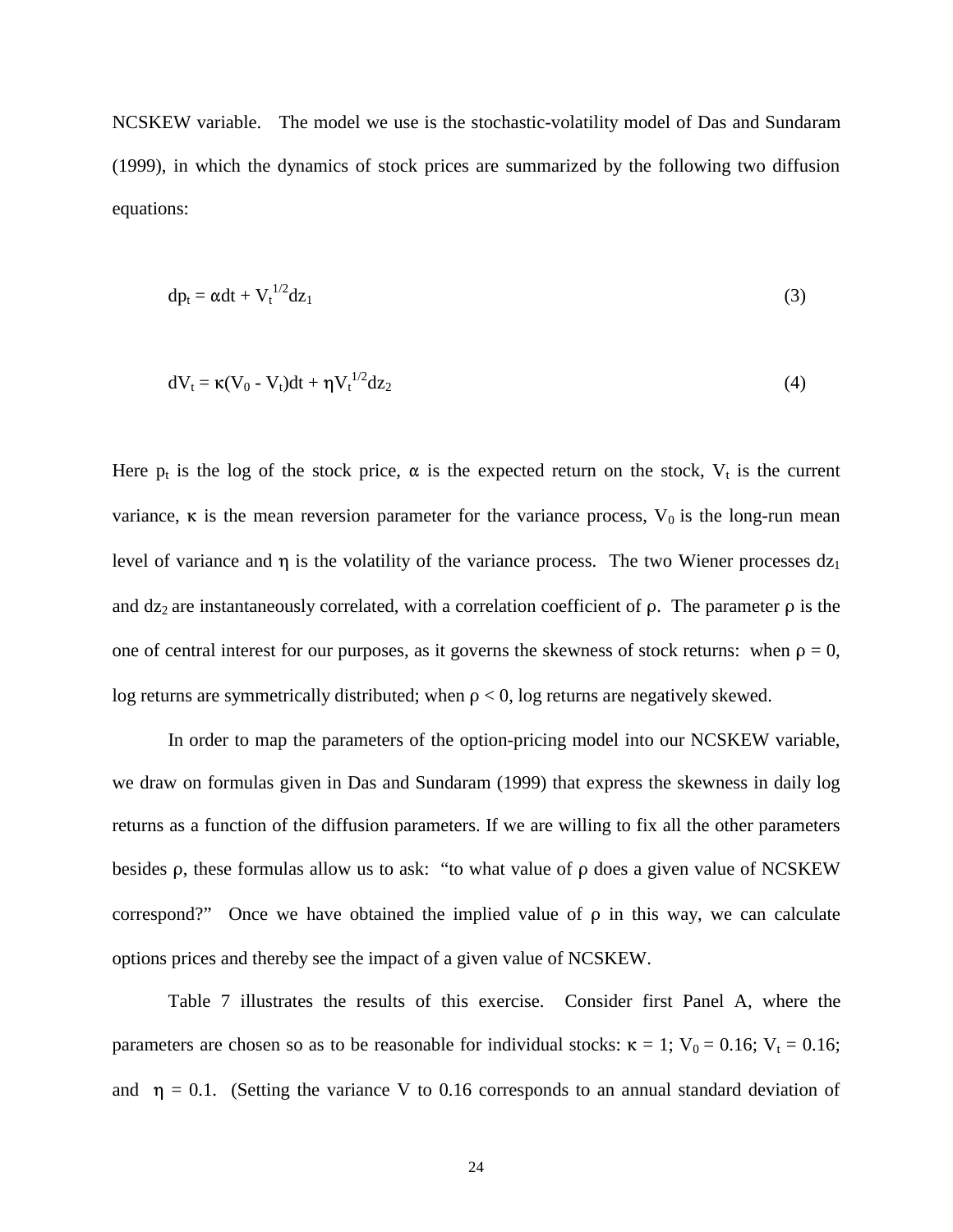returns of 40%.) We also set the stock price  $P = 100$ , and the riskless rate  $r = 0$ . We begin with a hypothetical Firm 1, which has symmetrically distributed returns—i.e., it has NCSKEW =  $0$ . This is equivalent to a value of  $\rho = 0$ . Next, we take Firm 2, which is identical to Firm 1, except that it has a two standard-deviation higher value of DTURNOVER. The standard deviation of DTURNOVER (for firms above the  $20<sup>th</sup>$  percentile NYSE breakpoint) is 0.042, and from Table 2.A, column 1, the coefficient on DTURNOVER is 0.437. Hence the value of NCSKEW for Firm 2 is 0.037 (2 x 0.042 x 0.437 = 0.037). Using equation (21) in Das and Sundaram (1999, page 223) this value of skewness in daily returns for Firm 2 can be shown to imply  $\rho = -0.38$ , assuming all the other diffusion parameters stay fixed.

Panel A of Table 7 displays the impact of this change in  $\rho$  for the prices of six-month European put options. That is, it calculates put prices for both Firm 1 (which has NCKSEW  $= 0$ ) and thus  $\rho = 0$ ) and Firm 2 (which has NCSKEW = 0.037 and thus  $\rho = -0.38$ ). As can be seen, the impact on put prices is substantial, particularly if one goes relatively far out-of-the-money. For example, a put with a strike of 70 is worth 1.20 for Firm 1, but 1.44 for Firm 2, an increase of 20.14%. Or expressed in a different way, the Firm-1 put has a Black-Scholes (1973) implied volatility of 40.33%, while the Firm-2 put has an implied volatility of 42.50%.

Panel B undertakes a similar experiment to gauge the significance of our time-series results. We keep all the diffusion parameters the same as in Panel A, except that we now set  $V_0$  $= V_t = 0.04$ , corresponding to an annual standard deviation of returns of 20%. For the market as a whole, the standard deviation of DTURNOVER is 0.005 (see Table 1.A). Using the coefficient estimate on DTURNOVER of 6.00 from Table 6, column 1, a two-standard-deviation shock to DTURNOVER translates into a movement of 0.06 in the NCSKEW variable. Given the other diffusion parameters, this value of 0.06 for NCSKEW is equivalent to  $\rho = -0.33$ .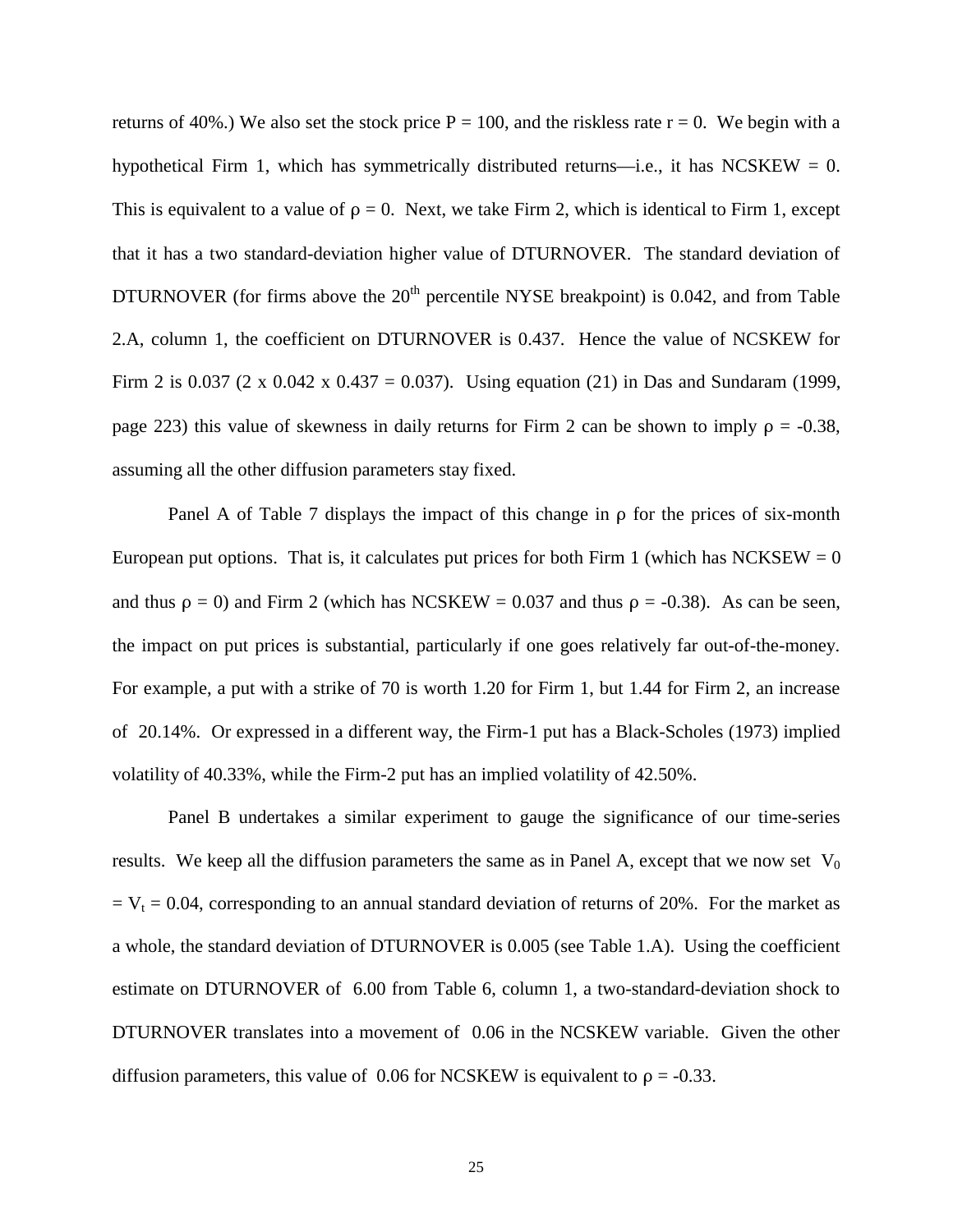Panel B then compares the prices of six-month European puts across two regimes, the first with  $\rho = 0$ , and the second with  $\rho = -0.33$ . Once again, the differences appear to be meaningful. For example, a put with a strike price of 85 is worth 0.86 in Regime 1, but 1.07 in Regime 2, an increase of 24.66%. The corresponding implied volatilities are 20.36% and 21.84% respectively. These results reinforce a point made above: while the time-series estimates may be statistically much weaker than those from the cross-section, they are no less suggestive of important economic effects.

#### **VII. Conclusions**

Three robust findings about conditional skewness emerge from our analysis of individual stocks. In the cross-section, negative skewness is greater in stocks that: 1) have experienced an increase in trading volume relative to trend over the prior six months; 2) have had positive returns over the prior thirty-six months; and 3) are larger in terms of market capitalization. The first two results also have direct analogs in the time-series behavior of the aggregate market, though the statistical power of our tests in this case (especially with respect to trading volume) is quite limited.

Let us try to put each of these findings into some perspective. The first, regarding trading volume, is the one we were looking for based on a specific theoretical prediction from the model of Hong and Stein (1999). Clearly, our results here are supportive of the theory. At the same time, this does not mean that there are not other plausible interpretations. While we have attempted to control for some of the most obvious alternative stories, no doubt there are others that can be thought up. This caveat would seem to be particularly relevant given that there has been so little research to date on conditional skewness at the individual stock level.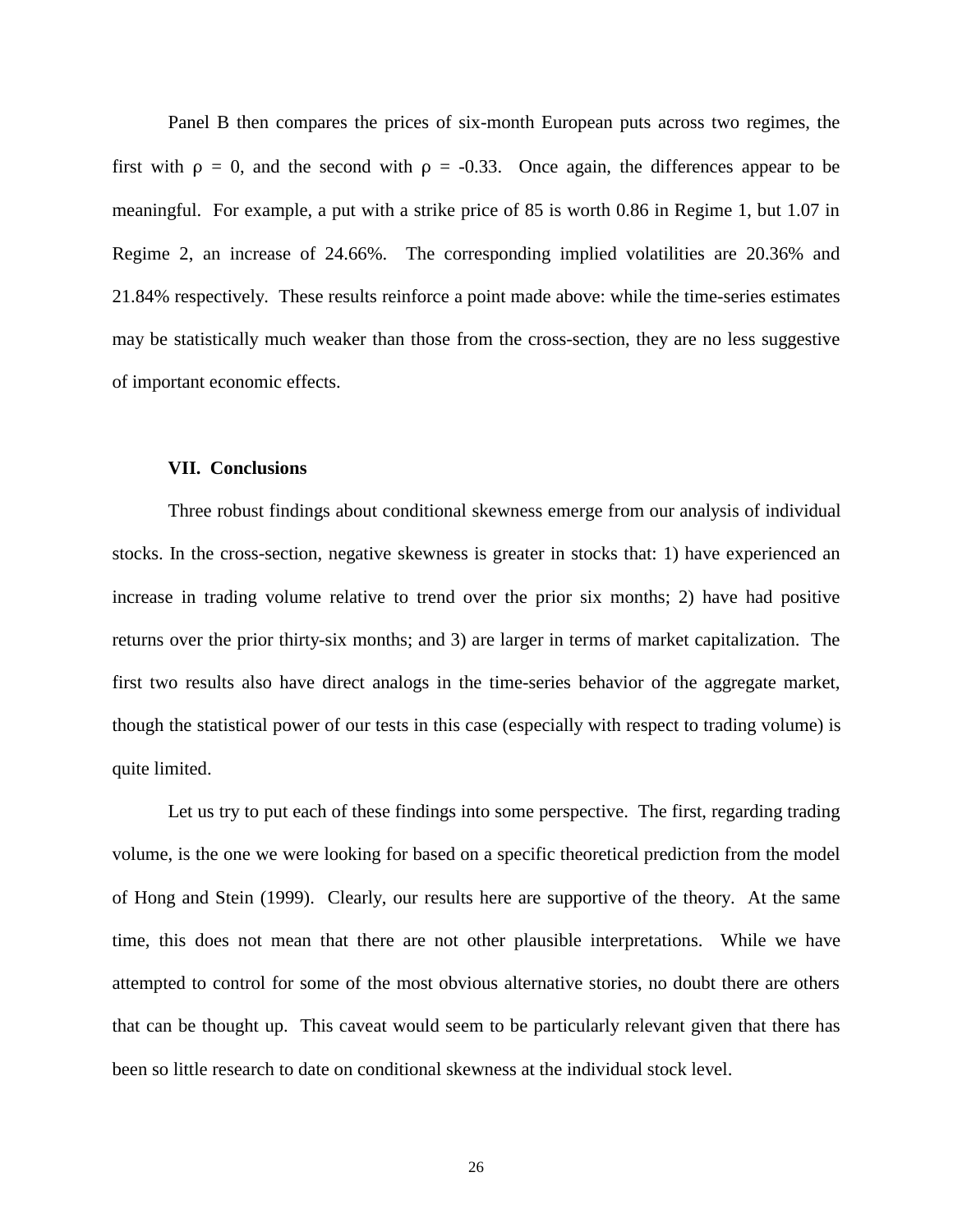The second finding, having to do with the effect of past returns on skewness, is not something we were anticipating per se. It is more accurate to say that we tripped over it in our efforts to isolate the effects of trading volume from other factors. Having uncovered this very strong regularity in the data, we have found it helpful to think about it in terms of models of stochastic bubbles, such as that developed by Blanchard and Watson (1982). However, we would stop well short of claiming to have strong evidence in favor of the existence of bubbles. Indeed, there is a large body of research from the 1980's (see, e.g., West (1988) and Flood and Hodrick (1990) for reviews) that—focusing on a very different set of implications of bubble models—tends to come to mostly skeptical conclusions on this question.<sup>26</sup> Rather, the more modest statement to be made is that previous research has not examined the implications of bubble models for conditional skewness, and that on this one score, the bubble models look pretty good.

The third finding—that small-cap stocks are more positively skewed than large-cap stocks—is again something that we tripped over in the data. And here we are not even aware of an existing theoretical model that provides a simple and satisfying explanation. Instead, we have concocted a loose hypothesis after the fact, based on the ideas that: 1) managers prefer to disclose good news right away, while dribbling bad news out slowly; and 2) managers of small companies have more scope for hiding bad news from the market in this way. This hypothesis can probably be fleshed out to the point where it yields further and more distinctive empirical implications; this might make an interesting subject for future research.

 $26$  To oversimplify, the earlier empirical literature on bubbles can be characterized as primarily focusing on the relationship between prices and measures of fundamentals, such as dividends.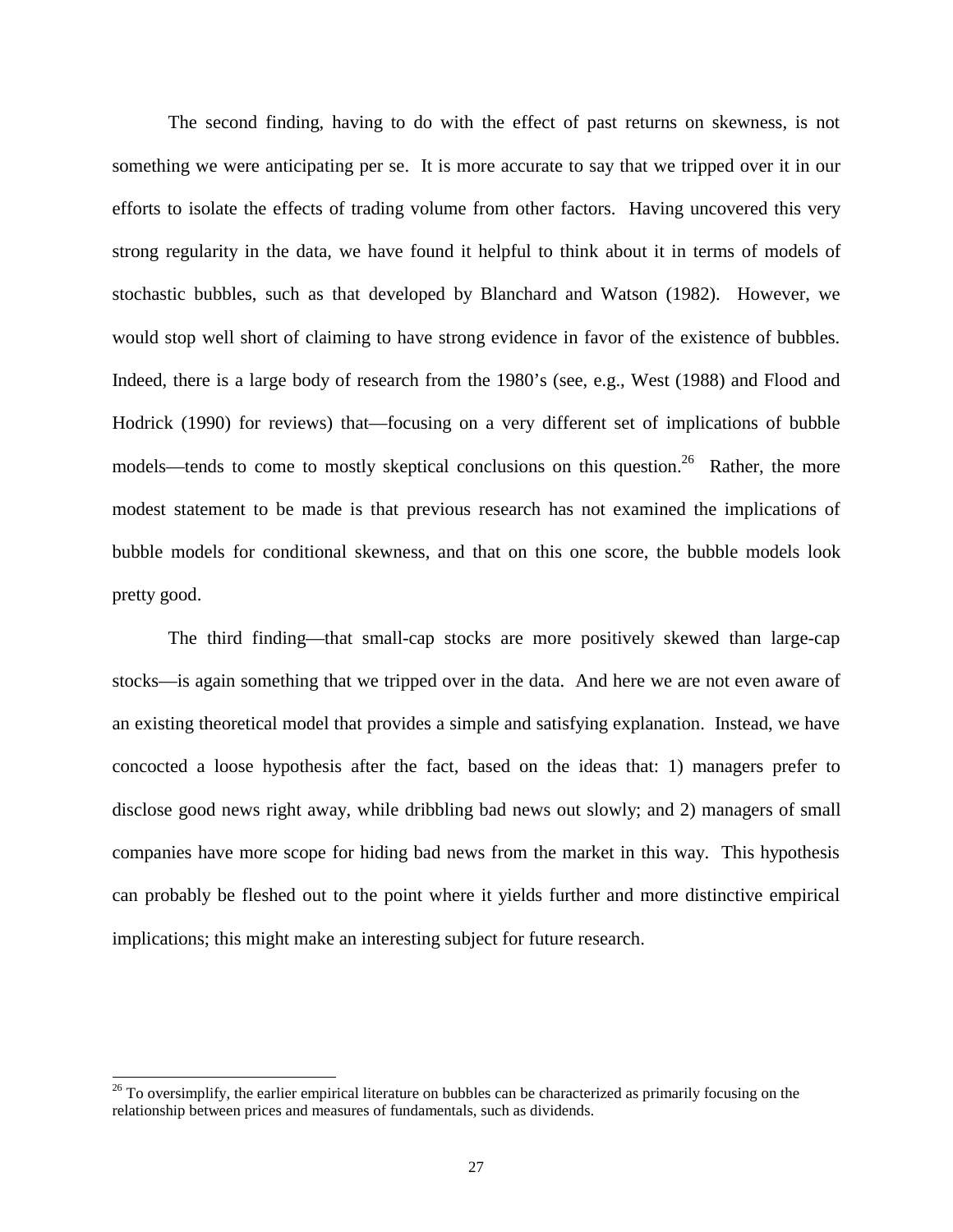### **References**

Allen, Franklin, Morris, Stephen and Postlewaite, Andrew, 1993, "Finite Bubbles with Short Sales Constraints and Asymmetric Information," *Journal of Economic Theory* 61, 206-229.

Bakshi, Gurdip, Cao, Charles and Chen, Zhiwu, 1997, "Empirical Performance of Alternative Option Pricing Models," *Journal of Finance* 52, 2003-49.

 Bates, David, 1991, "The Crash of '87: Was It Expected? The Evidence from Options Markets," *Journal of Finance* 46, 1009-1044.

Bates, David, 1997, "Post-'87 Crash Fears in S&P 500 Futures Options," NBER Working Paper 5894.

Bekaert, Geert and Wu, Goujun, 1997, "Asymmetric Volatility and Risk in Equity Markets," Stanford Business School Working Paper.

Black, Fischer, 1976, "Studies of Stock Price Volatility Changes," *Proceedings of the 1976 Meetings of the American Statistical Association, Business and Economical Statistics Section*, 177-81.

Black, Fischer and Scholes, Myron, 1973, "The Pricing of Options and Corporate Liabilities," *Journal of Political Economy* 81, 637-659.

Blanchard, Olivier J. and Watson, Mark W., 1982, "Bubbles, Rational Expectations, and Financial Markets," in Paul Wachtel, ed., *Crises in Economic and Financial Structure.* Lexington MA: Lexington Books, 295-315.

Braun, Phillip A., Nelson, Daniel B. and Sunier, Alain M., 1995, "Good News, Bad News, Volatility, and Betas," *Journal of Finance* 50, 1575-1603.

Campbell, John Y. and Hentschel, Ludger, 1992, "No News Is Good News: An Asymmetric Model of Changing Volatility in Stock Returns," *Journal of Financial Economics* 31, 281-318.

Christie, Andrew A., 1982, "The Stochastic Behavior of Common Stock Variances— Value, Leverage and Interest Rate Effects," *Journal of Financial Economics* 10, 407-432.

Coval, Joshua D. and Hirshleifer, David, 1998, "Trading-Generated News, Sidelined Investors, and Conditional Patterns in Security Returns," University of Michigan Business School Working Paper.

DeLong, J. Bradford, Shleifer, Andrei, Summers, Lawrence H and Waldmann, Robert J, 1990, "Noise Trader Risk in Financial Markets," *Journal of Political Economy* 98, 703-38.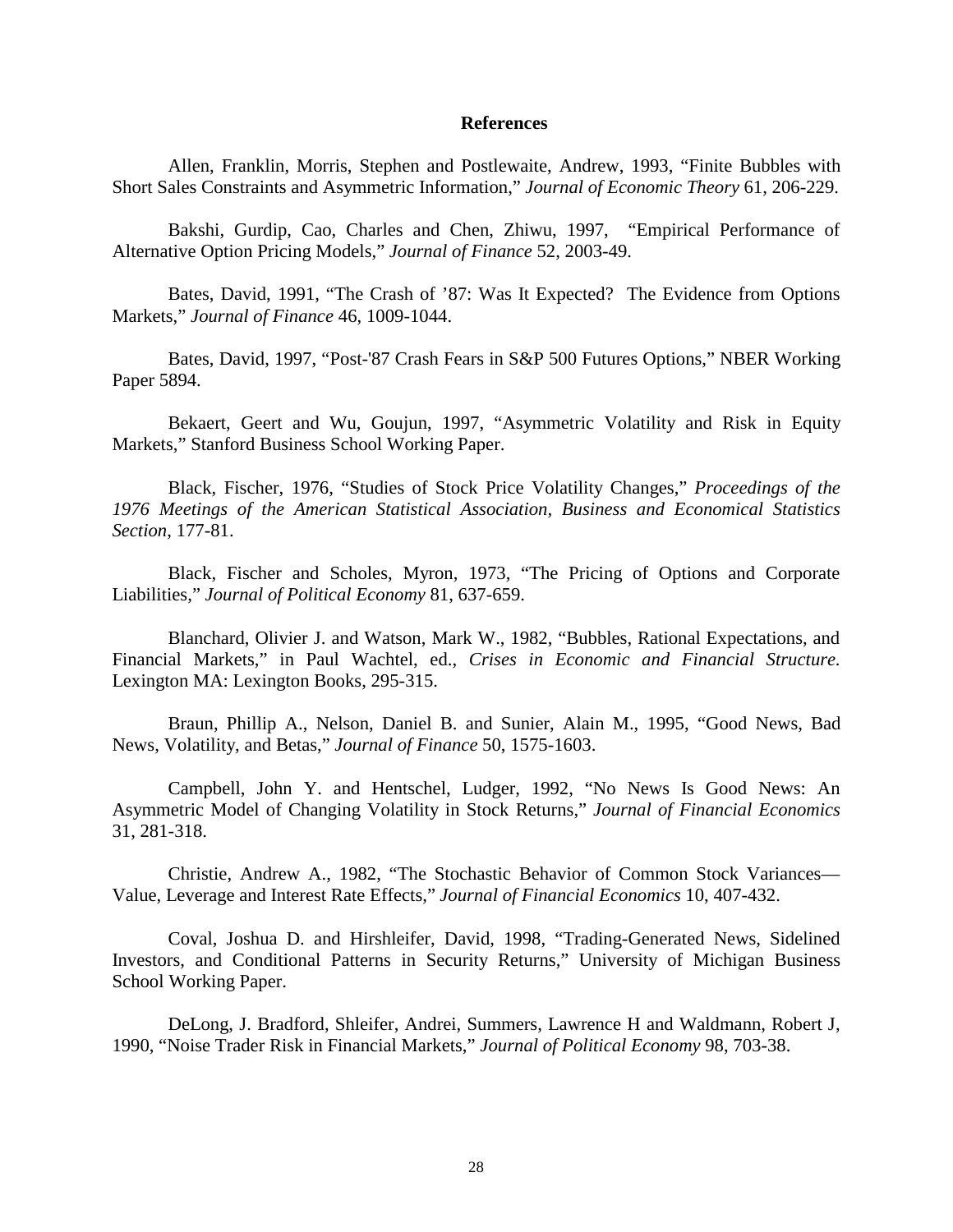Das, Sanjiv R. and Sundaram, Rangarajan K., 1999, "Of Smiles and Smirks: A Term Structure Perspective," *Journal of Financial and Quantitative Analysis* 34, 211-239.

Duffee, Gregory R., 1995, "Stock Returns and Volatility: A Firm-Level Analysis," *Journal of Financial Economics* 37, 399-420.

Dumas, Bernard, Fleming, Jeff and Whaley, Robert E., 1998, "Implied Volatility Functions: Empirical Tests," *Journal of Finance* 53, 2059-2106.

Engle, Robert F. and Ng, Victor K., 1993, "Measuring and Testing the Impact of News on Volatility," *Journal of Finance* 48, 1749-78.

 Fama, Eugene F., 1998, "Market Efficiency, Long-Term Returns and Behavioral Finance," *Journal of Financial Economics* 49, 283-306.

Fama, Eugene F. and MacBeth, James D., 1973, "Risk, Return and Equilibrium: Empirical Tests," *Journal of Political Economy* 81, 607-636.

Flood, Robert P. and Hodrick, Robert J., 1990, "On Testing for Speculative Bubbles," *Journal of Economic Perspectives* 4, 85-101.

French, Kenneth R., Schwert, G. William and Stambaugh, Robert F., 1987, "Expected Stock Returns and Volatility," *Journal of Financial Economics* 19, 3-29.

Genotte, Gerard and Leland, Hayne, 1990, "Market Liquidity, Hedging and Crashes," *American Economic Review* 80, 999-1021.

Glosten, Lawrence, Jagannathan, Ravi and Runkle, David E., 1993, "On the Relation between the Expected Value and the Volatility of the Nominal Excess Return on Stocks," *Journal of Finance* 48, 1779-1801.

Greene, William H., 1993, *Econometric Analysis.* New York: Macmillan Publishing Co.

Griffin, John M. and Lemmon, Michael L., "Does Book-to-Market Equity Proxy for Distress Risk or Over-reaction?" Arizona State Working Paper.

Grossman, Sanford J., 1988, "An Analysis of the Implications for Stock and Futures Price Volatility of Program Trading and Dynamic Hedging Strategies," *Journal of Business* 61, 275-98.

Harris, Milton and Raviv, Artur, 1993, "Differences of Opinion Make a Horse Race," *Review of Financial Studies* 6, 473-506.

Hong, Harrison, Lim, Terence, and Stein, Jeremy C., 1999, "Bad News Travels Slowly: Size, Analyst Coverage and the Profitability of Momentum Strategies," forthcoming in *Journal of Finance*.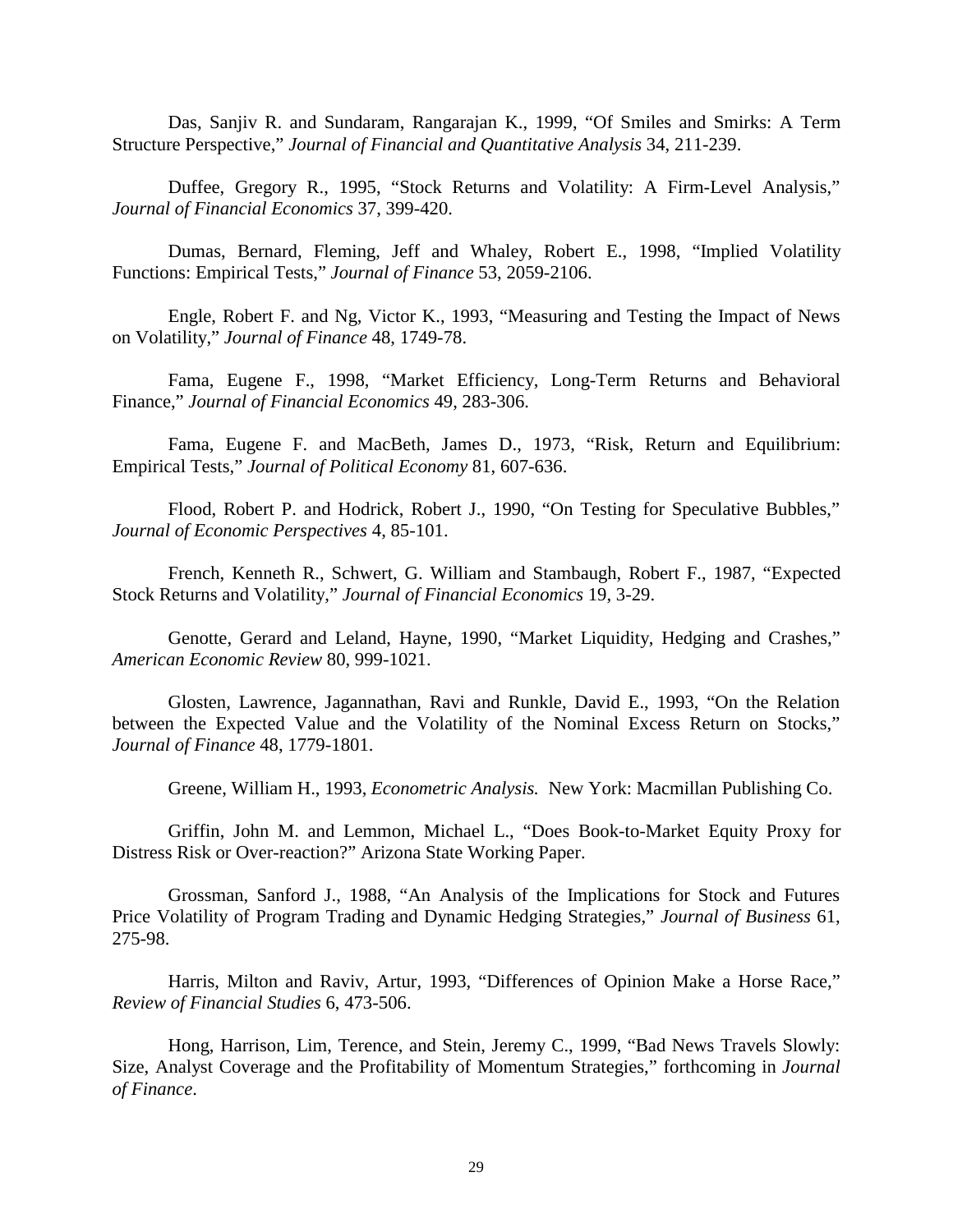Hong, Harrison and Stein, Jeremy C., 1999, "Differences of Opinion, Rational Arbitrage and Market Crashes," NBER Working Paper.

Jacklin, Charles J., Kleidon, Allan W. and Pfleiderer, Paul, 1992, "Underestimation of Portfolio Insurance and the Crash of October 1987," *Review of Financial Studies* 5, 35-63.

Kandel, Eugene and Pearson, Neil D., 1995, "Differential Interpretation of Public Signals and Trade in Speculative Markets," *Journal of Political Economy* 103, 831-72.

Koski, Jennifer Lynch and Pontiff, Jeffrey, 1999, "How Are Derivatives Used? Evidence from the Mutual Fund Industry," *Journal of Finance* 54, 791-816.

Lakonishok, Josef and Smidt, Seymour, 1986, "Volume for Winners and Losers: Taxation and Other Motives for Stock Trading," *Journal of Finance* 41, 951-974.

Nelson, Daniel, 1991, "Conditional Heteroskedasticity in Asset Returns: A New Approach," *Econometrica* 59, 347-370.

Odean, Terrance, 1998a, "Volume, Volatility, Price and Profit When all Traders Are Above Average," *Journal of Finance*, 53, 1887-1934.

Odean, Terrance, 1998b, "Are Investors Reluctant to Realize Their Losses?," *Journal of Finance*, 53, 1775-1798.

Pindyck, Robert S., 1984, Risk, "Inflation, and the Stock Market," *American Economic Review* 74, 334-351.

Poterba, James M. and Summers, Lawrence H., 1986, "The Persistence of Volatility and Stock Market Fluctuations," *American Economic Review* 76, 1142-1151.

Romer, David, 1993, "Rational Asset-Price Movements without News," *American Economic Review* 83, 1112-30.

Schwert, G. William, 1989, "Why Does Stock Market Volatility Change over Time?," *Journal of Finance* 44, 1115-1153.

Shefrin, Hersh and Statman, Meir, 1985, "The Disposition to Sell Winners Too Early and Ride Losers Too Long: Theory and Evidence," *Journal of Finance*, 40, 777-790.

Varian, H.R., 1989, Differences of Opinion in Financial Markets," in *Financial Risk: Theory, Evidence and Implications: Proceedings of the 11-th Annual Economic Policy Conference of the Federal Reserve Bank of St. Louis*, ed. by C.C. Stone. Boston: Kluwer Academic Publishers, 3-37.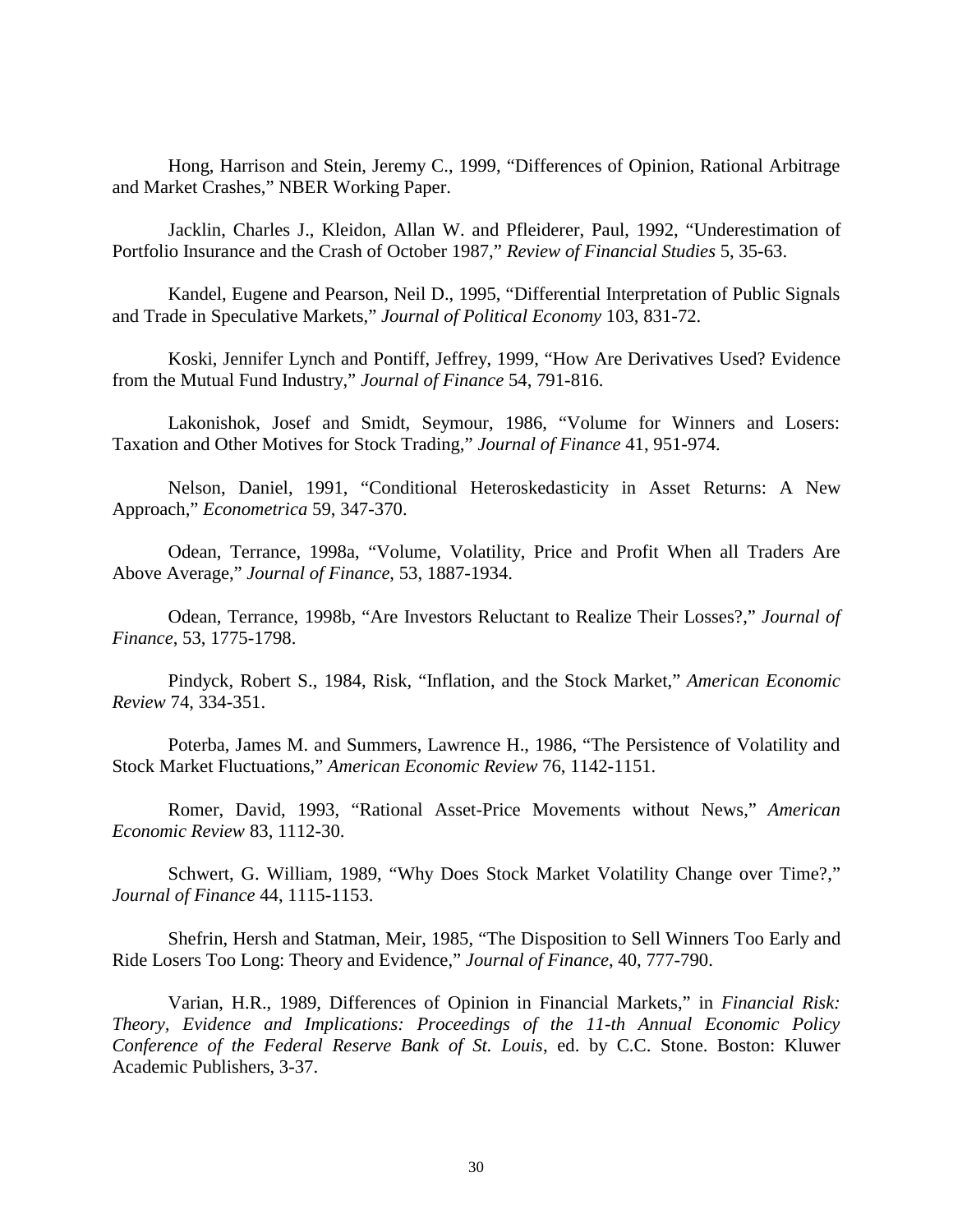West, Kenneth D., 1988, "Bubbles, Fads and Stock Price Volatility Tests: A Partial Evaluation," *Journal of Finance* 43, 639-656.

Wu, Guojun, 1997, "The Determinants of Asymmetric Volatility," Stanford Business School Working Paper.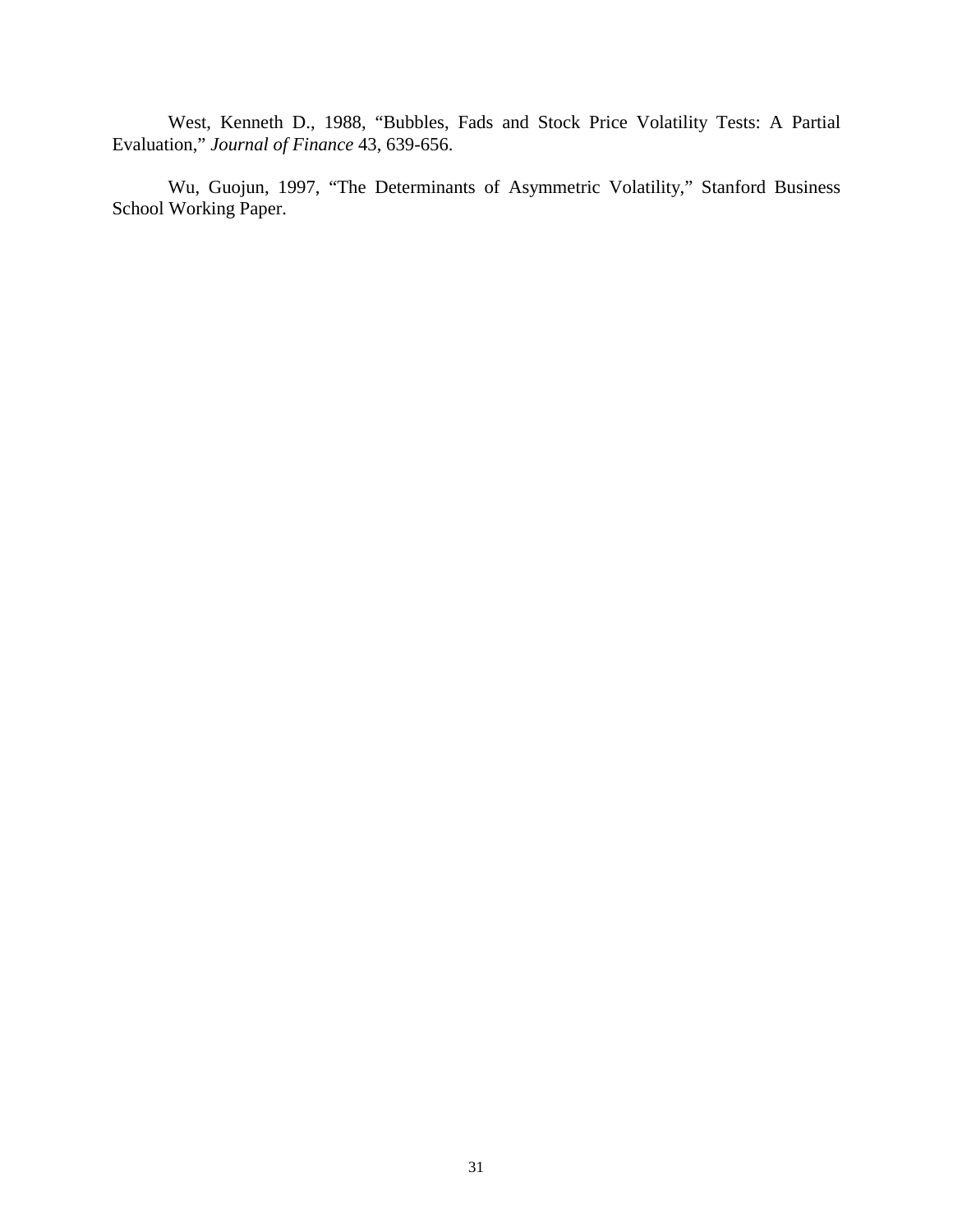### **Table 1: Summary Statistics**

 $NCSKEW<sub>t</sub>$  is the negative coefficient of (daily) skewness, measured using market-adjusted returns in the six-month period t. DUVOL<sub>t</sub> is the log of the ratio of down-day to up-day standard deviation, measured using market-adjusted returns in the six-month period t.  $SIGMA_t$  is the standard deviation of (daily) market-adjusted returns measured in the six-month period t.  $LOGSIZE<sub>t</sub>$  is the log of market capitalization measured at the end of period t. DTURNOVER<sub>t</sub> is average monthly turnover in the sixmonth period t, detrended by a moving average of turnover in the prior eighteen months. TURNOVER<sub>t</sub> is the average monthly turnover measured in the six-month period t.  $RET<sub>t</sub>$  is market-adjusted cumulative return in the six-month period t.

### **Panel A: First and Second Moments**

|                                                 | <b>All Firms</b>  | Quintile-5<br>(Largest)<br><b>Firms</b> | <b>Firms</b>      | Quintile-4 Quintile-3 Quintile-2<br><b>Firms</b> | <b>Firms</b>      | <b>Quintile-1</b><br>(Smallest)<br><b>Firms</b> | <b>Market</b><br><b>Portfolio</b> |
|-------------------------------------------------|-------------------|-----------------------------------------|-------------------|--------------------------------------------------|-------------------|-------------------------------------------------|-----------------------------------|
| NCSKEW <sub>1</sub><br>Mean<br>Standard Dev.    | $-0.262$<br>0.939 | $-0.139$<br>0.806                       | $-0.155$<br>0.904 | $-0.198$<br>0.923                                | $-0.266$<br>0.994 | $-0.362$<br>0.964                               | 0.268<br>0.735                    |
| DUVOL <sub>t</sub><br>Mean<br>Standard Dev.     | $-0.190$<br>0.436 | $-0.128$<br>0.364                       | $-0.141$<br>0.391 | $-0.171$<br>0.406                                | $-0.213$<br>0.437 | $-0.224$<br>0.476                               | 0.172<br>0.377                    |
| SIGMA <sub>t</sub><br>Mean<br>Standard Dev.     | 0.025<br>0.018    | 0.015<br>0.005                          | 0.017<br>0.007    | 0.020<br>0.008                                   | 0.023<br>0.010    | 0.034<br>0.023                                  | 0.008<br>0.003                    |
| $LOGSIZE_t$<br>Mean<br>Standard Dev.            | 5.177<br>2.073    | 8.249<br>1.035                          | 6.860<br>0.653    | 5.924<br>0.642                                   | 4.984<br>0.656    | 3.121<br>1.108                                  | N/A                               |
| DTURNOVER <sub>t</sub><br>Mean<br>Standard Dev. | 0.001<br>0.066    | 0.000<br>0.039                          | 0.002<br>0.040    | 0.002<br>0.042                                   | 0.001<br>0.046    | $-0.000$<br>0.095                               | 0.002<br>0.005                    |
| <b>TURNOVER</b><br>Mean<br>Standard Dev.        | 0.050<br>0.075    | 0.051<br>0.050                          | 0.056<br>0.055    | 0.055<br>0.060                                   | 0.054<br>0.063    | 0.043<br>0.098                                  | 0.037<br>0.022                    |
| $RET_t$<br>Mean<br>Standard Dev.                | 0.003<br>0.297    | 0.024<br>0.164                          | 0.015<br>0.202    | 0.021<br>0.240                                   | 0.017<br>0.288    | $-0.019$<br>0.372                               | 0.029<br>0.108                    |
| No. of Obs.                                     | 100895            | 13988                                   | 14291             | 14727                                            | 16651             | 41238                                           | 421                               |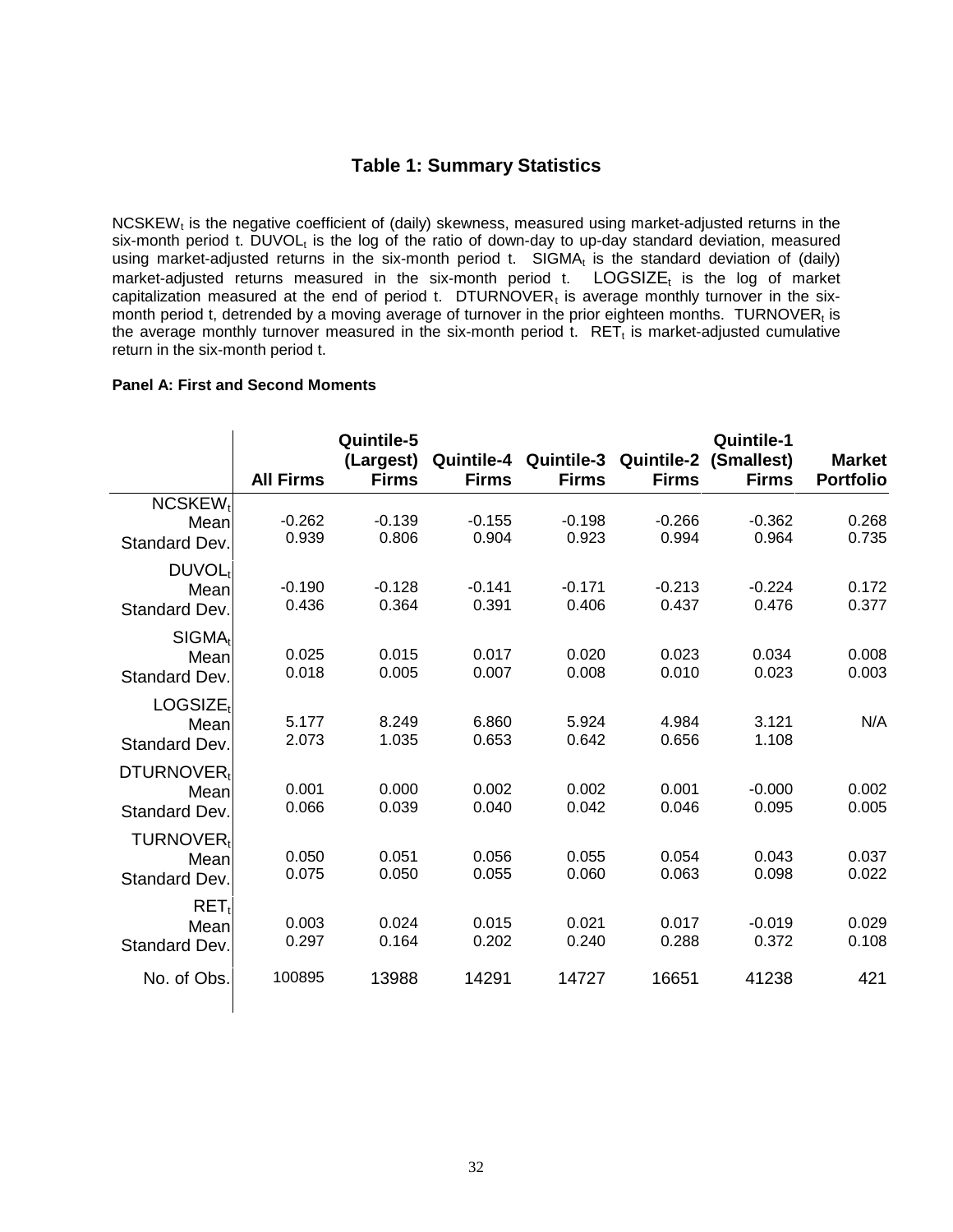|                                   |                     |                    |          |                                         | DTURN-            | <b>TURN-</b>      |          |
|-----------------------------------|---------------------|--------------------|----------|-----------------------------------------|-------------------|-------------------|----------|
|                                   | NCSKEW <sub>t</sub> | DUVOL <sub>t</sub> |          | SIGMA <sub>t</sub> LOGSIZE <sub>t</sub> | OVER <sub>t</sub> | OVER <sub>t</sub> | $RET_t$  |
| $NCSKEW_t$                        |                     | 0.875              | 0.008    | 0.038                                   | 0.007             | 0.028             | $-0.302$ |
| DUVOL <sub>t</sub>                |                     |                    | $-0.076$ | 0.045                                   | $-0.013$          | $-0.042$          | $-0.371$ |
| SIGMA <sub>t</sub>                |                     |                    |          | $-0.307$                                | 0.130             | 0.398             | 0.034    |
| LOGSIZE <sub>t</sub>              |                     |                    |          |                                         | 0.002             | 0.101             | $-0.014$ |
| DTURN-<br>$OVER_t$                |                     |                    |          |                                         |                   | 0.376             | 0.133    |
| <b>TURN-</b><br>OVER <sub>t</sub> |                     |                    |          |                                         |                   |                   | 0.061    |
| $RET_t$                           |                     |                    |          |                                         |                   |                   |          |

**Panel B: Contemporaneous Correlations (Using only firms above 20th percentile in size)** 

# **Panel C: Autocorrelations (Using only firms above 20th percentile in size)**

|                                   | NC-<br>SKEW <sub>t-1</sub> | $DUVOLt-1$ | $SIGMA_{t-1}$ | LOG-<br>$SIZE_{t-1}$ | DTURN-<br>$OVERt-1$ | TURN-<br>$OVERt-1$ | $RET_{t-1}$ |
|-----------------------------------|----------------------------|------------|---------------|----------------------|---------------------|--------------------|-------------|
| NCSKEW <sub>t</sub>               | 0.047                      | 0.059      | $-0.047$      | 0.063                | 0.022               | 0.032              | 0.043       |
| DUVOL <sub>t</sub>                | 0.061                      | 0.090      | $-0.109$      | 0.068                | 0.016               | $-0.024$           | 0.047       |
| SIGMA <sub>t</sub>                | $-0.008$                   | $-0.071$   | 0.715         | $-0.292$             | 0.042               | 0.318              | $-0.014$    |
| LOGSIZE <sub>1</sub>              | 0.049                      | 0.055      | $-0.342$      | 0.976                | 0.000               | 0.093              | $-0.011$    |
| DTURN-<br>OVER <sub>t</sub>       | $-0.028$                   | $-0.028$   | $-0.059$      | 0.009                | 0.381               | $-0.130$           | 0.119       |
| <b>TURN-</b><br>OVER <sub>t</sub> | 0.015                      | $-0.052$   | 0.294         | 0.104                | 0.195               | 0.781              | 0.086       |
| $RET_t$                           | $-0.002$                   | 0.006      | $-0.032$      | $-0.042$             | $-0.013$            | $-0.064$           | 0.030       |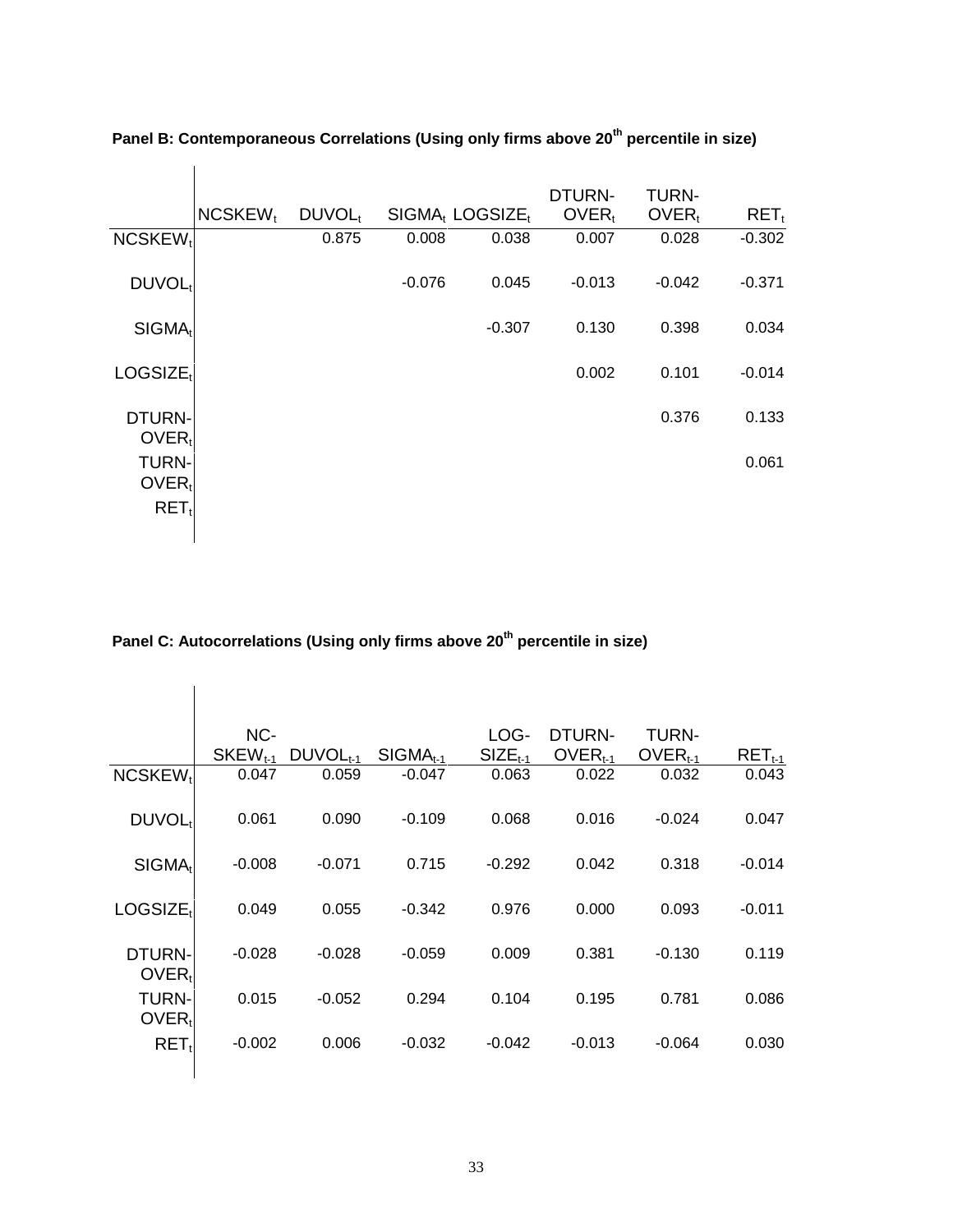### **Table 2: Forecasting Skewness in the Cross-Section: Pooled Regressions**

The sample includes only those firms with market capitalization above the  $20<sup>th</sup>$  percentile breakpoint of NYSE. In Panel A, the dependent variable is  $NCSKEW_{t+1}$  the negative coefficient of (daily) skewness in the six-month period t+1. NCSKEW<sub>t+1</sub> is computed based on returns that are market-adjusted, betaadjusted and simple excess returns in cols 1-3 respectively. In Panel B, the dependent variable is  $DUVOL_{t+1}$  the log of the ratio of down-day to up-day standard deviation in the six-month period t+1.  $DUVOL<sub>t+1</sub>$  is computed based on returns that are market-adjusted, beta-adjusted and simple excess returns in cols 1-3 respectively. SIGMA $<sub>t</sub>$  is the (daily) standard deviation of returns in the six-month</sub> period t. LOGSIZE<sub>t</sub> is the log of market capitalization at the end of period t. DTURNOVER<sub>t</sub> is average monthly turnover in the six-month period t, detrended by a moving average of turnover in the prior eighteen months.  $RET_t...RET_{t-5}$  are returns in the six-month periods t through t-5 (these past returns are market adjusted in cols. 1-2 and excess in col. 3). All regressions also contain dummies for each time period, not shown. t-statistics, which are in parentheses, are adjusted for heteroskedasticity and serial correlation.

#### **Panel A : Using NCSKEW measure**

|                        | 1. Base Case:                                      |                |                             |
|------------------------|----------------------------------------------------|----------------|-----------------------------|
|                        | Market-Adjusted 2. Beta-Adjusted<br><b>Returns</b> | <b>Returns</b> | 3. Excess<br><b>Returns</b> |
| NCSKEW <sub>t</sub>    | 0.053                                              | 0.051          | 0.052                       |
|                        | (7.778)                                            | (7.441)        | (7.920)                     |
| $SIGMA_t$              | $-4.566$                                           | $-3.370$       | $-2.701$                    |
|                        | $(-7.180)$                                         | $(-5.242)$     | $(-4.706)$                  |
| $LOGSIZE_t$            | 0.037                                              | 0.046          | 0.059                       |
|                        | (11.129)                                           | (13.465)       | (19.110)                    |
| DTURNOVER <sub>t</sub> | 0.437                                              | 0.364          | 0.364                       |
|                        | (3.839)                                            | (3.175)        | (3.329)                     |
| $RET_t$                | 0.218                                              | 0.197          | 0.221                       |
|                        | (10.701)                                           | (9.638)        | (11.607)                    |
| $RET_{t-1}$            | 0.082                                              | 0.082          | 0.109                       |
|                        | (4.296)                                            | (4.220)        | (6.175)                     |
| $RET_{t-2}$            | 0.103                                              | 0.108          | 0.089                       |
|                        | (5.497)                                            | (5.675)        | (5.149)                     |
| $RET_{t-3}$            | 0.054                                              | 0.067          | 0.053                       |
|                        | (2.830)                                            | (3.462)        | (3.001)                     |
| $RET_{t-4}$            | 0.062                                              | 0.058          | 0.041                       |
|                        | (3.403)                                            | (3.133)        | (2.477)                     |
| $RET_{t-5}$            | 0.071                                              | 0.083          | 0.092                       |
|                        | (3.759)                                            | (4.335)        | (5.257)                     |
| No. of Obs.            | 51426                                              | 51426          | 51426                       |
| $R^2$                  | 0.030                                              | 0.031          | 0.082                       |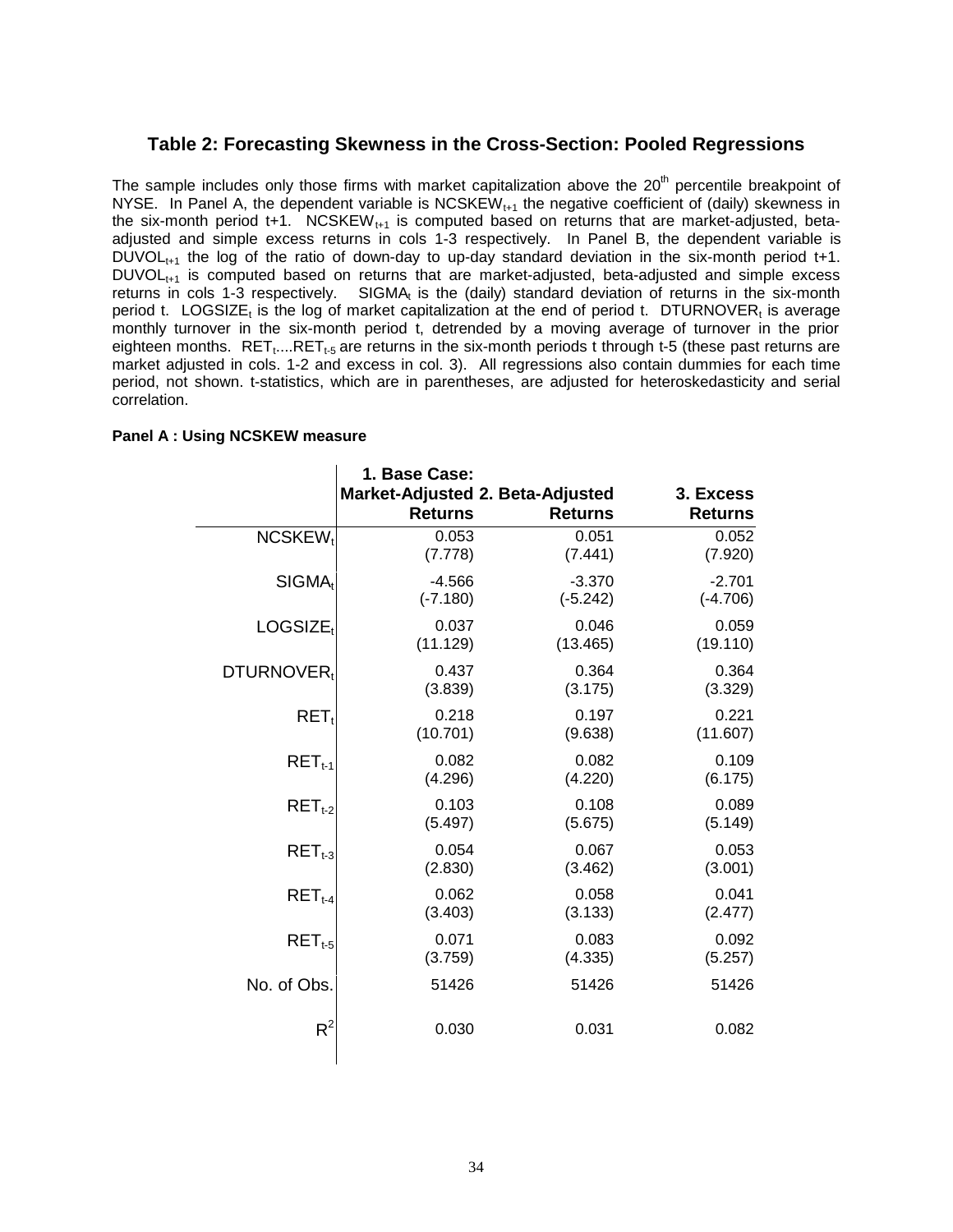### **Panel B : Using DUVOL measure**

|                        | 1. Market-     | <b>Adjusted 2. Beta-Adjusted</b> | 3. Excess      |
|------------------------|----------------|----------------------------------|----------------|
|                        | <b>Returns</b> | <b>Returns</b>                   | <b>Returns</b> |
| DUVOL <sub>t</sub>     | 0.096          | 0.085                            | 0.047          |
|                        | (16.627)       | (14.370)                         | (8.019)        |
| SIGMA <sub>t</sub>     | $-4.956$       | $-2.746$                         | $-0.129$       |
|                        | $(-15.698)$    | $(-8.274)$                       | $(-0.344)$     |
| LOGSIZE <sub>t</sub>   | 0.014          | 0.025                            | 0.032          |
|                        | (9.572)        | (16.180)                         | (19.283)       |
| DTURNOVER <sub>t</sub> | 0.202          | 0.116                            | 0.077          |
|                        | (4.346)        | (2.451)                          | (1.391)        |
| $RET_t$                | 0.142          | 0.132                            | 0.142          |
|                        | (15.810)       | (14.298)                         | (13.509)       |
| $RET_{t-1}$            | 0.014          | 0.016                            | 0.014          |
|                        | (1.671)        | (1.779)                          | (1.369)        |
| $RET_{t-2}$            | 0.045          | 0.051                            | 0.059          |
|                        | (5.587)        | (5.965)                          | (5.894)        |
| $RETt-3$               | 0.009          | 0.019                            | 0.006          |
|                        | (1.131)        | (2.272)                          | (0.637)        |
| $RET_{t-4}$            | 0.014          | 0.015                            | 0.004          |
|                        | (1.808)        | (1.800)                          | (0.421)        |
| $RET_{t-5}$            | 0.014          | 0.020                            | 0.021          |
|                        | (1.705)        | (2.340)                          | (2.205)        |
| No. of Obs.            | 51426          | 51426                            | 51426          |
| $R^2$                  | 0.067          | 0.062                            | 0.096          |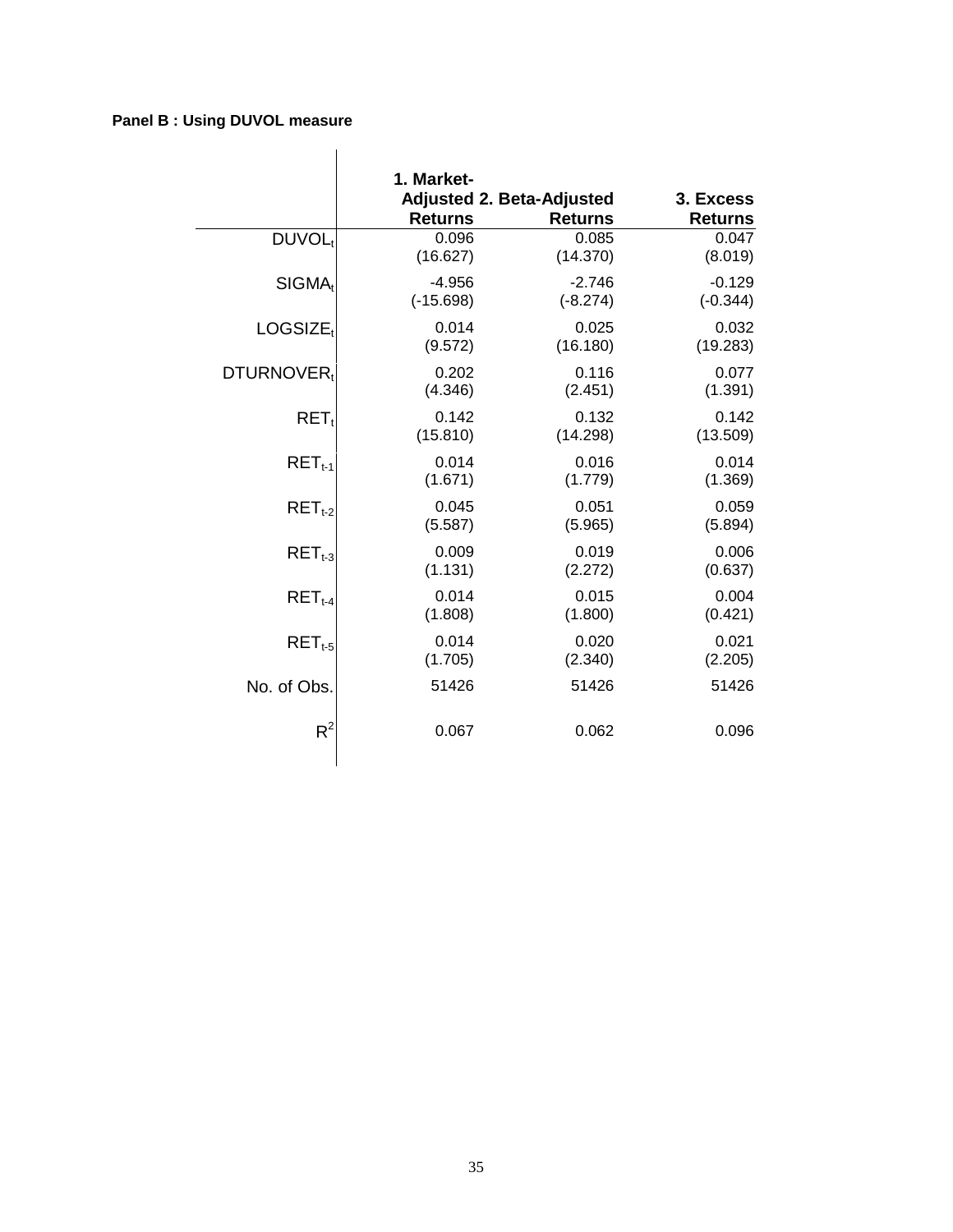### **Table 3: Forecasting Skewness in the Cross-Section: Robustness Checks**

The sample includes only those firms with market capitalization above the  $20<sup>th</sup>$  percentile breakpoint of NYSE. In Panel A, the dependent variable is NCSKEW<sub>t+1</sub> the negative coefficient of (daily) skewness in the six-month period t+1. In Panel B, the dependent variable is  $\text{DUVOL}_{t+1}$  the log of the ratio of down-day to up-day standard deviation in the six-month period t+1. In all columns returns are market-adjusted.  $SIGMA_t$  is the standard deviation of (daily) returns in the six-month period t. LOGSIZE<sub>t</sub> is the log of market capitalization at the end of period t. DTURNOVER, is average monthly turnover in the six-month period t, detrended by a moving average of turnover in the prior eighteen months, except in column 3, where turnover is not detrended.  $RET_{t...}RET_{t-5}$  are returns in the six-month periods t through t-5. SIGMAHAT<sub>t+1</sub> is the predicted value of SIGMA<sub>t+1</sub> calculated from a regression of SIGMA<sub>t+1</sub> on  $SIGMA_t, \ldots, SIGMA_{t-2}$ , LOGSIZE<sub>t</sub>, DTURNOVER<sub>t</sub> and RET<sub>t</sub>....RET<sub>t-5</sub>. All regressions also contain dummies for each time period, not shown. t-statistics, which are in parentheses, are adjusted for heteroskedasticity and serial correlation.

|                                   | <b>Truncated</b>       | <b>Detrended</b>       | 1. Outliers 2. Turnover not 3. More Lags of 4. Fitted Future<br><b>Past Volatility</b> | <b>Volatility</b>      |
|-----------------------------------|------------------------|------------------------|----------------------------------------------------------------------------------------|------------------------|
| $NCSKEW_t$                        | 0.050                  | 0.053                  | 0.053                                                                                  | 0.051                  |
|                                   | (8.675)                | (7.837)                | (7.663)                                                                                | (7.454)                |
| $SIGMAHATt+1$                     |                        |                        |                                                                                        | $-6.178$<br>$(-7.180)$ |
| SIGMA <sub>t</sub>                | $-4.994$<br>$(-8.938)$ | $-6.618$<br>$(-9.822)$ | $-3.953$<br>$(-3.751)$                                                                 |                        |
| $SIGMA_{t-1}$                     |                        |                        | $-0.460$<br>$(-0.384)$                                                                 |                        |
| $SIGMA_{t-2}$                     |                        |                        | $-0.367$<br>$(-0.353)$                                                                 |                        |
| LOGSIZE <sub>t</sub>              | 0.035                  | 0.033                  | 0.037                                                                                  | 0.034                  |
|                                   | (12.047)               | (9.980)                | (10.898)                                                                               | (9.351)                |
| DTURNOVER <sub>t</sub>            | 0.375                  | 0.761                  | 0.411                                                                                  | 0.387                  |
| (TURNOVER <sub>t</sub> in col. 2) | (3.729)                | (7.685)                | (3.459)                                                                                | (3.410)                |
| $RET_t$                           | 0.206                  | 0.217                  | 0.218                                                                                  | 0.208                  |
|                                   | (11.787)               | (10.887)               | (10.761)                                                                               | (10.249)               |
| $RETt-1$                          | 0.075                  | 0.071                  | 0.083                                                                                  | 0.084                  |
|                                   | (4.587)                | (3.828)                | (4.329)                                                                                | (4.428)                |
| $RET_{t-2}$                       | 0.100                  | 0.088                  | 0.104                                                                                  | 0.106                  |
|                                   | (6.273)                | (4.734)                | (5.472)                                                                                | (5.621)                |
| $RET_{t-3}$                       | 0.049                  | 0.033                  | 0.054                                                                                  | 0.056                  |
|                                   | (3.030)                | (1.727)                | (2.819)                                                                                | (2.943)                |
| $RET_{t-4}$                       | 0.048                  | 0.041                  | 0.060                                                                                  | 0.064                  |
|                                   | (3.084)                | (2.287)                | (3.337)                                                                                | (3.523)                |
| $RET_{t-5}$                       | 0.057                  | 0.054                  | 0.072                                                                                  | 0.073                  |
|                                   | (3.580)                | (2.923)                | (3.789)                                                                                | (3.820)                |
| No. of Obs.                       | 51426                  | 52229                  | 51393                                                                                  | 51426                  |
| $R^2$                             | 0.039                  | 0.031                  | 0.030                                                                                  | 0.030                  |

### **Panel A : Using NCSKEW measure**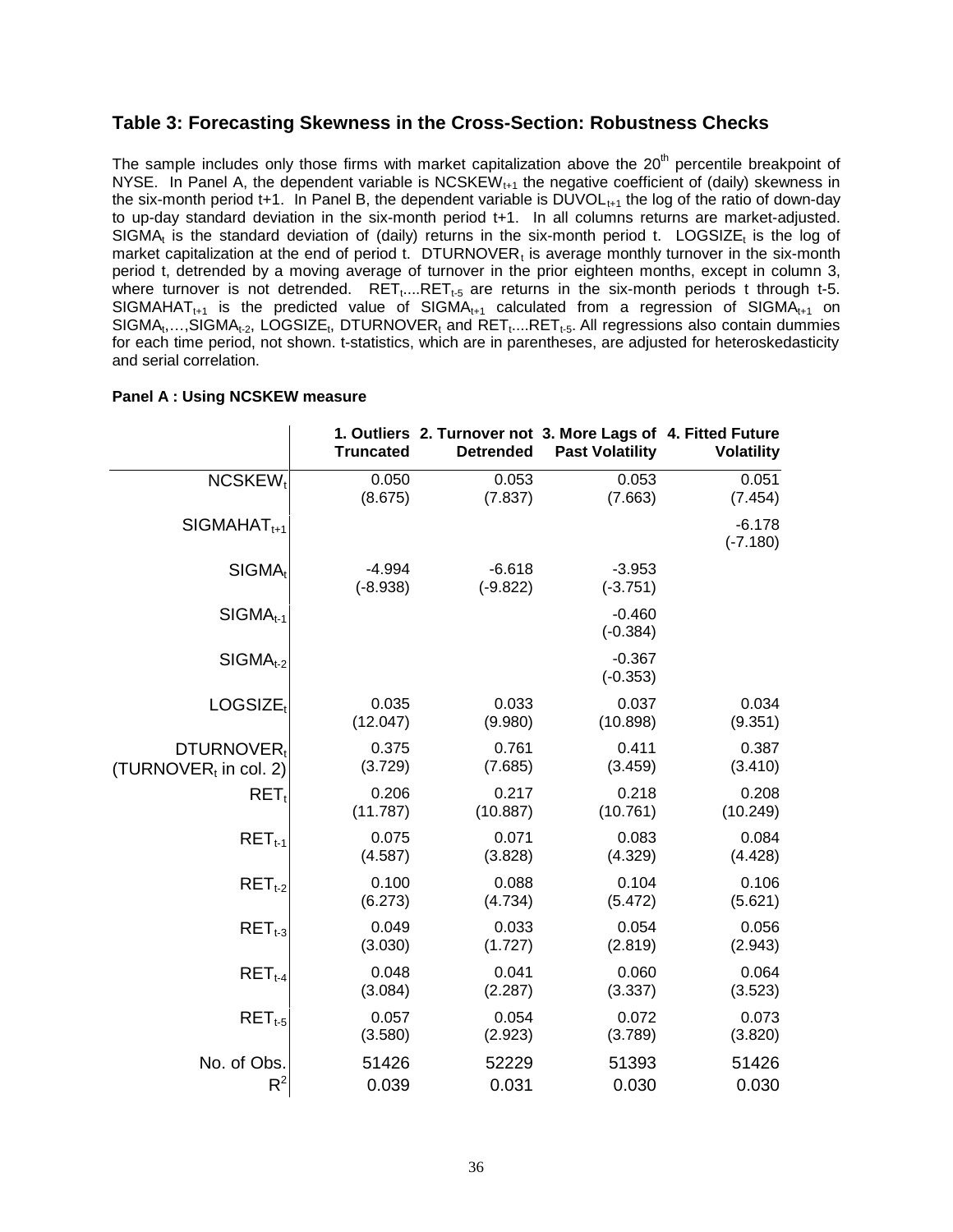### **Panel B : Using DUVOL measure**

|                       | <b>Truncated</b>        | <b>Detrended</b>        | 1. Outliers 2. Turnover not 3. More Lags of 4. Fitted Future<br><b>Past Volatility</b> | <b>Volatility</b>       |
|-----------------------|-------------------------|-------------------------|----------------------------------------------------------------------------------------|-------------------------|
| DUVOL <sub>t</sub>    | 0.095                   | 0.098                   | 0.093                                                                                  | 0.091                   |
|                       | (17.149)                | (17.047)                | (16.253)                                                                               | (15.734)                |
| $SIGMAHAT1+1$         |                         |                         |                                                                                        | $-6.740$<br>$(-15.698)$ |
| $SIGMA_t$             | $-4.990$<br>$(-16.205)$ | $-5.315$<br>$(-15.427)$ | $-3.554$<br>$(-7.574)$                                                                 |                         |
| $SIGMA_{t-1}$         |                         |                         | $-1.128$<br>$(-2.192)$                                                                 |                         |
| $SIGMA_{t-2}$         |                         |                         | $-0.768$<br>$(-1.759)$                                                                 |                         |
| LOGSIZE <sub>t</sub>  | 0.013                   | 0.013                   | 0.013                                                                                  | 0.010                   |
|                       | (9.613)                 | (9.094)                 | (8.737)                                                                                | (6.279)                 |
| DTURNOVER,            | 0.196                   | 0.144                   | 0.143                                                                                  | 0.147                   |
| (TURNOVER, in col. 2) | (4.335)                 | (3.629)                 | (3.038)                                                                                | (3.180)                 |
| $RET_t$               | 0.140                   | 0.145                   | 0.145                                                                                  | 0.132                   |
|                       | (15.997)                | (16.464)                | (16.199)                                                                               | (14.691)                |
| $RET_{t-1}$           | 0.012                   | 0.015                   | 0.020                                                                                  | 0.017                   |
|                       | (1.507)                 | (1.826)                 | (2.396)                                                                                | (2.009)                 |
| $RET_{t-2}$           | 0.044                   | 0.044                   | 0.047                                                                                  | 0.048                   |
|                       | (5.758)                 | (5.509)                 | (5.765)                                                                                | (5.900)                 |
| $RET_{t-3}$           | 0.009                   | 0.003                   | 0.010                                                                                  | 0.012                   |
|                       | (1.135)                 | (0.396)                 | (1.159)                                                                                | (1.422)                 |
| $RET_{t-4}$           | 0.013                   | 0.008                   | 0.014                                                                                  | 0.017                   |
|                       | (1.692)                 | (0.997)                 | (1.774)                                                                                | (2.104)                 |
| $RET_{t-5}$           | 0.012                   | 0.009                   | 0.014                                                                                  | 0.015                   |
|                       | (1.607)                 | (1.118)                 | (1.733)                                                                                | (1.861)                 |
| No. of Obs.           | 51426                   | 52229                   | 51393                                                                                  | 51426                   |
| $R^2$                 | 0.072                   | 0.067                   | 0.067                                                                                  | 0.067                   |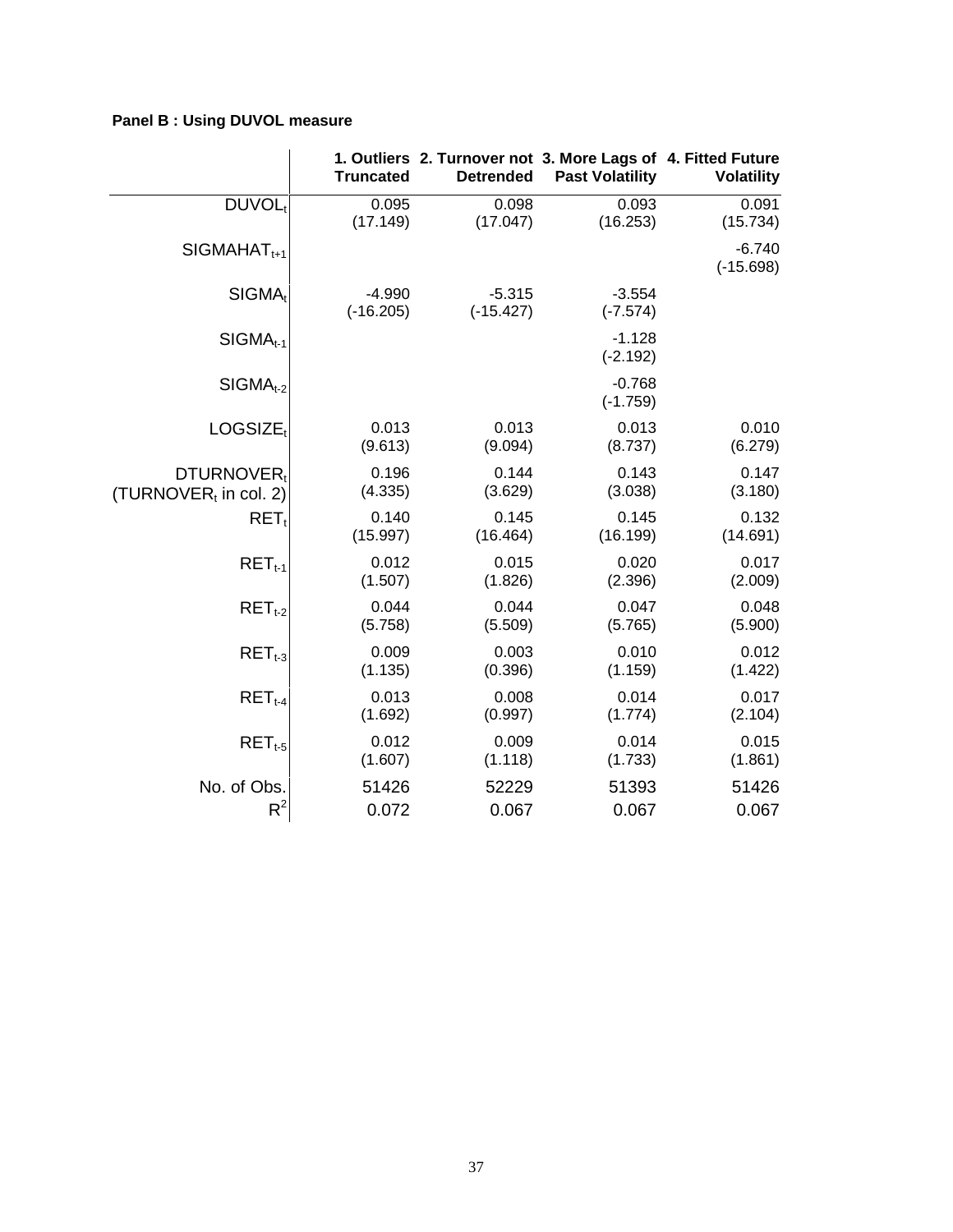### **Table 4: Forecasting Skewness in the Cross-Section: Cuts by Firm Size**

The dependent variable in all columns is  $NCSKEW<sub>t+1</sub>$  the negative coefficient of (daily) skewness in the six-month period t+1. In all columns, returns are market-adjusted. SIGMA $<sub>t</sub>$  is the standard deviation of</sub> (daily) returns in the six-month period t.  $LOGSIZE_t$  is the log of market capitalization at the end of period t. DTURNOVER $<sub>t</sub>$  is average monthly turnover in the six-month period t, detrended by a moving average</sub> of turnover in the prior eighteen months.  $RET_{t}$ ... $RET_{t-5}$  are returns in the six-month periods t through t-5. All regressions also contain dummies for each time period, not shown. t-statistics are adjusted for heteroskedasticity and serial correlation. Firm size cuts based on NYSE breakpoints.

|                        | Quintile-5<br>(Largest)<br><b>Firms</b> | Quintile-4<br><b>Firms</b> | Quintile-3<br><b>Firms</b> | <b>Quintile-2</b><br><b>Firms</b> | <b>Quintile-1</b><br>(Smallest)<br><b>Firms</b> |
|------------------------|-----------------------------------------|----------------------------|----------------------------|-----------------------------------|-------------------------------------------------|
| NCSKEW <sub>t</sub>    | 0.053                                   | 0.059                      | 0.054                      | 0.043                             | 0.045                                           |
|                        | (3.758)                                 | (3.653)                    | (4.341)                    | (3.690)                           | (5.431)                                         |
| SIGMA <sub>t</sub>     | $-3.043$                                | $-4.362$                   | $-4.409$                   | $-4.062$                          | 2.894                                           |
|                        | $(-1.243)$                              | $(-2.263)$                 | $(-3.771)$                 | $(-4.612)$                        | (8.793)                                         |
| LOGSIZE <sub>t</sub>   | 0.009                                   | 0.057                      | 0.049                      | 0.105                             | 0.066                                           |
|                        | (1.021)                                 | (1.855)                    | (1.590)                    | (3.639)                           | (8.800)                                         |
| DTURNOVER <sub>t</sub> | 0.404                                   | 0.637                      | 0.551                      | 0.264                             | 0.079                                           |
|                        | (1.812)                                 | (2.450)                    | (2.554)                    | (1.391)                           | (1.072)                                         |
| $RET_t$                | 0.260                                   | 0.335                      | 0.215                      | 0.155                             | 0.010                                           |
|                        | (5.637)                                 | (7.000)                    | (5.359)                    | (4.682)                           | (0.569)                                         |
| $RET_{t-1}$            | 0.047                                   | 0.001                      | 0.083                      | 0.134                             | 0.017                                           |
|                        | (1.009)                                 | (0.024)                    | (2.157)                    | (4.269)                           | (1.076)                                         |
| $RET_{t-2}$            | 0.163                                   | 0.165                      | 0.104                      | 0.069                             | 0.014                                           |
|                        | (3.554)                                 | (3.726)                    | (2.651)                    | (2.298)                           | (0.816)                                         |
| $RETt-3$               | 0.025                                   | 0.078                      | 0.093                      | 0.033                             | 0.028                                           |
|                        | (0.535)                                 | (1.682)                    | (2.334)                    | (1.112)                           | (1.823)                                         |
| $RET_{t-4}$            | 0.162                                   | 0.101                      | 0.071                      | 0.006                             | 0.014                                           |
|                        | (3.637)                                 | (2.540)                    | (1.852)                    | (0.215)                           | (0.864)                                         |
| $RET_{t-5}$            | 0.128                                   | 0.089                      | 0.134                      | 0.013                             | $-0.010$                                        |
|                        | (2.906)                                 | (1.801)                    | (3.503)                    | (0.465)                           | $(-0.632)$                                      |
| No. of Obs.            | 12749                                   | 12520                      | 12407                      | 13750                             | 29165                                           |
| $R^2$                  | 0.035                                   | 0.030                      | 0.024                      | 0.029                             | 0.028                                           |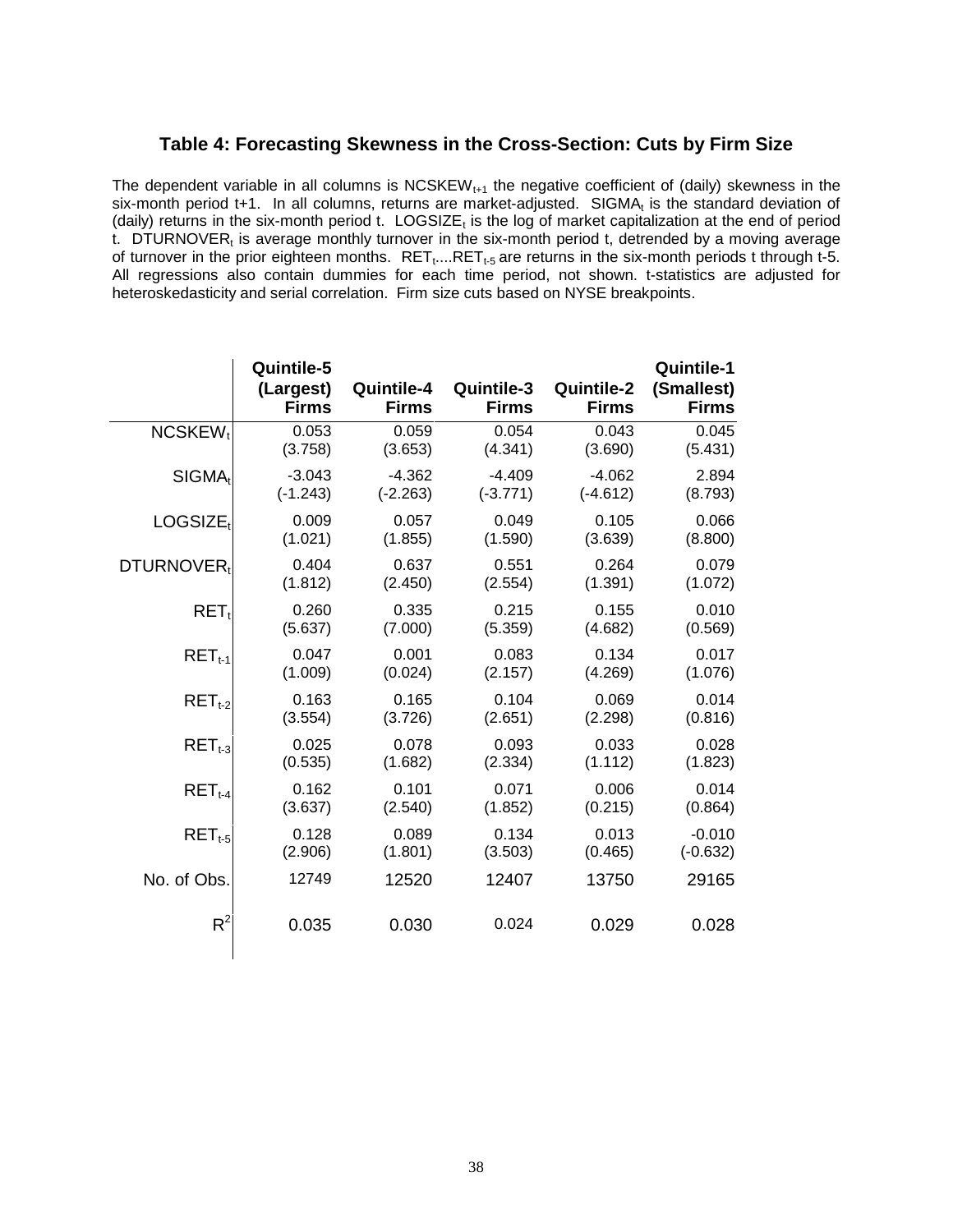### **Table 5: Forecasting Skewness in the Cross-Section: Fama-MacBeth Approach**

The sample includes only those firms with market capitalization above the  $20<sup>th</sup>$  percentile breakpoint of NYSE. The dependent variable is NCSKEW $_{t+1}$  the negative coefficient of (daily) skewness in the sixmonth period t+1. In all cases, returns are market-adjusted. The specification is the same as in col. 1 of Table 2. SIGMA<sub>t</sub> is the standard deviation of (daily) returns in the six-month period t. LOGSIZE<sub>t</sub> is the log of market capitalization at the end of period t.  $DTURNOVER<sub>t</sub>$  is average monthly turnover in the sixmonth period t, detrended by a moving average of turnover in the prior eighteen months.  $RET<sub>t</sub>...RET<sub>t-5</sub>$ are returns in the six-month periods t through t-5. Panel A reports only the coefficient on DTURNOVER<sub>t</sub> for each period. Panel B reports the average coefficients for different sub-periods.

| 1960's |         |          | 1970's  |          | 1980's  |          | 1990's  |          |
|--------|---------|----------|---------|----------|---------|----------|---------|----------|
|        | 12/1965 | 0.383    | 6/1970  | 0.129    | 6/1980  | 1.730    | 6/1990  | 1.780    |
|        | 6/1966  | 1.053    | 12/1970 | 0.973    | 12/1980 | 0.707    | 12/1990 | $-0.194$ |
|        | 12/1966 | 0.248    | 6/1971  | 1.145    | 6/1981  | $-0.156$ | 6/1991  | 1.065    |
|        | 6/1967  | $-0.081$ | 12/1971 | 0.269    | 12/1981 | $-0.757$ | 12/1991 | 0.058    |
|        | 12/1967 | 0.201    | 6/1972  | 0.955    | 6/1982  | 2.738    | 6/1992  | 0.835    |
|        | 6/1968  | 0.468    | 12/1972 | $-0.207$ | 12/1982 | 0.373    | 12/1992 | 0.569    |
|        | 12/1968 | 1.218    | 6/1973  | 0.148    | 6/1983  | 2.314    | 6/1993  | 0.161    |
|        | 6/1969  | 1.101    | 12/1973 | $-0.904$ | 12/1983 | 0.334    | 12/1993 | 0.803    |
|        | 12/1969 | 0.498    | 6/1974  | 2.257    | 6/1984  | $-0.751$ | 6/1994  | 0.459    |
|        |         |          | 12/1974 | 0.579    | 12/1984 | 0.545    | 12/1994 | 0.372    |
|        |         |          | 6/1975  | $-0.363$ | 6/1985  | 2.448    | 6/1995  | 1.026    |
|        |         |          | 12/1975 | $-0.083$ | 12/1985 | $-0.182$ | 12/1995 | $-0.913$ |
|        |         |          | 6/1976  | 0.029    | 6/1986  | $-0.686$ | 6/1996  | $-0.631$ |
|        |         |          | 12/1976 | $-0.016$ | 12/1986 | 0.388    | 12/1996 | 1.981    |
|        |         |          | 6/1977  | 0.876    | 6/1987  | 0.672    | 6/1997  | 0.643    |
|        |         |          | 12/1977 | 1.901    | 12/1987 | 0.464    | 12/1997 | 0.062    |
|        |         |          | 6/1978  | 0.918    | 6/1988  | 0.404    | 6/1998  | 0.381    |
|        |         |          | 12/1978 | 1.512    | 12/1988 | $-0.941$ |         |          |
|        |         |          | 6/1979  | 1.506    | 6/1989  | 0.121    |         |          |
|        |         |          | 12/1979 | 0.210    | 12/1989 | $-0.038$ |         |          |
|        |         |          |         |          |         |          |         |          |

### **Panel A: Period by Period Regressions (12/1965 to 6/1998); Coefficient on Detrended Turnover Only**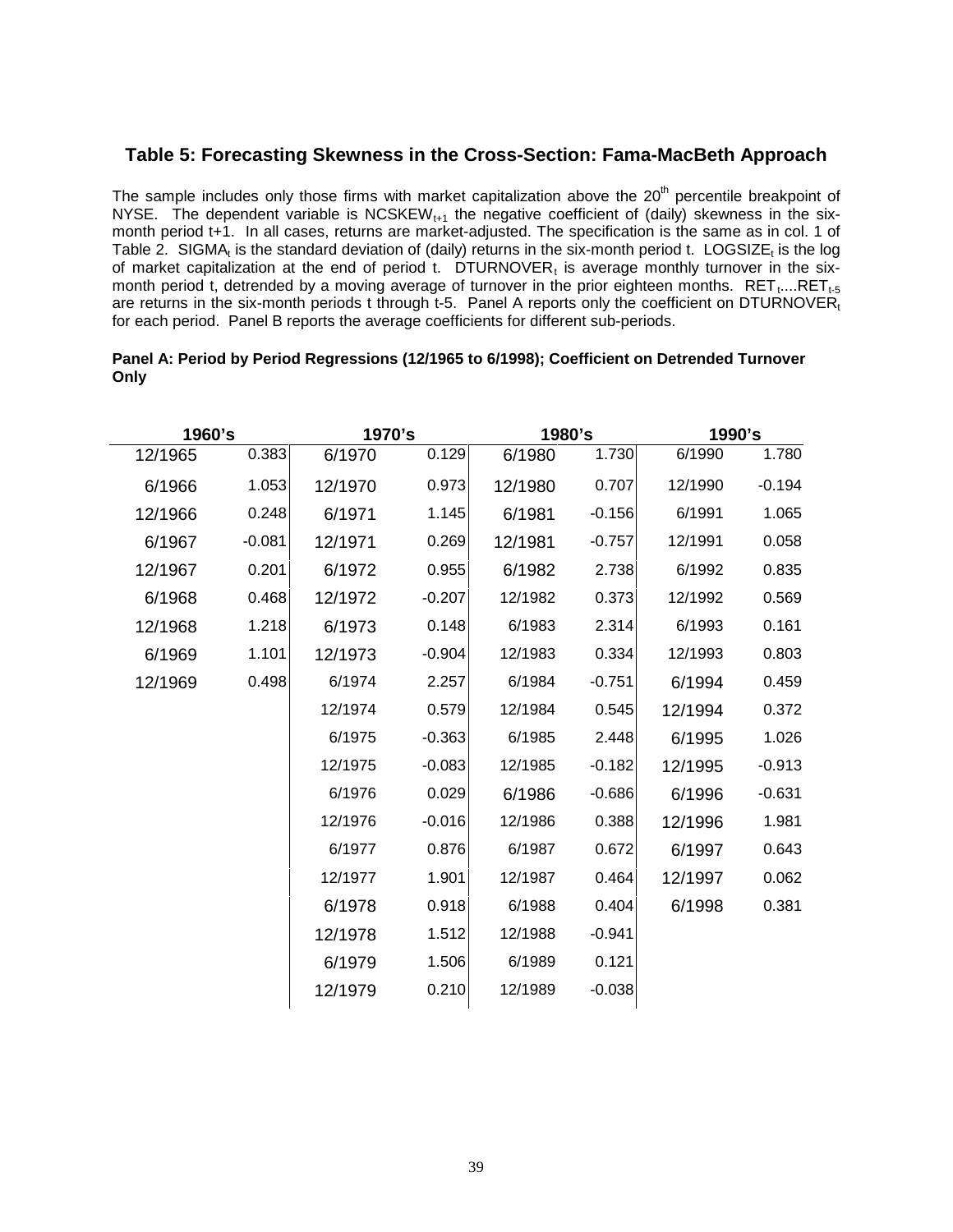### **Panel B: Average Coefficients by Sub-Periods**

 $\overline{\phantom{a}}$ 

|                        | All<br><b>Periods</b> | Late<br>60's | 70's       | 80's       | 90's    |
|------------------------|-----------------------|--------------|------------|------------|---------|
| NCSKEW <sub>t</sub>    | 0.063                 | 0.099        | 0.079      | 0.064      | 0.024   |
|                        | (4.880)               | (2.173)      | (4.517)    | (2.707)    | (1.258) |
| $SIGMA_t$              | $-5.017$              | $-11.577$    | $-9.507$   | $-3.884$   | 2.407   |
|                        | $(-2.312)$            | $(-2.614)$   | $(-3.063)$ | $(-1.061)$ | (0.288) |
| LOGSIZE <sub>t</sub>   | 0.030                 | 0.005        | 0.040      | 0.027      | 0.032   |
|                        | (4.141)               | (0.222)      | (2.216)    | (2.776)    | (4.200) |
| DTURNOVER <sub>t</sub> | 0.532                 | 0.565        | 0.592      | 0.486      | 0.497   |
|                        | (3.981)               | (2.280)      | (2.549)    | (1.372)    | (2.326) |
| $RET_t$                | 0.249                 | 0.335        | 0.234      | 0.229      | 0.242   |
|                        | (6.614)               | (1.807)      | (3.909)    | (3.663)    | (2.312) |
| $RET_{t-1}$            | 0.099                 | 0.229        | 0.026      | 0.085      | 0.132   |
|                        | (3.287)               | (1.684)      | (0.427)    | (1.838)    | (2.711) |
| $RETt-2$               | 0.139                 | 0.100        | 0.222      | 0.132      | 0.071   |
|                        | (4.357)               | (1.098)      | (3.452)    | (2.323)    | (1.387) |
| $RET_{t-3}$            | 0.082                 | 0.057        | 0.139      | 0.017      | 0.104   |
|                        | (2.555)               | (0.645)      | (2.596)    | (0.341)    | (1.513) |
| $RET_{t-4}$            | 0.081                 | 0.045        | 0.091      | 0.044      | 0.133   |
|                        | (2.887)               | (0.390)      | (1.524)    | (0.917)    | (2.453) |
| $RET_{t-5}$            | 0.082                 | 0.139        | 0.056      | 0.036      | 0.136   |
|                        | (1.967)               | (1.767)      | (1.014)    | (0.193)    | (1.492) |
| No. of Obs.            | 66                    | 9            | 20         | 20         | 17      |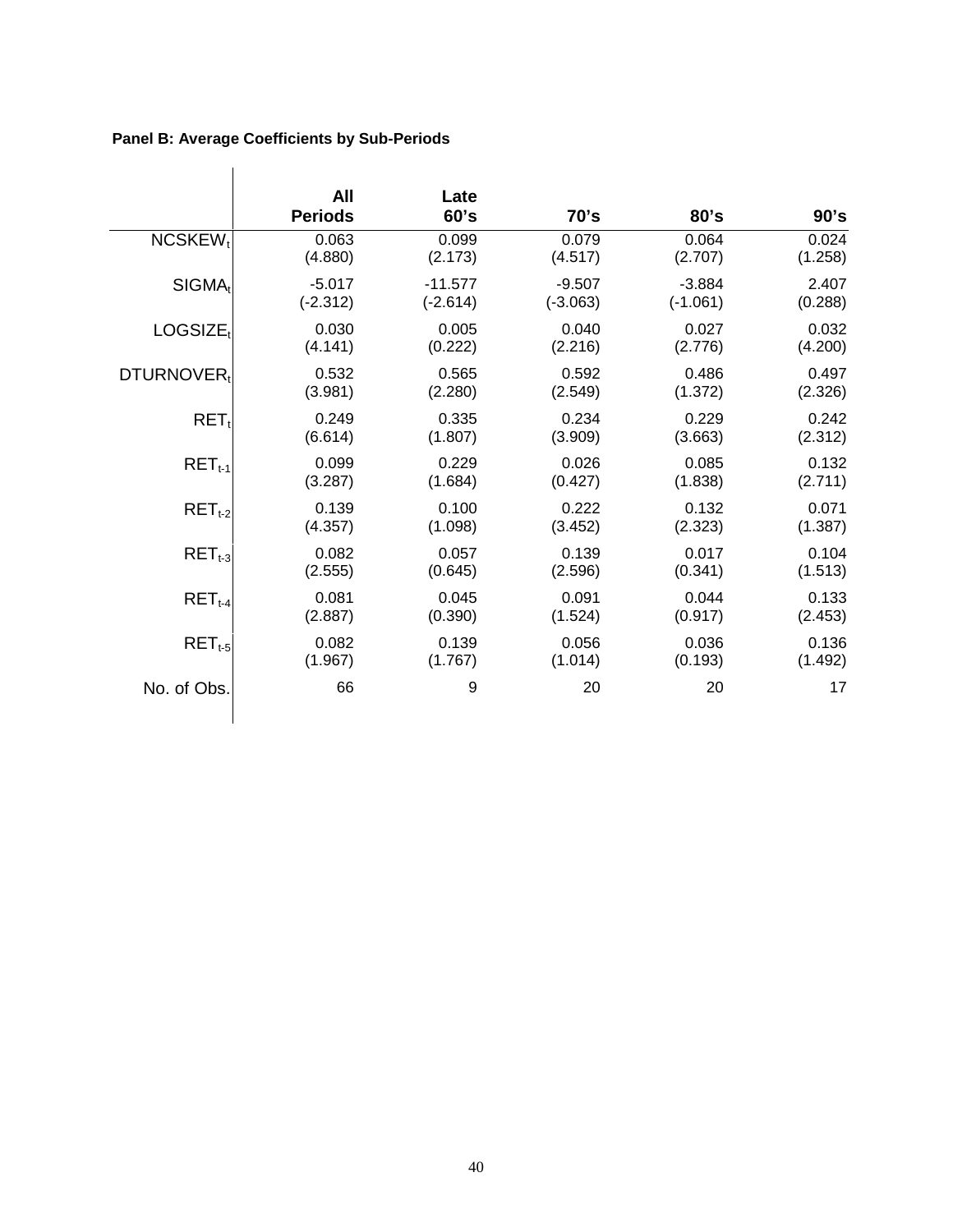### **Table 6: Forecasting Skewness in the Market: Time-Series Regressions**

The sample is based on market returns in excess of the risk-free rate, where the market is defined as the value weighted portfolio of all NYSE/AMEX stocks. The dependent variable in cols. 1 and 2 is NCSKEW<sub>t+1</sub> the negative coefficient of skewness in the six-month period t+1 and in cols. 3 and 4 is  $DUVOL_{t+1}$ , the log of the ratio of down-day to up-day standard deviation in the six-month period t+1. SIGMA<sub>t</sub> is the standard deviation of (daily) market returns in the six-month period t. DTURNOVER<sub>t</sub> is the average monthly turnover of the market portfolio in the six-month period t, detrended by a moving average of turnover in the prior eighteen months.  $RET_{t}$ ... $RET_{t-5}$  are returns in the six-month periods t through t-5. t-statistics, which are in parentheses, are adjusted for heteroskedasticity and serial correlation.

|                              |                  | 2. Dep. Variable<br>is NCSKEW <sub>t+1</sub> Excluding 10/87 | 1. Dep. Variable is $NCSKEW_{t+1}$ , 3. Dep. Variable | 4. Dep. Variable<br>is DUVOL $_{t+1}$ ,<br>is DUVOL $_{t+1}$ Excluding 10/87 |
|------------------------------|------------------|--------------------------------------------------------------|-------------------------------------------------------|------------------------------------------------------------------------------|
| NCSKEW <sub>t</sub>          | 0.100            | 0.123                                                        | 0.221                                                 | 0.217                                                                        |
| (DUVOL <sub>t</sub> in col.3 | (0.855)          | (1.232)                                                      | (1.842)                                               | (0.844)                                                                      |
| and $4)$                     |                  |                                                              |                                                       |                                                                              |
| $SIGMA_t$                    | 18.183           | 13.708                                                       | 1.196                                                 | $-3.574$                                                                     |
|                              | (1.137)          | (0.749)                                                      | (0.156)                                               | $(-0.300)$                                                                   |
| DTURNOVER <sub>t</sub>       | 6.002            | 9.349                                                        | 6.324                                                 | 9.462                                                                        |
|                              | (0.262)          | (0.828)                                                      | (0.704)                                               | (1.148)                                                                      |
| $RET_t$                      | 2.647            | 1.809                                                        | 1.484                                                 | 1.184                                                                        |
|                              | (4.147)          | (4.406)                                                      | (4.168)                                               | (3.398)                                                                      |
| $RET_{t-1}$                  | 1.585            | 1.077                                                        | 0.482                                                 | 0.332                                                                        |
|                              | (3.086)          | (2.939)                                                      | (1.481)                                               | (1.061)                                                                      |
| $RET_{t-2}$                  | 1.473            | 0.926                                                        | 0.554                                                 | 0.386                                                                        |
|                              | (2.242)          | (1.922)                                                      | (1.898)                                               | (1.357)                                                                      |
| $RETt-3$                     | 0.589            | 0.443                                                        | 0.126                                                 | 0.017                                                                        |
|                              | (0.602)          | (0.734)                                                      | (0.325)                                               | (0.049)                                                                      |
|                              |                  |                                                              |                                                       |                                                                              |
| $RET_{t-4}$                  | 1.283<br>(2.264) | 0.680                                                        | 0.475                                                 | 0.287                                                                        |
|                              |                  | (1.575)                                                      | (1.726)                                               | (0.968)                                                                      |
| $RET_{t-5}$                  | 1.187            | 0.596                                                        | 0.686                                                 | 0.470                                                                        |
|                              | (2.288)          | (1.930)                                                      | (2.326)                                               | (1.753)                                                                      |
| No. of Obs.                  | 401              | 371                                                          | 401                                                   | 371                                                                          |
|                              |                  |                                                              |                                                       |                                                                              |
| $R^2$                        | 0.265            | 0.264                                                        | 0.304                                                 | 0.274                                                                        |
|                              |                  |                                                              |                                                       |                                                                              |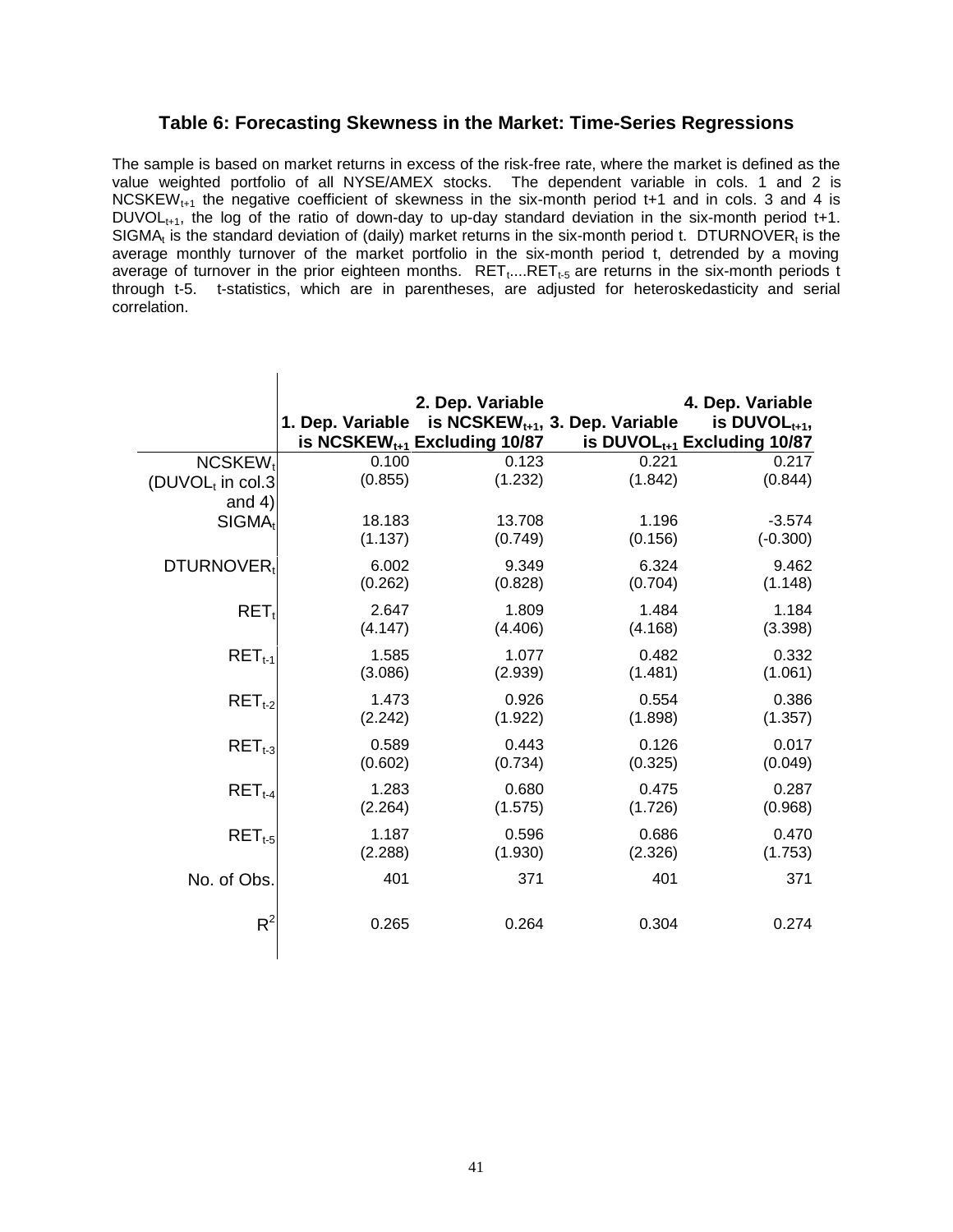### **Table 7: Economic Significance of Trading Volume for Skewness in Stock Returns: An Option-Pricing Metric**

Using the stochastic volatility option pricing model (and notation) of Das and Sundaram (1999) we consider what a two-standard-deviation shock in detrended trading volume implies for the prices of 6 month European options.

#### **Panel A: Options on Individual Stocks**

The benchmark parameters are as follows: stock price  $P=100$ , interest rate  $r=0$ , annualized long run variance  $V_0$ =.16, current variance V=.16, mean reversion in variance  $\kappa$ =1, volatility of variance  $\eta$ =.4 Firm 1 is assumed to have a value of  $p=0$ . Firm 2 is assumed to have a value of  $p=-.38$ . These values of  $p$ imply that the difference in daily skewness between Firm 1 and Firm 2 is equivalent to that created by a two-standard-deviation move in the DTURNOVER variable, using our baseline firm-level sample and coefficient estimates from Table 2, col.1.

|                                                          | 70     | 80     | 90     | 100      | 110      | 120      | 130      |
|----------------------------------------------------------|--------|--------|--------|----------|----------|----------|----------|
| Firm $1:p=0$                                             |        |        |        |          |          |          |          |
| 6-month<br>European Put<br>Price                         | 1.197  | 3.044  | 6.287  | 11.082   | 17.325   | 24.748   | 33.044   |
| <b>B-S Implied</b><br>Vol.                               | 40.33% | 39.79% | 39.50% | 39.41%   | 39.48%   | 39.67%   | 39.93%   |
| Firm 2: $p=-.38$                                         |        |        |        |          |          |          |          |
| 6-month<br>European Put<br>Price                         | 1.438  | 3.297  | 6.419  | 10.994   | 17.011   | 24.282   | 32.525   |
| <b>B-S Implied</b><br>Vol.                               | 42.50% | 41.16% | 40.03% | 39.10%   | 38.35%   | 37.77%   | 37.34%   |
| Percent<br>Increase in Put<br>Price: Firm 2<br>vs. Firm1 | 20.14% | 8.30%  | 2.09%  | $-0.80%$ | $-1.81%$ | $-1.88%$ | $-1.57%$ |